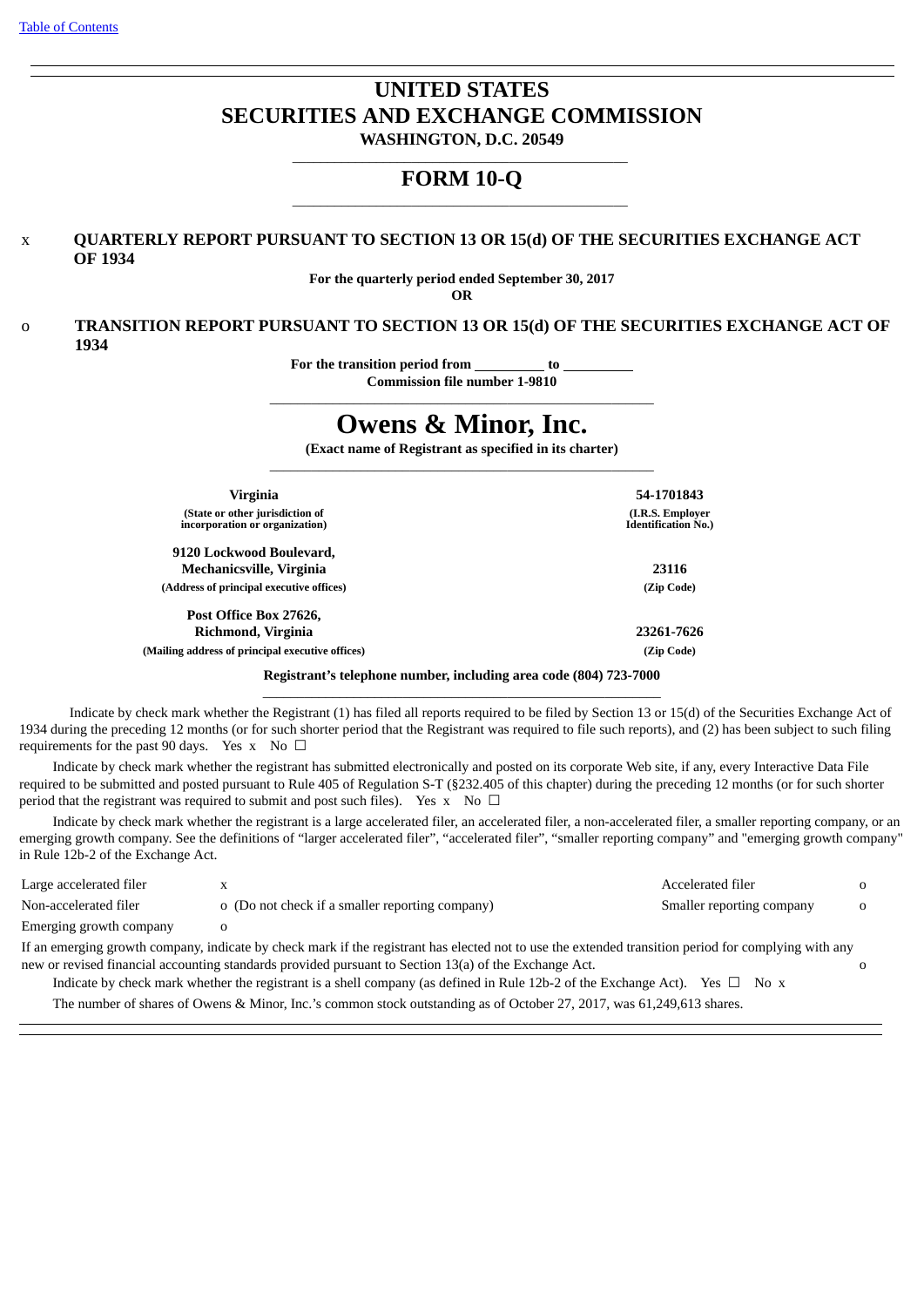## **Owens & Minor, Inc. and Subsidiaries Index**

## <span id="page-1-0"></span>**Part I. Financial [Information](#page-2-0) Page**

| Item 1.  | <b>Financial Statements</b>                                                                               | 3         |
|----------|-----------------------------------------------------------------------------------------------------------|-----------|
|          | <u>Consolidated Statements of Income—Three and Nine Months Ended September 30, 2017 and 2016</u>          |           |
|          | Consolidated Statements of Comprehensive Income—Three and Nine Months Ended September 30, 2017 and 2016   |           |
|          | Consolidated Balance Sheets-September 30, 2017 and December 31, 2016                                      |           |
|          | <u>Consolidated Statements of Cash Flows—Nine Months Ended September 30, 2017 and 2016</u>                | 6         |
|          | <u>Consolidated Statements of Changes in Equity—Nine Months Ended September 30, 2017 and 2016</u>         |           |
|          | <b>Notes to Consolidated Financial Statements</b>                                                         | 8         |
| Item 2.  | <b>Management's Discussion and Analysis of Financial Condition and Results of Operations</b>              | 23        |
| Item 3.  | Quantitative and Qualitative Disclosures About Market Risk                                                | <u>31</u> |
| Item 4.  | <b>Controls and Procedures</b>                                                                            | <u>31</u> |
|          | <b>Part II. Other Information</b>                                                                         |           |
| Item 1.  | <b>Legal Proceedings</b>                                                                                  | 31        |
| Item 1A. | <b>Risk Factors</b>                                                                                       | 31        |
| Item 2.  | <b>Unregistered Sales of Equity Securities, Use of Proceeds and Issuer Purchases of Equity Securities</b> | 32        |
| Item 6.  | <b>Exhibits</b>                                                                                           | 33        |
|          |                                                                                                           |           |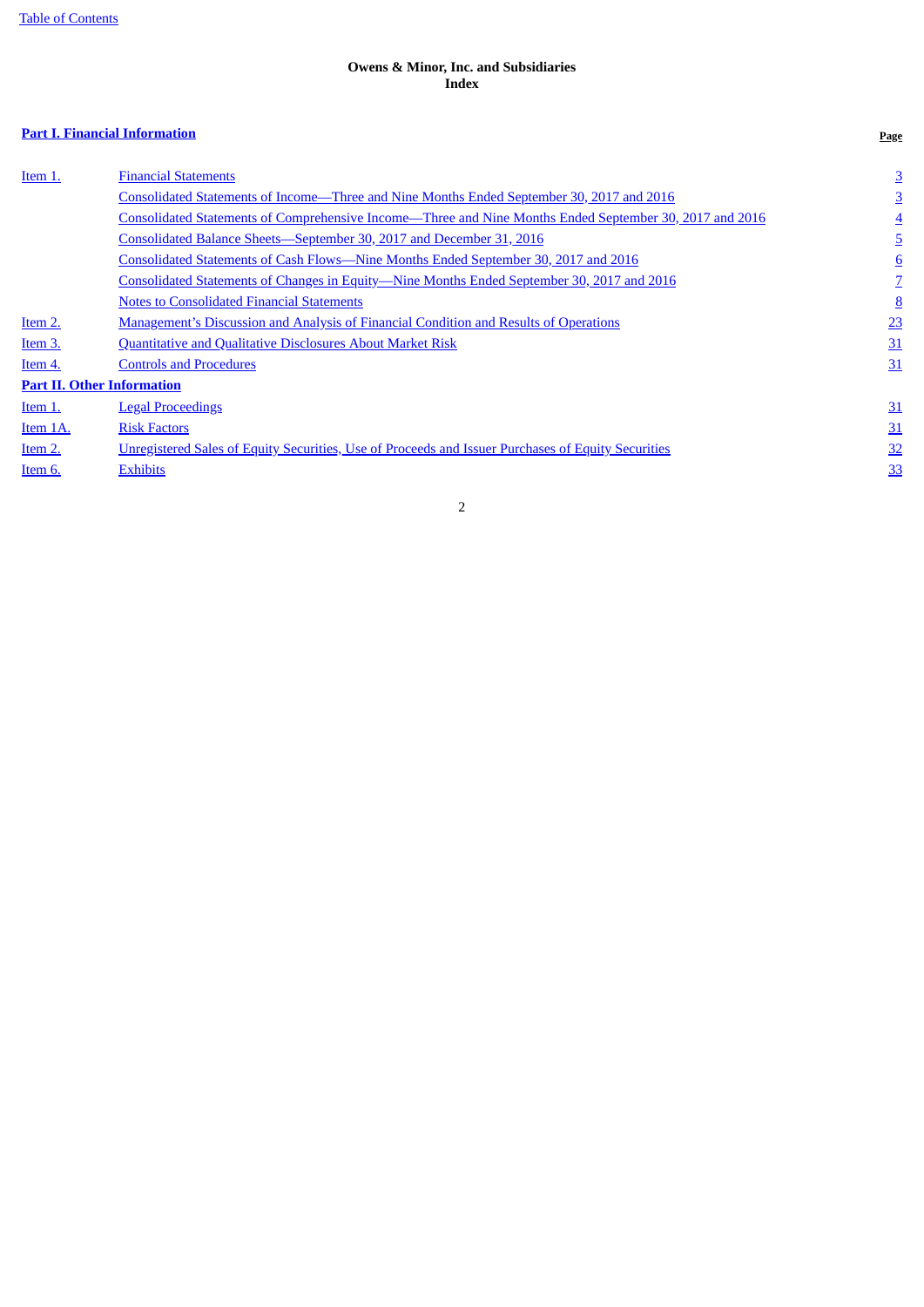## <span id="page-2-0"></span>**Part I. Financial Information**

## <span id="page-2-2"></span><span id="page-2-1"></span>**Item 1. Financial Statements**

## **Owens & Minor, Inc. and Subsidiaries Consolidated Statements of Income** *(unaudited)*

|                                                      |              | Three Months Ended September 30, |    |           |               |           |      | Nine Months Ended September 30, |  |  |
|------------------------------------------------------|--------------|----------------------------------|----|-----------|---------------|-----------|------|---------------------------------|--|--|
| (in thousands, except per share data)                | 2016<br>2017 |                                  |    |           | 2017          |           | 2016 |                                 |  |  |
| Net revenue                                          | \$           | 2,333,961                        | \$ | 2,415,601 | <sup>\$</sup> | 6,928,441 | \$.  | 7,355,069                       |  |  |
| Cost of goods sold                                   |              | 2,032,019                        |    | 2,119,326 |               | 6,071,787 |      | 6,462,739                       |  |  |
| Gross margin                                         |              | 301,942                          |    | 296,275   |               | 856,654   |      | 892,330                         |  |  |
| Distribution, selling, and administrative expenses   |              | 261,045                          |    | 241,305   |               | 735,353   |      | 726,944                         |  |  |
| Acquisition-related and exit and realignment charges |              | 9,299                            |    | 2,739     |               | 21,134    |      | 19,974                          |  |  |
| Other operating (income) expense, net                |              | 1,927                            |    | (1,337)   |               | 2,143     |      | (5, 179)                        |  |  |
| <b>Operating earnings</b>                            |              | 29,671                           |    | 53,568    |               | 98,024    |      | 150,591                         |  |  |
| Interest expense, net                                |              | 8,737                            |    | 6,770     |               | 22,218    |      | 20,324                          |  |  |
| Income before income taxes                           |              | 20,934                           |    | 46,798    |               | 75,806    |      | 130,267                         |  |  |
| Income tax provision                                 |              | 10,063                           |    | 16,967    |               | 26,010    |      | 48,585                          |  |  |
| Net income                                           | \$           | 10,871                           |    | 29,831    | \$            | 49,796    | \$.  | 81,682                          |  |  |
| Net income per common share:                         |              |                                  |    |           |               |           |      |                                 |  |  |
| Basic and diluted                                    | \$           | 0.18                             | \$ | 0.48      | -S            | 0.82      | \$   | 1.32                            |  |  |
| Cash dividends per common share                      | \$           | 0.2575                           | \$ | 0.255     | \$            | 0.7725    | \$   | 0.765                           |  |  |

See accompanying notes to consolidated financial statements.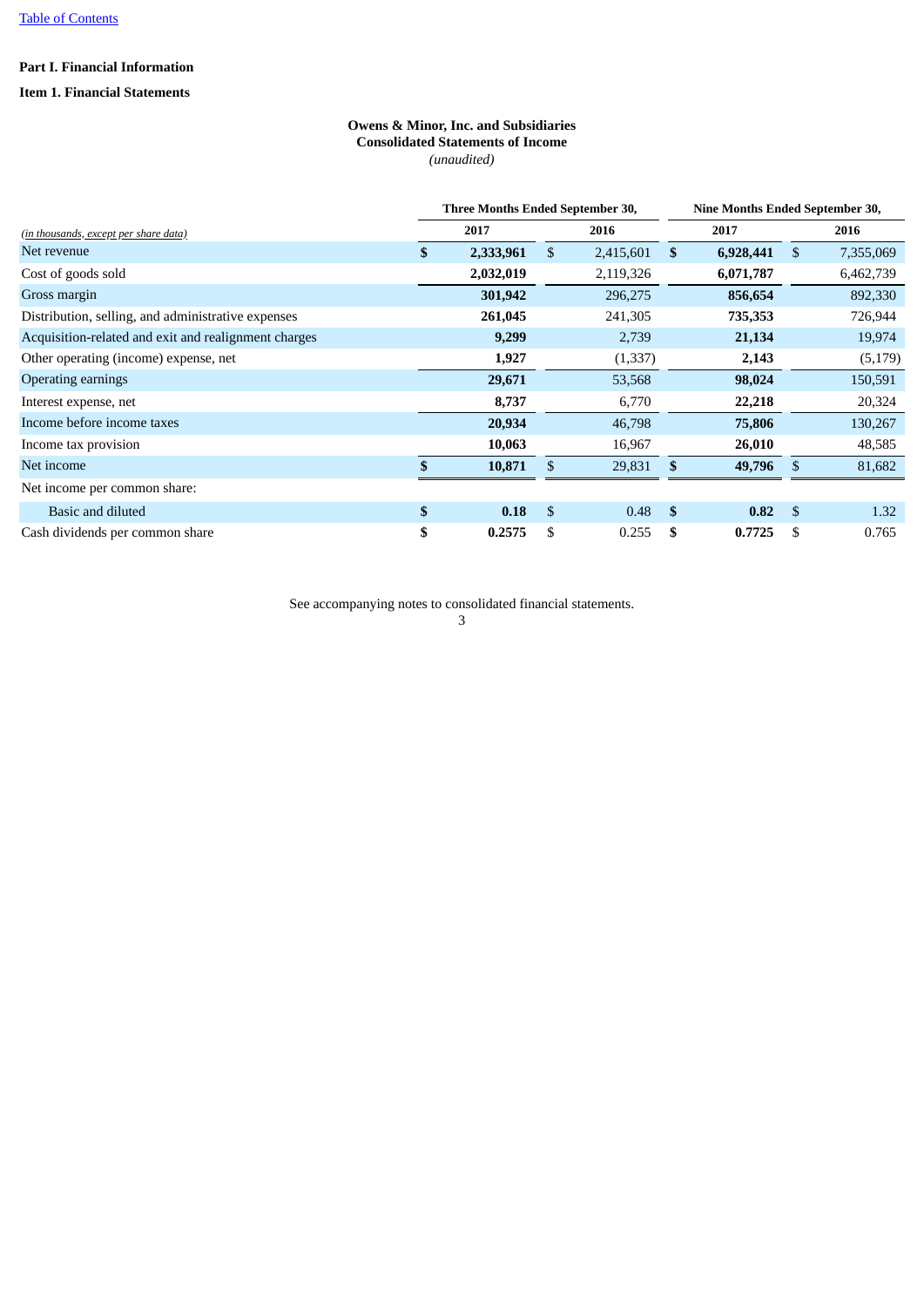## **Owens & Minor, Inc. and Subsidiaries Consolidated Statements of Comprehensive Income** *(unaudited)*

<span id="page-3-0"></span>

|                                                                                                                           | <b>Three Months Ended</b><br>September 30, |        |      |        |      | <b>Nine Months Ended</b> |      | September 30, |  |  |
|---------------------------------------------------------------------------------------------------------------------------|--------------------------------------------|--------|------|--------|------|--------------------------|------|---------------|--|--|
| (in thousands)                                                                                                            | 2017                                       |        | 2016 |        | 2017 |                          | 2016 |               |  |  |
| Net income                                                                                                                | ъ                                          | 10,871 | Ж    | 29,831 |      | 49,796                   | - S  | 81,682        |  |  |
| Other comprehensive income (loss), net of tax:                                                                            |                                            |        |      |        |      |                          |      |               |  |  |
| Currency translation adjustments (net of income tax of \$0 in<br>2017 and 2016)                                           |                                            | 12,254 |      | 1,401  |      | 40,151                   |      | 2,443         |  |  |
| Change in unrecognized net periodic pension costs (net of<br>income tax of \$220 and \$665 in 2017 and \$194 and \$532 in |                                            |        |      |        |      |                          |      |               |  |  |
| 2016)                                                                                                                     |                                            | 236    |      | 218    |      | 702                      |      | 701           |  |  |
| Other (net of income tax of \$0 in 2017 and 2016)                                                                         |                                            | 94     |      | 82     |      | 288                      |      | 119           |  |  |
| Total other comprehensive income (loss), net of tax                                                                       |                                            | 12,584 |      | 1,701  |      | 41,141                   |      | 3,263         |  |  |
| Comprehensive income                                                                                                      |                                            | 23,455 |      | 31,532 |      | 90,937                   |      | 84,945        |  |  |

See accompanying notes to consolidated financial statements.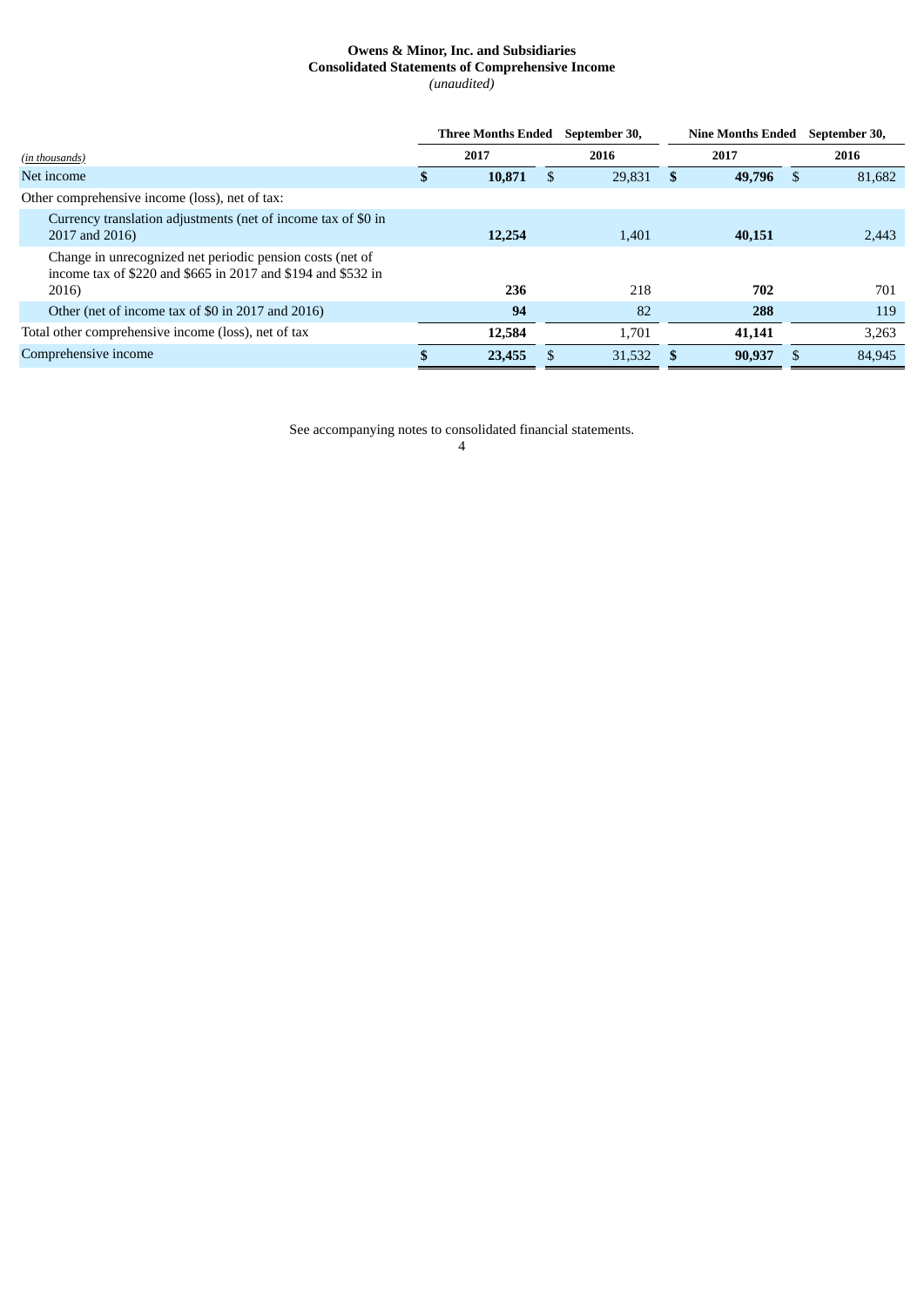## **Owens & Minor, Inc. and Subsidiaries Consolidated Balance Sheets** *(unaudited)*

<span id="page-4-0"></span>

|                                                                                                                                 | September 30,             |           |                | December 31, |
|---------------------------------------------------------------------------------------------------------------------------------|---------------------------|-----------|----------------|--------------|
| (in thousands, except per share data)                                                                                           | 2017                      |           |                | 2016         |
| <b>Assets</b>                                                                                                                   |                           |           |                |              |
| <b>Current assets</b>                                                                                                           |                           |           |                |              |
| Cash and cash equivalents                                                                                                       | \$                        | 98,415    | \$             | 185,488      |
| Accounts receivable, net of allowances of \$14,609 and \$13,538                                                                 |                           | 732,756   |                | 606,084      |
| Merchandise inventories                                                                                                         |                           | 989,251   |                | 916,311      |
| Other current assets                                                                                                            |                           | 311,499   |                | 254,156      |
| <b>Total current assets</b>                                                                                                     |                           | 2,131,921 |                | 1,962,039    |
| Property and equipment, net of accumulated depreciation of \$224,970 and \$201,399                                              |                           | 203,587   |                | 191,718      |
| Goodwill, net                                                                                                                   |                           | 690,230   |                | 414,936      |
| Intangible assets, net                                                                                                          |                           | 231,886   |                | 82,511       |
| Other assets, net                                                                                                               |                           | 76,532    |                | 66,548       |
| <b>Total assets</b>                                                                                                             | \$                        | 3,334,156 | \$             | 2,717,752    |
| <b>Liabilities and equity</b>                                                                                                   |                           |           |                |              |
| <b>Current liabilities</b>                                                                                                      |                           |           |                |              |
| Accounts payable                                                                                                                | $\boldsymbol{\mathsf{s}}$ | 875,630   | $\mathfrak{S}$ | 750,750      |
| Accrued payroll and related liabilities                                                                                         |                           | 31,998    |                | 45,051       |
| Other current liabilities                                                                                                       |                           | 296,663   |                | 238,837      |
| <b>Total current liabilities</b>                                                                                                |                           | 1,204,291 |                | 1,034,638    |
| Long-term debt, excluding current portion                                                                                       |                           | 917,256   |                | 564,583      |
| Deferred income taxes                                                                                                           |                           | 137,539   |                | 90,383       |
| Other liabilities                                                                                                               |                           | 71,286    |                | 68,110       |
| <b>Total liabilities</b>                                                                                                        |                           | 2,330,372 |                | 1,757,714    |
| <b>Commitments and contingencies</b>                                                                                            |                           |           |                |              |
| <b>Equity</b>                                                                                                                   |                           |           |                |              |
| Common stock, par value \$2 per share; authorized - 200,000 shares; issued and outstanding - 61,249<br>shares and 61,031 shares |                           | 122,499   |                | 122,062      |
| Paid-in capital                                                                                                                 |                           | 224,183   |                | 219,955      |
| Retained earnings                                                                                                               |                           | 683,444   |                | 685,504      |
| Accumulated other comprehensive loss                                                                                            |                           | (26, 342) |                | (67, 483)    |
| <b>Total equity</b>                                                                                                             |                           | 1,003,784 |                | 960,038      |
| <b>Total liabilities and equity</b>                                                                                             | \$                        | 3,334,156 | \$             | 2,717,752    |

See accompanying notes to consolidated financial statements.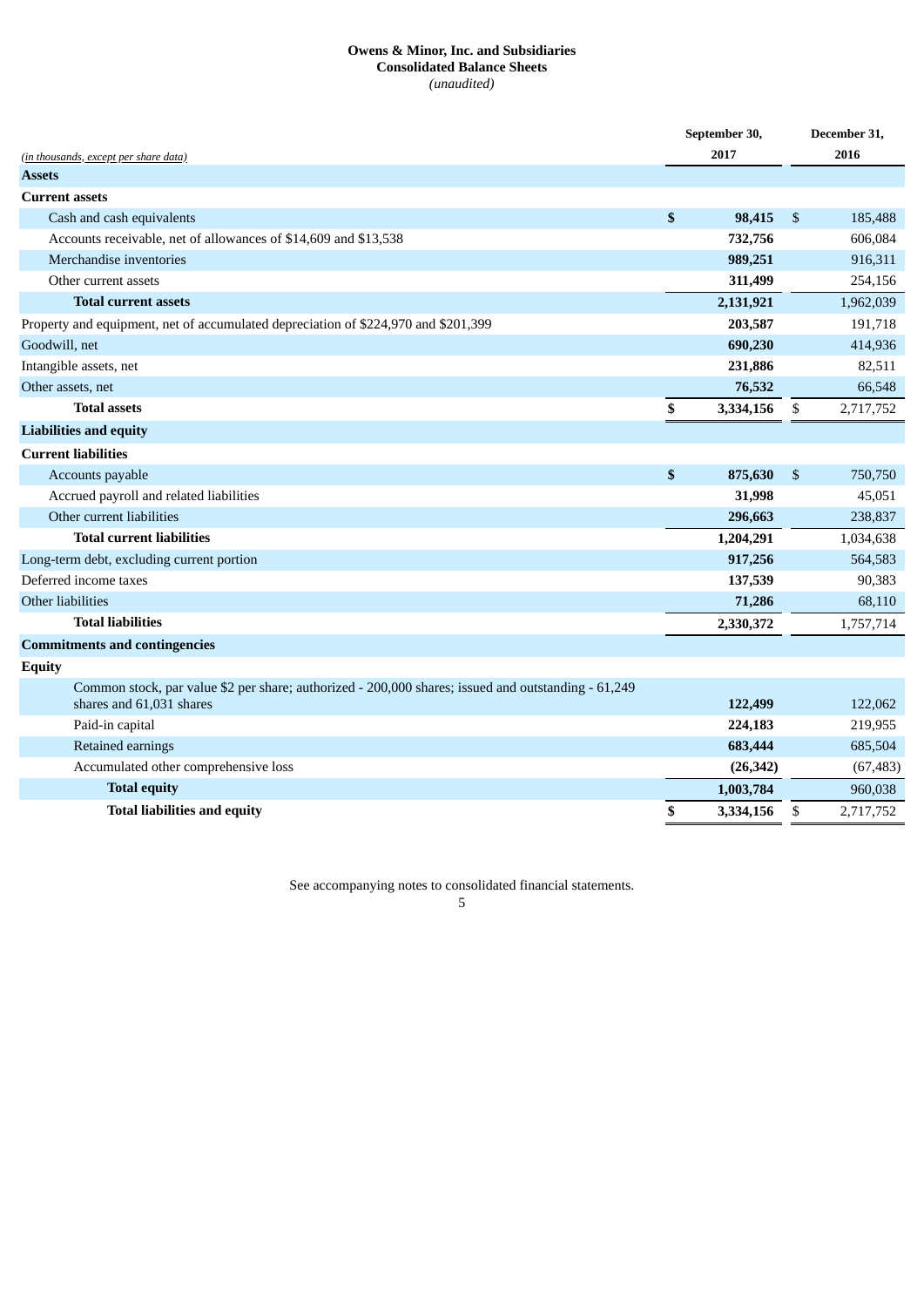## **Owens & Minor, Inc. and Subsidiaries Consolidated Statements of Cash Flows** *(unaudited)*

<span id="page-5-0"></span>

|                                                                               | Nine Months Ended September 30, |             |           |  |  |  |
|-------------------------------------------------------------------------------|---------------------------------|-------------|-----------|--|--|--|
| (in thousands)                                                                | 2017                            |             | 2016      |  |  |  |
| <b>Operating activities:</b>                                                  |                                 |             |           |  |  |  |
| Net income                                                                    | \$<br>49,796                    | \$          | 81,682    |  |  |  |
| Adjustments to reconcile net income to cash provided by operating activities: |                                 |             |           |  |  |  |
| Depreciation and amortization                                                 | 41,060                          |             | 42,182    |  |  |  |
| Share-based compensation expense                                              | 8,592                           |             | 8,934     |  |  |  |
| Provision for losses on accounts receivable                                   | 1,158                           |             | (216)     |  |  |  |
| Deferred income tax (benefit) expense                                         | (4,585)                         |             | (3,233)   |  |  |  |
| Changes in operating assets and liabilities:                                  |                                 |             |           |  |  |  |
| Accounts receivable                                                           | (79, 114)                       |             | 5,023     |  |  |  |
| Merchandise inventories                                                       | (56, 134)                       |             | (5,066)   |  |  |  |
| Accounts payable                                                              | 79,787                          |             | 58,742    |  |  |  |
| Net change in other assets and liabilities                                    | (40, 634)                       |             | (44, 903) |  |  |  |
| Other, net                                                                    | 5,719                           |             | 1,366     |  |  |  |
| Cash provided by operating activities                                         | 5,645                           |             | 144,511   |  |  |  |
| <b>Investing activities:</b>                                                  |                                 |             |           |  |  |  |
| Acquisition, net of cash acquired                                             | (366, 569)                      |             |           |  |  |  |
| Additions to property and equipment                                           | (24, 963)                       |             | (13,682)  |  |  |  |
| Additions to computer software and intangible assets                          | (12, 826)                       |             | (7,081)   |  |  |  |
| Proceeds from sale of property and equipment                                  | 780                             |             | 4,497     |  |  |  |
| <b>Cash used for investing activities</b>                                     | (403, 578)                      |             | (16, 266) |  |  |  |
| <b>Financing activities:</b>                                                  |                                 |             |           |  |  |  |
| Change in bank overdraft                                                      |                                 |             | 21,753    |  |  |  |
| Proceeds from debt issuance                                                   | 250,000                         |             |           |  |  |  |
| Borrowing under revolving credit facility                                     | 117,200                         |             |           |  |  |  |
| Financing costs paid                                                          | (1,798)                         |             |           |  |  |  |
| Cash dividends paid                                                           | (47, 316)                       |             | (47, 802) |  |  |  |
| Repurchases of common stock                                                   | (5,000)                         |             | (48, 654) |  |  |  |
| Other, net                                                                    | (7, 363)                        |             | (8, 118)  |  |  |  |
| Cash provided by (used for) financing activities                              | 305,723                         |             | (82, 821) |  |  |  |
| Effect of exchange rate changes on cash and cash equivalents                  | 5,137                           |             | 6,652     |  |  |  |
| Net increase (decrease) in cash and cash equivalents                          | (87,073)                        |             | 52,076    |  |  |  |
| Cash and cash equivalents at beginning of period                              | 185,488                         |             | 161,020   |  |  |  |
| Cash and cash equivalents at end of period                                    | \$<br>98,415                    | $\mathbb S$ | 213,096   |  |  |  |
| Supplemental disclosure of cash flow information:                             |                                 |             |           |  |  |  |
| Income taxes paid, net                                                        | \$<br>26,917                    | \$          | 57,996    |  |  |  |
| Interest paid                                                                 | \$<br>19,951                    | \$          | 20,023    |  |  |  |
|                                                                               |                                 |             |           |  |  |  |

See accompanying notes to consolidated financial statements.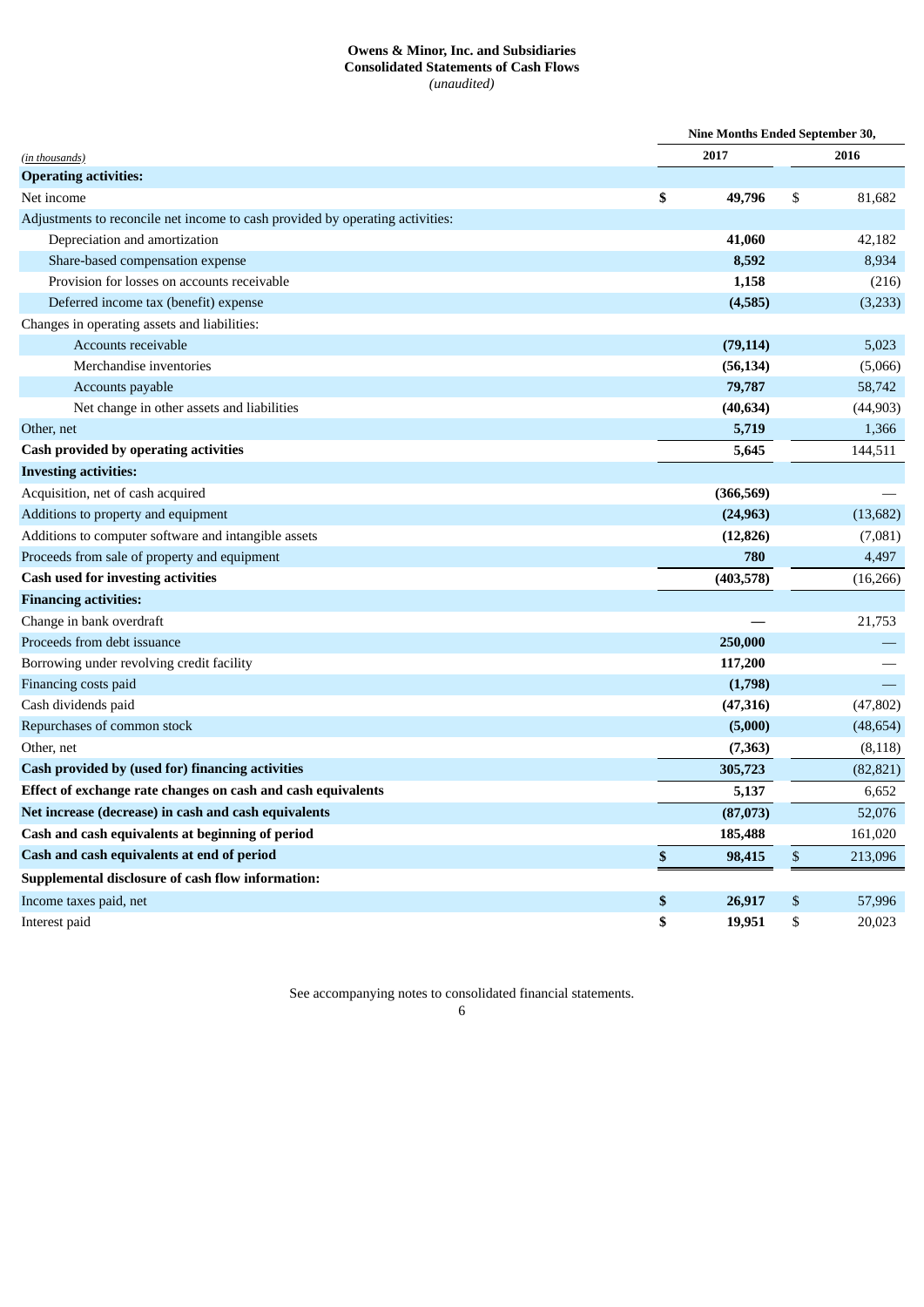## **Owens & Minor, Inc. and Subsidiaries Consolidated Statements of Changes in Equity** *(unaudited)*

<span id="page-6-0"></span>

| (in thousands, except per share data)                 | Common<br><b>Shares</b><br>Outstanding |    | Common<br>Stock<br>$$2$ par value) |              | Paid-In<br>Capital |              | Retained<br><b>Earnings</b> |    | <b>Accumulated</b><br>Other<br><b>Comprehensive Income</b><br>(Loss) |                | <b>Total</b><br><b>Equity</b> |
|-------------------------------------------------------|----------------------------------------|----|------------------------------------|--------------|--------------------|--------------|-----------------------------|----|----------------------------------------------------------------------|----------------|-------------------------------|
| Balance December 31, 2015                             | 62,803                                 | \$ | 125,606                            | \$           | 211,943            | \$           | 706,866                     | \$ | (51, 825)                                                            | \$             | 992,590                       |
| Net income                                            |                                        |    |                                    |              |                    |              | 81,682                      |    |                                                                      |                | 81,682                        |
| Other comprehensive loss                              |                                        |    |                                    |              |                    |              |                             |    | 3,263                                                                |                | 3,263                         |
| Dividends declared (\$0.765 per share)                |                                        |    |                                    |              |                    |              | (47, 671)                   |    |                                                                      |                | (47, 671)                     |
| Shares repurchased and retired                        | (1,378)                                |    | (2,757)                            |              |                    |              | (45,896)                    |    |                                                                      |                | (48, 653)                     |
| Share-based compensation expense, exercises and other | 274                                    |    | 549                                |              | 4,923              |              |                             |    |                                                                      |                | 5,472                         |
| Balance September 30, 2016                            | 61,699                                 | S  | 123,398                            | S            | 216,866            | \$           | 694,981                     | S  | (48, 562)                                                            | \$             | 986,683                       |
|                                                       |                                        |    |                                    |              |                    |              |                             |    |                                                                      |                |                               |
| Balance December 31, 2016                             | 61,031                                 | \$ | 122,062                            | $\mathbb{S}$ | 219,955            | $\mathbb{S}$ | 685,504                     | \$ | (67, 483)                                                            | $\mathfrak{S}$ | 960,038                       |
| Net income                                            |                                        |    |                                    |              |                    |              | 49,796                      |    |                                                                      |                | 49,796                        |
| Other comprehensive income                            |                                        |    |                                    |              |                    |              |                             |    | 41,141                                                               |                | 41,141                        |
| Dividends declared (\$0.7725 per share)               |                                        |    |                                    |              |                    |              | (47, 169)                   |    |                                                                      |                | (47, 169)                     |
| Shares repurchased and retired                        | (155)                                  |    | (310)                              |              |                    |              | (4,687)                     |    |                                                                      |                | (4,997)                       |
| Share-based compensation expense, exercises and other | 373                                    |    | 747                                |              | 4,228              |              |                             |    |                                                                      |                | 4,975                         |
| <b>Balance September 30, 2017</b>                     | 61,249                                 | \$ | 122,499                            | S            | 224,183            | S            | 683,444                     | \$ | (26, 342)                                                            |                | 1,003,784                     |

See accompanying notes to consolidated financial statements.

 $\frac{1}{7}$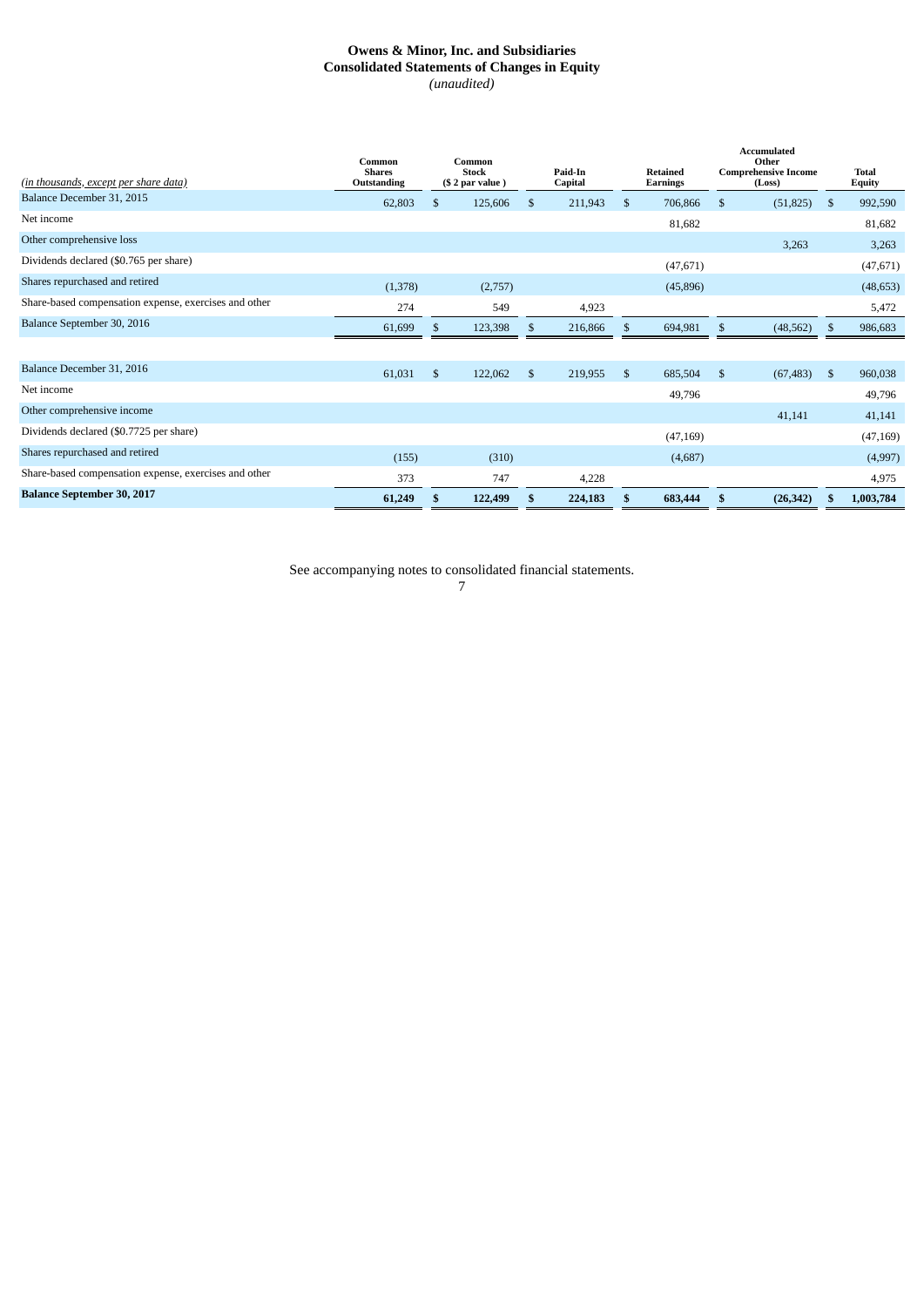## **Owens & Minor, Inc. and Subsidiaries Notes to Consolidated Financial Statements** *(unaudited)*

*(in thousands, unless otherwise indicated)*

#### <span id="page-7-0"></span>**Note 1—Basis of Presentation and Use of Estimates**

#### *Basis of Presentation*

The accompanying unaudited consolidated financial statements include the accounts of Owens & Minor, Inc. and the subsidiaries it controls (we, us, or our) and contain all adjustments (which are comprised only of normal recurring accruals and use of estimates) necessary to conform with U.S. generally accepted accounting principles (GAAP). All significant intercompany accounts and transactions have been eliminated. The results of operations for interim periods are not necessarily indicative of the results expected for the full year. The Clinical & Procedural Solutions (CPS) business segment has been renamed "Proprietary Products" effective January 1, 2017. Byram Healthcare (Byram), acquired on August 1, 2017, is included in the Domestic segment. There have been no other changes to the segment composition or our method of measuring segment operating earnings.

#### *Reclassifications*

Certain prior year amounts have been reclassified to conform to current year presentation.

#### *Use of Estimates*

The preparation of consolidated financial statements in conformity with GAAP requires us to make assumptions and estimates that affect reported amounts and related disclosures. Actual results may differ from these estimates.

#### **Note 2—Fair Value**

The carrying amounts of cash and cash equivalents, accounts receivable, financing receivables, accounts payable and financing payables included in the consolidated balance sheets approximate fair value due to the short-term nature of these instruments. The fair value of long-term debt is estimated based on quoted market prices or dealer quotes for the identical liability when traded as an asset in an active market (Level 1) or, if quoted market prices or dealer quotes are not available, on the borrowing rates currently available for loans with similar terms, credit ratings and average remaining maturities (Level 2). We determine the fair value of our derivatives, if any, based on estimated amounts that would be received or paid to terminate the contracts at the reporting date based on current market prices for applicable currencies. See Note 8 for the fair value of long-term debt.

#### **Note 3—Acquisition**

On August 1, 2017, we completed the acquisition of Byram Healthcare, a leading domestic distributor of reimbursable medical supplies sold directly to patients and home health agencies.

The consideration was \$367 million, net of cash acquired, which is subject to final working capital adjustments with the seller. The purchase price was allocated on a preliminary basis to the underlying assets acquired and liabilities assumed based upon our current estimate of their fair values at the date of acquisition. The purchase price exceeded the preliminary estimated fair value of the net tangible and identifiable intangible assets by \$263 million, which was allocated to goodwill. The following table presents the preliminary estimated fair value of the assets acquired and liabilities assumed recognized as of the acquisition date. The fair value of intangibles from this acquisition was primarily determined by applying the income approach, using several significant unobservable inputs for projected cash flows and a discount rate. These inputs are considered Level 3 inputs. The allocation of purchase price to assets and liabilities acquired is not yet complete.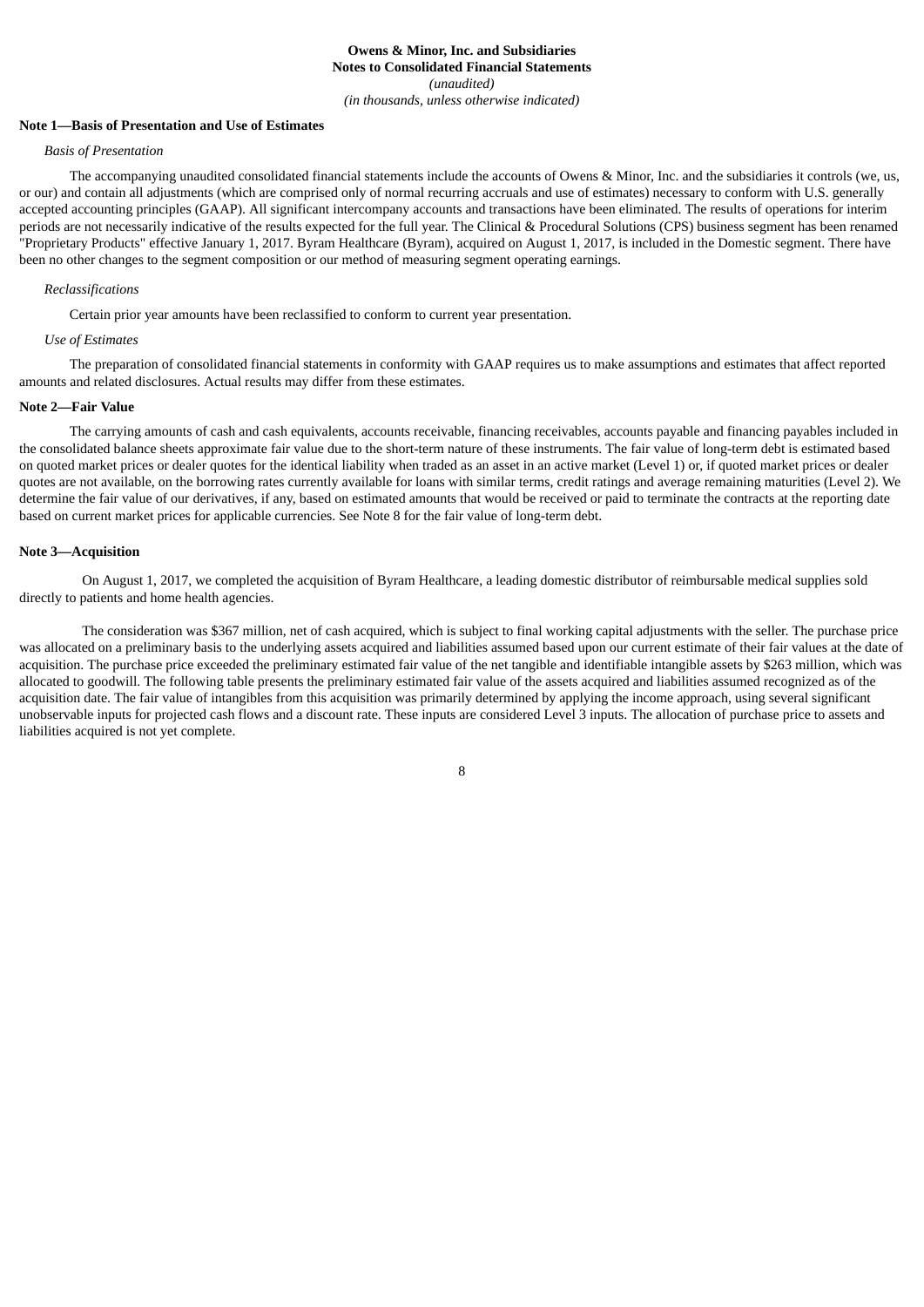|                                                | <b>Preliminary Fair</b><br><b>Value Estimated as of</b><br><b>Acquisition Date</b> |
|------------------------------------------------|------------------------------------------------------------------------------------|
| Assets acquired:                               |                                                                                    |
| Current assets                                 | \$<br>62,902                                                                       |
| Goodwill                                       | 263,155                                                                            |
| Intangible assets                              | 156,000                                                                            |
| Noncurrent assets                              | 3,615                                                                              |
| Total assets                                   | 485,672                                                                            |
| Liabilities assumed:                           |                                                                                    |
| Current liabilities                            | 72,397                                                                             |
| Noncurrent liabilities                         | 46,706                                                                             |
| <b>Total liabilities</b>                       | 119,103                                                                            |
| Fair value of net assets acquired, net of cash | \$<br>366,569                                                                      |

We are amortizing the preliminary fair value of acquired intangible assets, primarily customer relationships and a tradename, over their estimated remaining weighted average useful lives of 10 years.

Goodwill of \$263 million, which we assigned to our Domestic segment, consists largely of expected opportunities to expand into the non-acute market with direct to patient distribution capabilities. None of the goodwill recognized is expected to be deductible for income tax purposes.

Pro forma results of operations for Byram has not been presented because the effects on revenue and net income were not material to our historic consolidated financial statements.

Acquisition-related expenses in the current year consisted primarily of transaction costs incurred to perform due diligence and to analyze, negotiate and consummate the Byram acquisition, and costs to transition the acquired operations. We recognized pre-tax acquisition-related expenses of \$3.1 million in 2017 related to these activities.

## **Note 4—Financing Receivables and Payables**

At September 30, 2017 and December 31, 2016, we had financing receivables of \$176.9 million and \$156.5 million and related payables of \$105.5 million and \$110.0 million outstanding under our order-to-cash program and product financing arrangements, which were included in other current assets and other current liabilities, respectively, in the consolidated balance sheets.

## **Note 5—Goodwill and Intangible Assets**

The following table summarizes the changes in the carrying amount of goodwill through September 30, 2017:

|                                                 |          |               | Proprietary     |              |
|-------------------------------------------------|----------|---------------|-----------------|--------------|
|                                                 | Domestic | International | <b>Products</b> | Consolidated |
| Carrying amount of goodwill, December 31, 2016  | 180,006  | 19.391        | 215.539         | 414,936      |
| Acquisition (See Note 3)                        | 263,155  |               |                 | 263,155      |
| Currency translation adjustments                |          | 10.001        | 2.138           | 12,139       |
| Carrying amount of goodwill, September 30, 2017 | 443,161  | 29,392        | 217,677         | 690,230      |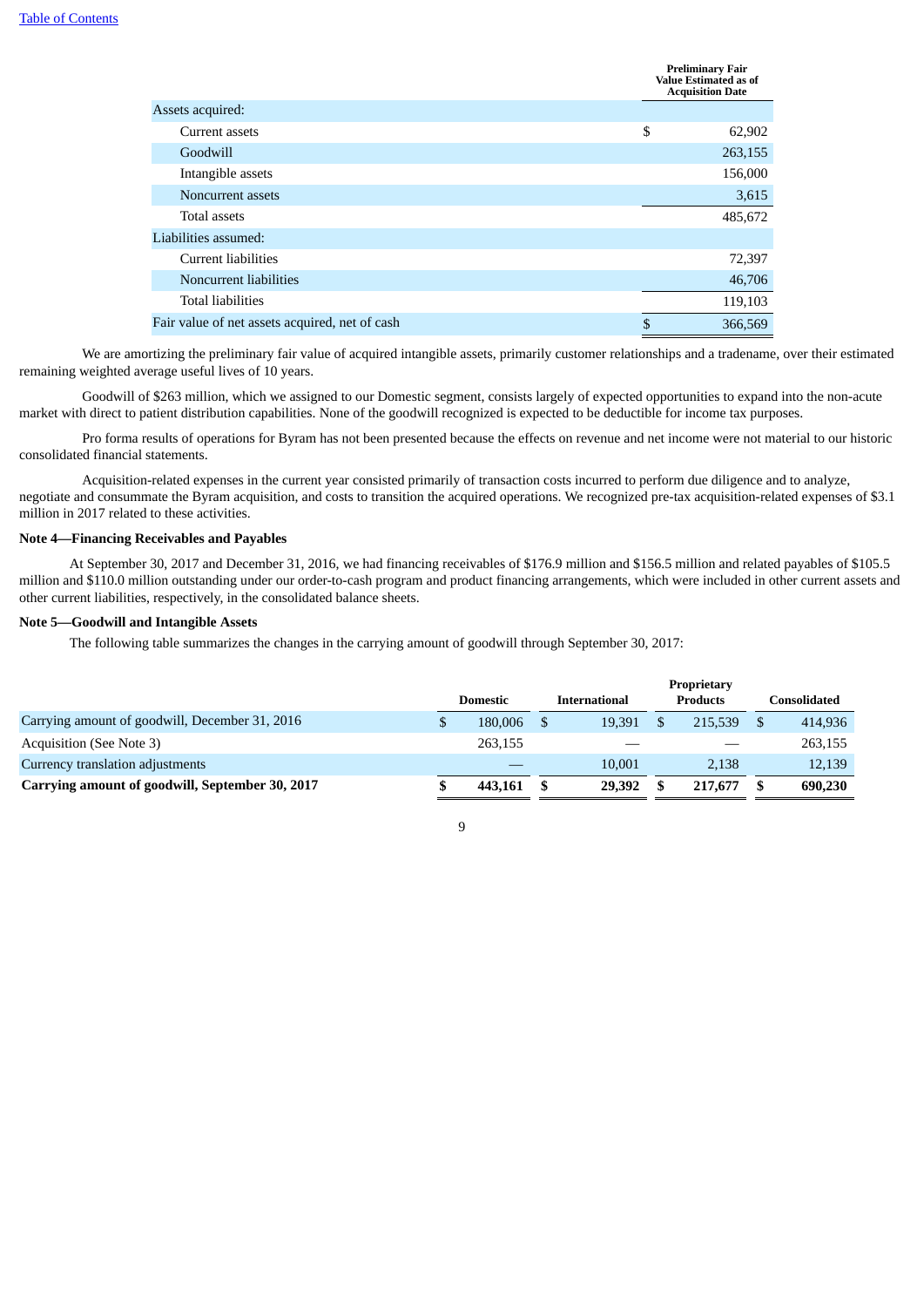Intangible assets at September 30, 2017, and December 31, 2016, were as follows:

|                          | September 30, 2017               |          |                             |         |                                  | <b>December 31, 2016</b> |    |                             |  |  |
|--------------------------|----------------------------------|----------|-----------------------------|---------|----------------------------------|--------------------------|----|-----------------------------|--|--|
|                          | <b>Customer</b><br>Relationships |          | Other<br><b>Intangibles</b> |         | Customer<br><b>Relationships</b> |                          |    | Other<br><b>Intangibles</b> |  |  |
|                          |                                  |          |                             |         |                                  |                          |    |                             |  |  |
| Gross intangible assets  | S                                | 241,444  |                             | 41,483  |                                  | 118,223                  | -S | 4,045                       |  |  |
| Accumulated amortization |                                  | (48,757) |                             | (2,284) |                                  | (38, 429)                |    | (1, 328)                    |  |  |
| Net intangible assets    | 192,687                          |          | - 5                         | 39,199  |                                  | 79.794                   | S. | 2,717                       |  |  |

At September 30, 2017, \$163.5 million in net intangible assets were held in the Domestic segment, \$10.2 million were held in the International segment and \$58.2 million were held in the Proprietary Products segment. Amortization expense for intangible assets was \$5.1 million and \$2.2 million for the three months ended September 30, 2017 and 2016 and \$9.7 million and \$6.6 million for the nine months ended September 30, 2017 and 2016.

Based on the current carrying value of intangible assets subject to amortization, estimated amortization expense is \$11.6 million for the remainder of 2017, \$24.6 million for 2018, \$24.7 million for 2019, \$24.7 million for 2020, \$24.4 million for 2021 and \$23.5 million for 2022.

#### **Note 6—Exit and Realignment Charges**

We periodically incur exit and realignment and other charges associated with optimizing our operations, which includes the consolidation of certain distribution and logistics centers, administrative offices and warehouses in the United States and Europe. These charges also include costs associated with our strategic organizational realignment which include management changes, certain professional fees and costs to streamline administrative functions and processes.

Exit and realignment charges by segment for the three and nine months ended September 30, 2017 and 2016 were as follows:

|                                     | Three Months Ended September 30, |             |      |       |      | Nine Months Ended September 30, |    |        |  |
|-------------------------------------|----------------------------------|-------------|------|-------|------|---------------------------------|----|--------|--|
|                                     | 2017                             |             | 2016 |       | 2017 |                                 |    | 2016   |  |
| Domestic segment                    |                                  | 3,880       |      | 1,224 |      | 12,421                          | \$ | 14,194 |  |
| International segment               |                                  | 574         |      | 457   |      | 1,406                           |    | 3,284  |  |
| <b>Proprietary Products segment</b> |                                  | 592         |      | 465   |      | 1,015                           |    | 1,574  |  |
| Total exit and realignment charges  |                                  | \$<br>5.046 |      | 2.146 |      | 14,842                          |    | 19,052 |  |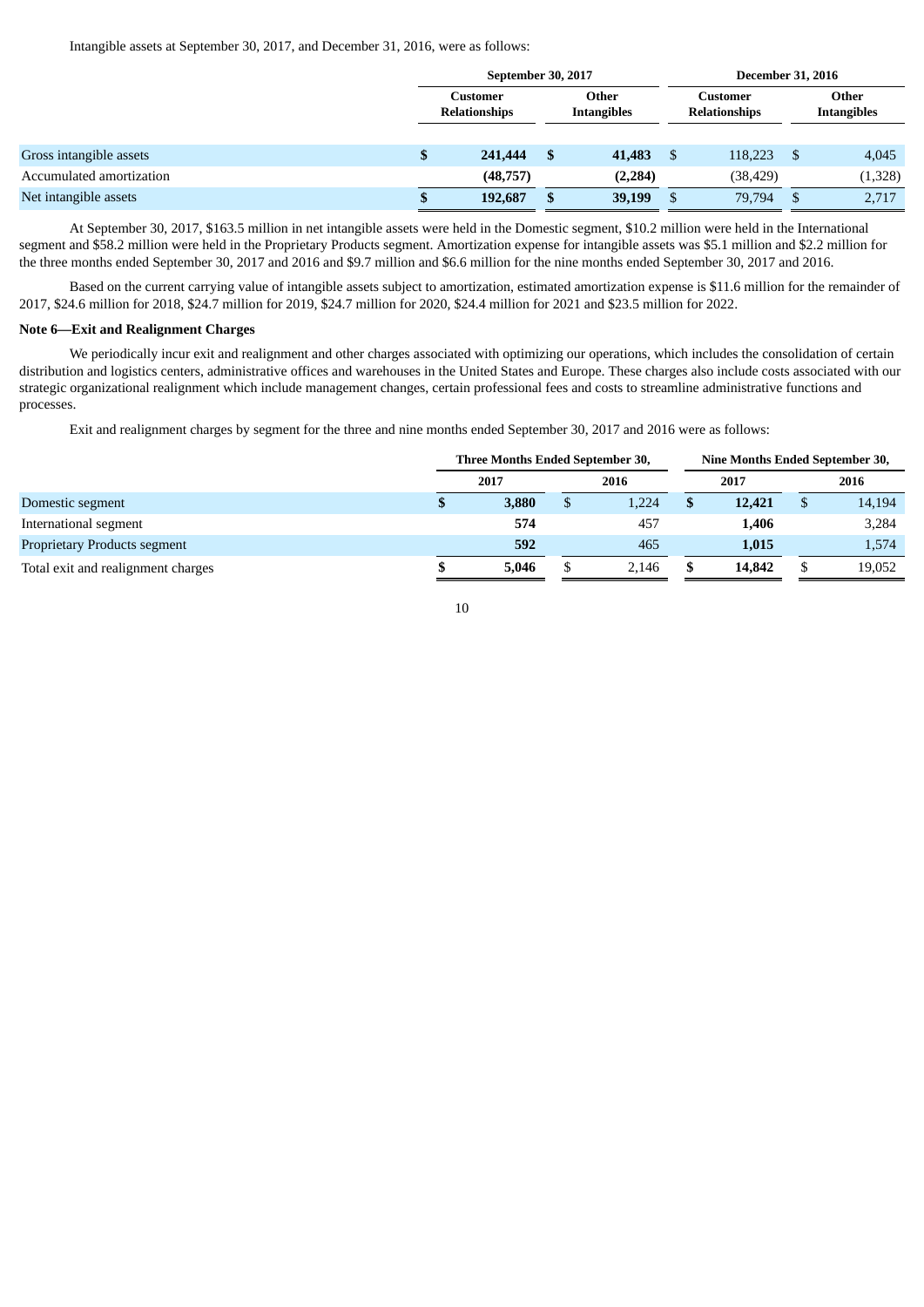The following table summarizes the activity related to exit and realignment cost accruals through September 30, 2017 and 2016:

|                                                        | Lease<br><b>Obligations</b> | <b>Severance and</b><br>Other |                | <b>Total</b> |
|--------------------------------------------------------|-----------------------------|-------------------------------|----------------|--------------|
| Accrued exit and realignment costs, December 31, 2016  | \$                          | \$<br>2,238                   | $\mathfrak{S}$ | 2,238        |
| Provision for exit and realignment activities          |                             | 3,211                         |                | 3,211        |
| Change in estimate                                     |                             | (304)                         |                | (304)        |
| Cash payments                                          |                             | (3,034)                       |                | (3,034)      |
| Accrued exit and realignment costs, March 31, 2017     |                             | 2,111                         |                | 2,111        |
| Provision for exit and realignment activities          |                             | 1,382                         |                | 1,382        |
| Change in estimate                                     |                             | (18)                          |                | (18)         |
| Cash payments                                          |                             | (667)                         |                | (667)        |
| Accrued exit and realignment costs, June 30, 2017      |                             | 2,808                         |                | 2,808        |
| Provision for exit and realignment activities          |                             | 3,156                         |                | 3,156        |
| Cash payments                                          |                             | (423)                         |                | (423)        |
| Accrued exit and realignment costs, September 30, 2017 | \$                          | \$<br>5,541                   | S              | 5,541        |
|                                                        |                             |                               |                |              |
| Accrued exit and realignment costs, December 31, 2015  | \$<br>486                   | \$<br>1,840                   | \$             | 2,326        |
| Provision for exit and realignment activities          |                             | 9,895                         |                | 9,895        |
| Cash payments, net of sublease income                  | (486)                       | (1,287)                       |                | (1,773)      |
| Accrued exit and realignment costs, March 31, 2016     |                             | 10,448                        |                | 10,448       |
| Provision for exit and realignment activities          |                             | 1,254                         |                | 1,254        |
| Cash payments, net of sublease income                  |                             | (7,087)                       |                | (7,087)      |
| Accrued exit and realignment costs, June 30, 2016      |                             | 4,615                         |                | 4,615        |
| Provision for exit and realignment activities          |                             | 725                           |                | 725          |
| Change in Estimate                                     |                             | (268)                         |                | (268)        |
| Cash payments, net of sublease income                  |                             | (2,066)                       |                | (2,066)      |
| Accrued exit and realignment costs, September 30, 2016 | \$                          | \$<br>3,006                   | \$             | 3,006        |

In addition to the exit and realignment accruals in the preceding table, we also incurred \$1.9 million of costs that were expensed as incurred for the three months ended September 30, 2017, including \$1.7 million in information system restructuring costs, and \$0.2 million in other costs. For the nine months ended September 30, 2017, we recognized \$7.4 million of costs that were expensed as incurred, including \$4.5 million in asset write-downs, \$1.9 million in information system restructuring costs and \$1.0 million in other costs.

We incurred \$1.7 million of costs that were expensed as incurred for the three months ended September 30, 2016, including \$0.7 million in other facility costs, \$0.5 million in labor costs, \$0.4 million in information systems costs, and \$0.1 million in other costs. For the nine months ended September 30, 2016, we recognized \$7.4 million of costs that were expensed as incurred, including \$3.6 million in consulting costs, \$1.8 million in information system costs, \$0.7 million in other facility costs, \$0.5 million in labor costs, and \$0.8 million in other costs.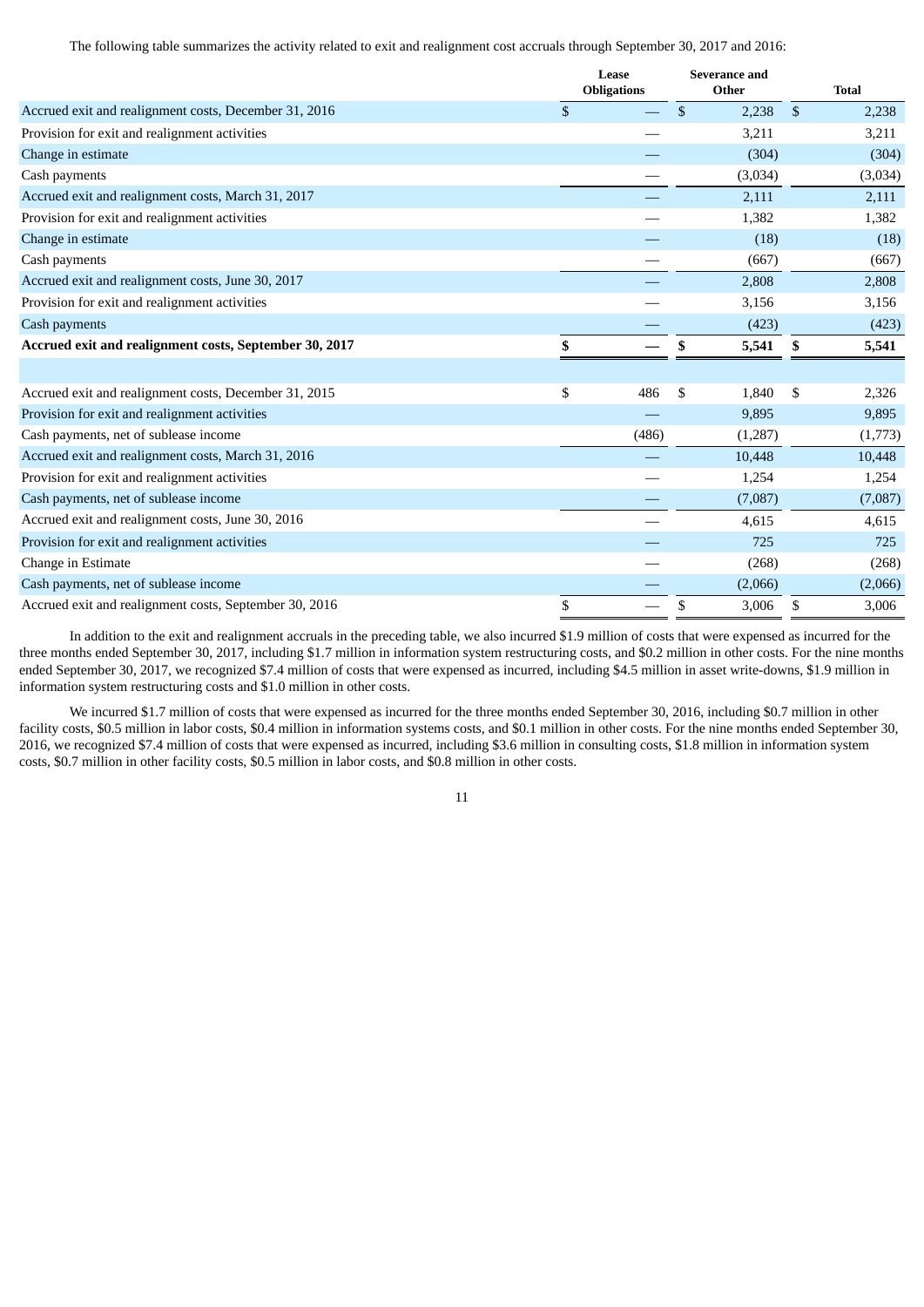## **Note 7—Retirement Plans**

We have a noncontributory, unfunded retirement plan for certain officers and other key employees in the United States. Certain of our foreign subsidiaries also have defined benefit pension plans covering substantially all of their respective employees.

The components of net periodic benefit cost, which are included in distribution, selling and administrative expenses, for the three and nine months ended September 30, 2017 and 2016, were as follows:

|                               |     | <b>Three Months Ended</b><br>September 30, |  |     |  | <b>Nine Months Ended</b><br>September 30, |  |       |
|-------------------------------|-----|--------------------------------------------|--|-----|--|-------------------------------------------|--|-------|
|                               |     | 2017<br>2016                               |  |     |  | 2017                                      |  | 2016  |
| Service cost                  | \$. | 26                                         |  | 27  |  | 53                                        |  | 70    |
| Interest cost                 |     | 474                                        |  | 508 |  | 1.422                                     |  | 1,523 |
| Recognized net actuarial loss |     | 456                                        |  | 412 |  | 1,367                                     |  | 1,236 |
| Net periodic benefit cost     |     | 956                                        |  | 947 |  | 2,842                                     |  | 2.829 |

Certain of our foreign subsidiaries have health and welfare plans covering substantially all of their respective employees. Our expense for these plans totaled \$0.5 million and \$0.4 million for the three months ended September 30, 2017 and 2016 and \$1.3 million for the nine months ended September 30, 2017 and 2016.

#### **Note 8—Debt**

We have \$275 million of 3.875% senior notes due 2021 (the "2021 Notes") and \$275 million of 4.375% senior notes due 2024 (the "2024 Notes"), with interest payable semi-annually. The 2021 Notes were sold at 99.5% of the principal amount with an effective yield of 3.951%. The 2024 Notes were sold at 99.6% of the principal with an effective yield of 4.422%. We have the option to redeem the 2021 Notes and 2024 Notes in part or in whole prior to maturity at a redemption price equal to the greater of 100% of the principal amount or the present value of the remaining scheduled payments discounted at the Treasury Rate plus 30 basis points. As of September 30, 2017 and December 31, 2016, the estimated fair value of the 2021 Notes was \$280.1 million and \$274.5 million and the estimated fair value of the 2024 Notes was \$276.9 million and \$270.0 million, respectively.

On July 27, 2017, we entered into a new Credit Agreement replacing the Amended Credit Agreement. The new agreement provides borrowing capacity of \$600 million and a \$250 million term loan. We make principal payments under the term loan on a quarterly basis with the remaining outstanding principal due in five years. The revolving credit facility has a five-year maturity. The proceeds from the new borrowing were primarily used to fund the Byram acquisition which closed on August 1, 2017. Under the Credit Agreement, we have the ability to request two one-year extensions and to request an increase in aggregate commitments by up to \$200 million. The interest rate on the Credit Agreement, which is subject to adjustment quarterly, is based on the London Interbank Offered Rate (LIBOR), the Federal Funds Rate or the Prime Rate, plus an adjustment based on the better of our debt ratings or leverage ratio (Credit Spread) as defined by the Credit Agreement. We are charged a commitment fee of between 12.5 and 25.0 basis points on the unused portion of the facility. The terms of the Credit Agreement limit the amount of indebtedness that we may incur and require us to maintain ratios for leverage and interest coverage, including on a pro forma basis in the event of an acquisition. Based on our leverage ratio at September 30, 2017, the interest rate under the credit facility is LIBOR plus 1.375%.

At September 30, 2017, we had borrowings of \$117.2 million under the revolver and letters of credit of approximately \$5.1 million outstanding under the Credit Agreement, leaving \$477.7 million available for borrowing. We also had a letter of credit outstanding for \$1.3 million as of September 30, 2017 and \$1.1 million at December 31, 2016, which supports our facilities leased in Europe.

The Credit Agreement and senior notes contain cross-default provisions which could result in the acceleration of payments due in the event of default of either agreement. We believe we were in compliance with our debt covenants at September 30, 2017.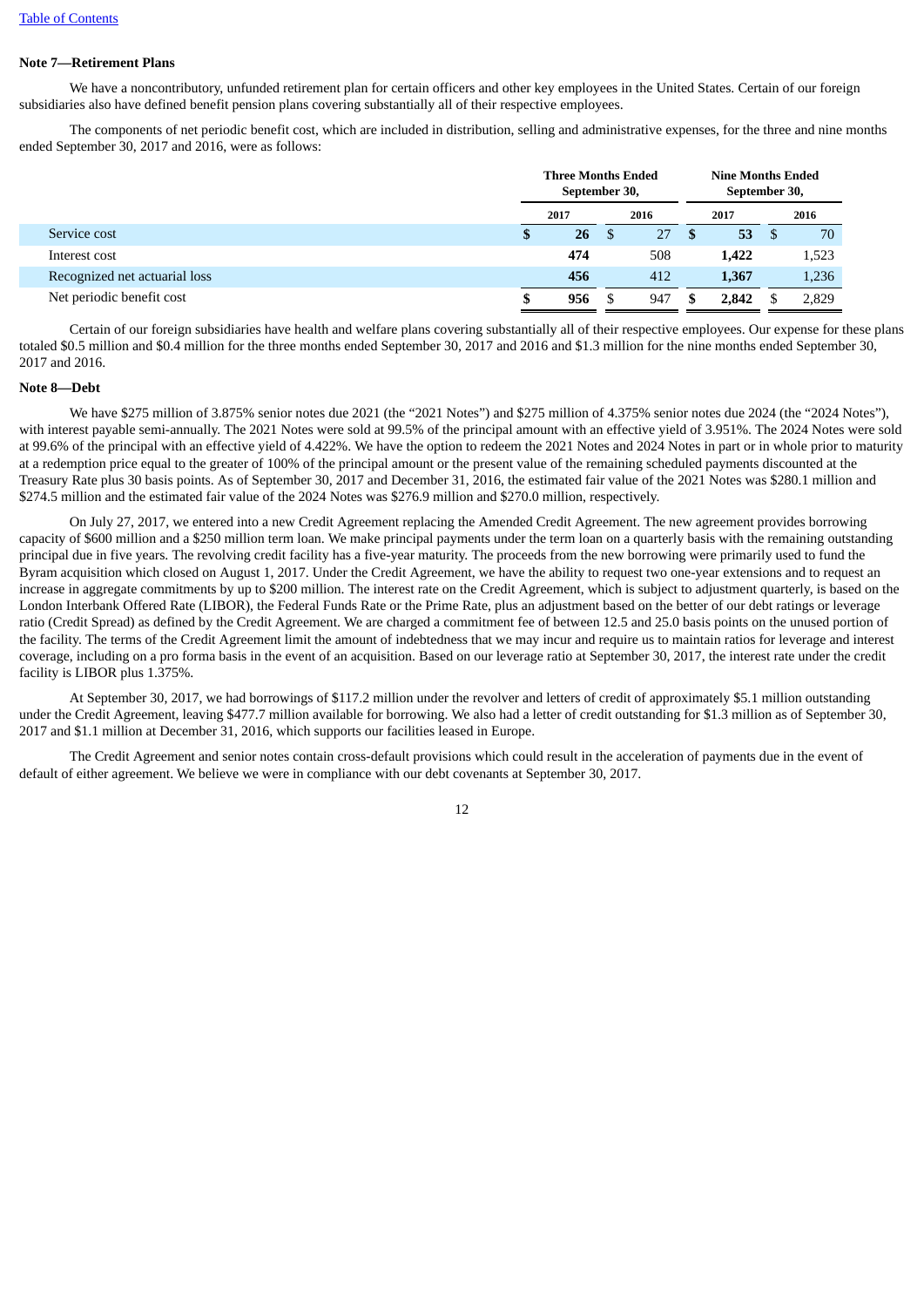### **Note 9—Income Taxes**

The effective tax rate was 48.1% and 34.3% for the three and nine months ended September 30, 2017, compared to 36.3% and 37.3% in the same periods of 2016. The changes in the effective tax rate compared to 2016 resulted primarily from a change in income mix among different tax rate jurisdictions and the effect of certain acquisition-related costs which were not deductible for tax purposes offset on a year to date basis by the release of an income tax valuation allowance in Europe for \$3.4 million during the second quarter of 2017.

The liability for unrecognized tax benefits was \$13.3 million at September 30, 2017, and \$10.7 million at December 31, 2016. Included in the liability at September 30, 2017 were \$5.0 million of tax positions for which ultimate deductibility is highly certain but for which there is uncertainty about the timing of such deductibility.

### **Note 10—Net Income per Common Share**

The following summarizes the calculation of net income per common share attributable to common shareholders for the three and nine months ended September 30, 2017 and 2016.

|                                                                                    | <b>Three Months Ended</b> |               | September 30, | <b>Nine Months Ended</b> |    | September 30, |
|------------------------------------------------------------------------------------|---------------------------|---------------|---------------|--------------------------|----|---------------|
| <i>(in thousands, except per share data)</i>                                       | 2017                      |               | 2016          | 2017                     |    | 2016          |
| Numerator:                                                                         |                           |               |               |                          |    |               |
| Net income                                                                         | \$<br>10,871              | \$            | 29.831        | \$<br>49,796             | S  | 81,682        |
| Less: income allocated to unvested restricted shares                               | (279)                     |               | (291)         | (738)                    |    | (855)         |
| Net income attributable to common shareholders - basic                             | 10,592                    |               | 29,540        | 49,058                   |    | 80,827        |
| Add: undistributed income attributable to unvested restricted shares -<br>basic    |                           |               | 80            | 16                       |    | 216           |
| Less: undistributed income attributable to unvested restricted shares<br>- diluted |                           |               | (80)          | (16)                     |    | (216)         |
| Net income attributable to common shareholders - diluted                           | 10,592                    | $\mathbf{\$}$ | 29,540        | 49,058                   |    | 80,827        |
| Denominator:                                                                       |                           |               |               |                          |    |               |
| Weighted average shares outstanding - basic and diluted                            | 59,849                    |               | 61,015        | 60,010                   |    | 61,405        |
| Net income per share attributable to common shareholders:                          |                           |               |               |                          |    |               |
| Basic and diluted                                                                  | \$<br>0.18                | $\mathbb{S}$  | 0.48          | \$<br>0.82               | -S | 1.32          |
|                                                                                    |                           |               |               |                          |    |               |

### **Note 11—Shareholders' Equity**

Our Board of Directors has authorized a share repurchase program of up to \$100 million of our outstanding common stock to be executed at the discretion of management over a three-year period, expiring in December 2019. The timing of repurchases and the exact number of shares of common stock to be purchased will depend upon market conditions and other factors and may be suspended or discontinued at any time. Purchases under the share repurchase program are made either pursuant to 10b5-1 plans entered into by the company from time to time and/or during the company's scheduled quarterly trading windows for officers and directors. During the nine months ended September 30, 2017, we repurchased in open-market transactions and retired approximately 0.2 million shares of our common stock for an aggregate of \$5.0 million, or an average price per share of \$32.27. As of September 30, 2017, we have approximately \$94.0 million remaining under the repurchase program. We have elected to allocate any excess of share repurchase price over par value to retained earnings.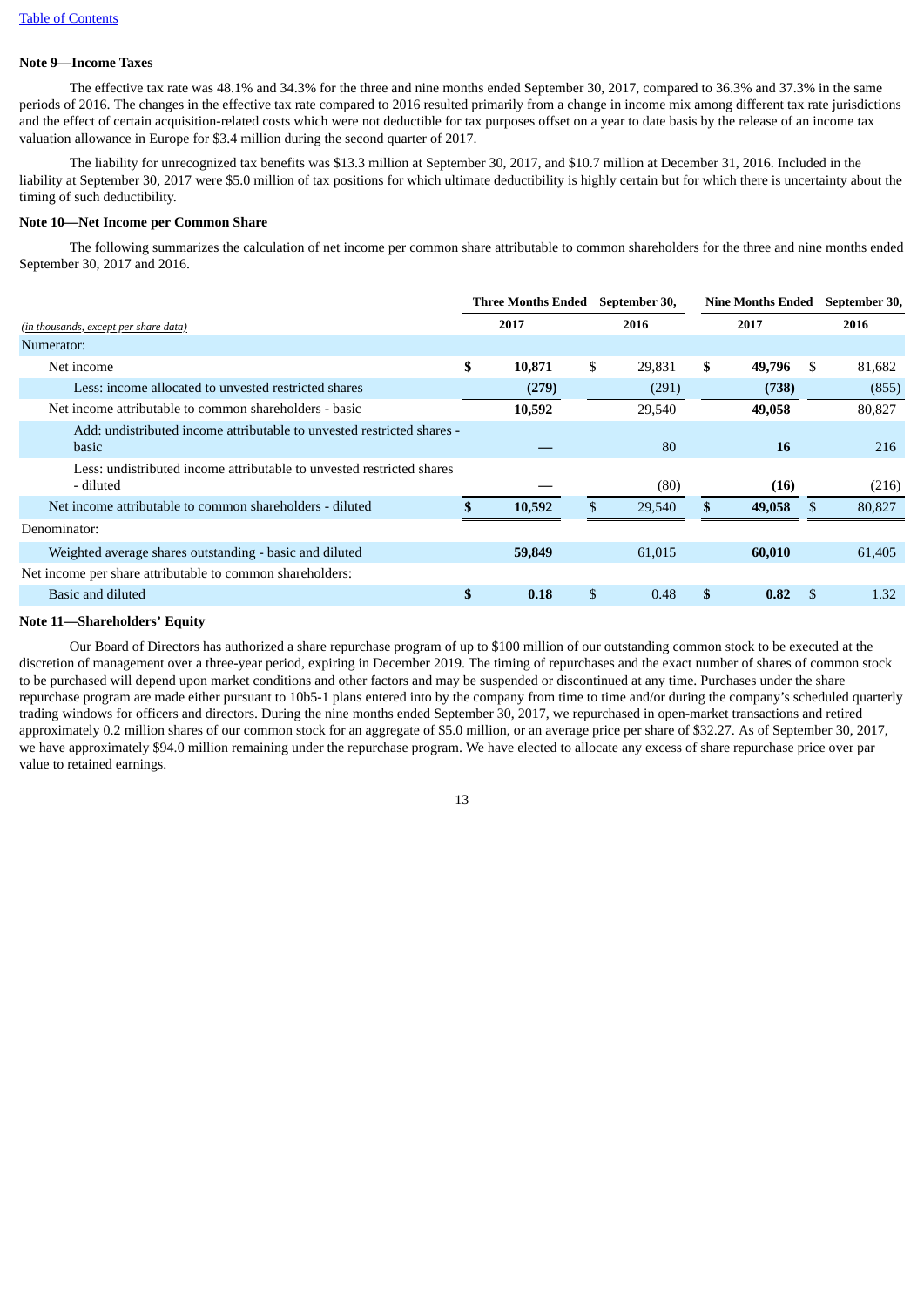## **Note 12—Accumulated Other Comprehensive Income (Loss)**

The following table shows the changes in accumulated other comprehensive income (loss) by component for the three and nine months ended September 30, 2017 and 2016:

|                                                                                        |                | <b>Retirement Plans</b>         |              | Currency<br><b>Translation</b><br><b>Adjustments</b> |                | Other |              | <b>Total</b> |
|----------------------------------------------------------------------------------------|----------------|---------------------------------|--------------|------------------------------------------------------|----------------|-------|--------------|--------------|
| Accumulated other comprehensive income (loss), June 30, 2017                           | $\mathfrak{S}$ | (10, 743)                       | $\mathbb{S}$ | (28, 348)                                            | $\mathfrak{S}$ | 165   | $\mathbf{s}$ | (38, 926)    |
| Other comprehensive income (loss) before reclassifications                             |                |                                 |              | 12,254                                               |                | 94    |              | 12,348       |
| Income tax                                                                             |                |                                 |              |                                                      |                |       |              |              |
| Other comprehensive income (loss) before<br>reclassifications, net of tax              |                |                                 |              | 12,254                                               |                | 94    |              | 12,348       |
| Amounts reclassified from accumulated other comprehensive<br>income (loss)             |                | 456                             |              |                                                      |                |       |              | 456          |
| Income tax                                                                             |                | (220)                           |              |                                                      |                |       |              | (220)        |
| Amounts reclassified from accumulated other<br>comprehensive income (loss), net of tax |                | 236                             |              |                                                      |                |       |              | 236          |
| Other comprehensive income (loss)                                                      |                | 236                             |              | 12,254                                               |                | 94    |              | 12,584       |
| Accumulated other comprehensive income (loss), September 30,<br>\$<br>2017             |                | (10,507)                        | \$           | (16,094)                                             | \$             | 259   | \$           | (26, 342)    |
|                                                                                        |                |                                 |              |                                                      |                |       |              |              |
| Accumulated other comprehensive income (loss), June 30, 2016                           | $\mathfrak{S}$ | (9,999)                         | \$           | (40, 186)                                            | \$             | (78)  | - \$         | (50, 263)    |
| Other comprehensive income (loss) before reclassifications                             |                |                                 |              | 1.401                                                |                | 82    |              | 1.483        |
| Income tax                                                                             |                |                                 |              |                                                      |                |       |              |              |
| Other comprehensive income (loss) before<br>reclassifications, net of tax              |                |                                 |              | 1,401                                                |                | 82    |              | 1,483        |
| Amounts reclassified from accumulated other comprehensive<br>income (loss)             |                | 412                             |              |                                                      |                |       |              | 412          |
| Income tax                                                                             |                | (194)                           |              |                                                      |                |       |              | (194)        |
| Amounts reclassified from accumulated other<br>comprehensive income (loss), net of tax |                | 218<br>$\overline{\phantom{a}}$ |              |                                                      |                |       |              | 218          |
| Other comprehensive income (loss)                                                      |                | 218                             |              | 1,401                                                |                | 82    |              | 1,701        |
| Accumulated other comprehensive income (loss), September 30,<br>2016                   | \$             | (9,781)                         | \$           | (38, 785)                                            | \$             | 4     | \$           | (48, 562)    |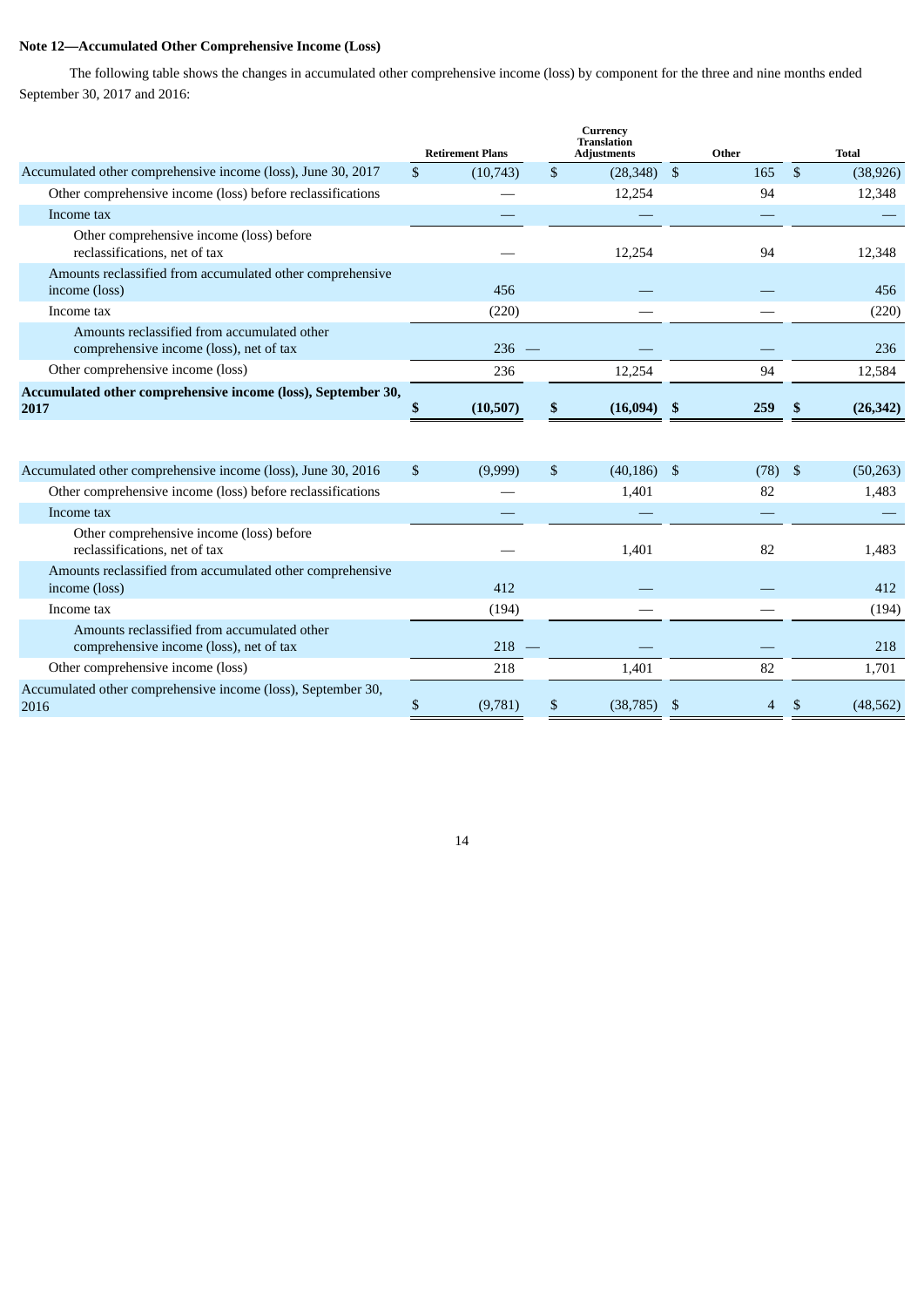| Accumulated other comprehensive income (loss), December 31, 2016 \$<br>\$<br>$\mathfrak{s}$<br>(29)<br>-\$<br>(11,209)<br>(56, 245)<br>Other comprehensive income (loss) before reclassifications<br>288<br>40,151<br>Income tax<br>Other comprehensive income (loss) before reclassifications,<br>net of tax<br>288<br>40,151<br>Amounts reclassified from accumulated other comprehensive<br>income (loss)<br>1,367<br>(665)<br>Income tax<br>Amounts reclassified from accumulated other<br>comprehensive income (loss), net of tax<br>702<br>Other comprehensive income (loss)<br>702<br>40,151<br>288<br>Accumulated other comprehensive income (loss), September 30,<br>\$<br>(10,507)<br>(16,094)<br>\$<br>259<br>\$<br>S<br>2017<br>Accumulated other comprehensive income (loss), December 31, 2015 \$<br>(10, 482)<br>\$<br>(41,228)<br>$(115)$ \$<br>-\$<br>Other comprehensive income (loss) before reclassifications<br>2,443<br>119<br>Income tax<br>Other comprehensive income (loss) before reclassifications,<br>net of tax<br>119<br>2,443<br>Amounts reclassified from accumulated other comprehensive<br>1,233<br>income (loss)<br>Income tax<br>(532)<br>Amounts reclassified from accumulated other<br>comprehensive income (loss), net of tax<br>701<br>Other comprehensive income (loss)<br>701<br>119<br>2,443<br>Accumulated other comprehensive income (loss), September 30, 2016 \$<br>\$<br>\$<br>\$<br>(9,781)<br>(38, 785)<br>$\overline{4}$ | <b>Retirement Plans</b> | Currency<br><b>Translation</b><br><b>Adjustments</b> | Other | <b>Total</b> |
|-----------------------------------------------------------------------------------------------------------------------------------------------------------------------------------------------------------------------------------------------------------------------------------------------------------------------------------------------------------------------------------------------------------------------------------------------------------------------------------------------------------------------------------------------------------------------------------------------------------------------------------------------------------------------------------------------------------------------------------------------------------------------------------------------------------------------------------------------------------------------------------------------------------------------------------------------------------------------------------------------------------------------------------------------------------------------------------------------------------------------------------------------------------------------------------------------------------------------------------------------------------------------------------------------------------------------------------------------------------------------------------------------------------------------------------------------------------------------------|-------------------------|------------------------------------------------------|-------|--------------|
|                                                                                                                                                                                                                                                                                                                                                                                                                                                                                                                                                                                                                                                                                                                                                                                                                                                                                                                                                                                                                                                                                                                                                                                                                                                                                                                                                                                                                                                                             |                         |                                                      |       | (67, 483)    |
|                                                                                                                                                                                                                                                                                                                                                                                                                                                                                                                                                                                                                                                                                                                                                                                                                                                                                                                                                                                                                                                                                                                                                                                                                                                                                                                                                                                                                                                                             |                         |                                                      |       | 40,439       |
|                                                                                                                                                                                                                                                                                                                                                                                                                                                                                                                                                                                                                                                                                                                                                                                                                                                                                                                                                                                                                                                                                                                                                                                                                                                                                                                                                                                                                                                                             |                         |                                                      |       |              |
|                                                                                                                                                                                                                                                                                                                                                                                                                                                                                                                                                                                                                                                                                                                                                                                                                                                                                                                                                                                                                                                                                                                                                                                                                                                                                                                                                                                                                                                                             |                         |                                                      |       | 40,439       |
|                                                                                                                                                                                                                                                                                                                                                                                                                                                                                                                                                                                                                                                                                                                                                                                                                                                                                                                                                                                                                                                                                                                                                                                                                                                                                                                                                                                                                                                                             |                         |                                                      |       | 1,367        |
|                                                                                                                                                                                                                                                                                                                                                                                                                                                                                                                                                                                                                                                                                                                                                                                                                                                                                                                                                                                                                                                                                                                                                                                                                                                                                                                                                                                                                                                                             |                         |                                                      |       | (665)        |
|                                                                                                                                                                                                                                                                                                                                                                                                                                                                                                                                                                                                                                                                                                                                                                                                                                                                                                                                                                                                                                                                                                                                                                                                                                                                                                                                                                                                                                                                             |                         |                                                      |       | 702          |
|                                                                                                                                                                                                                                                                                                                                                                                                                                                                                                                                                                                                                                                                                                                                                                                                                                                                                                                                                                                                                                                                                                                                                                                                                                                                                                                                                                                                                                                                             |                         |                                                      |       | 41,141       |
|                                                                                                                                                                                                                                                                                                                                                                                                                                                                                                                                                                                                                                                                                                                                                                                                                                                                                                                                                                                                                                                                                                                                                                                                                                                                                                                                                                                                                                                                             |                         |                                                      |       | (26, 342)    |
|                                                                                                                                                                                                                                                                                                                                                                                                                                                                                                                                                                                                                                                                                                                                                                                                                                                                                                                                                                                                                                                                                                                                                                                                                                                                                                                                                                                                                                                                             |                         |                                                      |       |              |
|                                                                                                                                                                                                                                                                                                                                                                                                                                                                                                                                                                                                                                                                                                                                                                                                                                                                                                                                                                                                                                                                                                                                                                                                                                                                                                                                                                                                                                                                             |                         |                                                      |       | (51, 825)    |
|                                                                                                                                                                                                                                                                                                                                                                                                                                                                                                                                                                                                                                                                                                                                                                                                                                                                                                                                                                                                                                                                                                                                                                                                                                                                                                                                                                                                                                                                             |                         |                                                      |       | 2,562        |
|                                                                                                                                                                                                                                                                                                                                                                                                                                                                                                                                                                                                                                                                                                                                                                                                                                                                                                                                                                                                                                                                                                                                                                                                                                                                                                                                                                                                                                                                             |                         |                                                      |       |              |
|                                                                                                                                                                                                                                                                                                                                                                                                                                                                                                                                                                                                                                                                                                                                                                                                                                                                                                                                                                                                                                                                                                                                                                                                                                                                                                                                                                                                                                                                             |                         |                                                      |       | 2,562        |
|                                                                                                                                                                                                                                                                                                                                                                                                                                                                                                                                                                                                                                                                                                                                                                                                                                                                                                                                                                                                                                                                                                                                                                                                                                                                                                                                                                                                                                                                             |                         |                                                      |       | 1,233        |
|                                                                                                                                                                                                                                                                                                                                                                                                                                                                                                                                                                                                                                                                                                                                                                                                                                                                                                                                                                                                                                                                                                                                                                                                                                                                                                                                                                                                                                                                             |                         |                                                      |       | (532)        |
|                                                                                                                                                                                                                                                                                                                                                                                                                                                                                                                                                                                                                                                                                                                                                                                                                                                                                                                                                                                                                                                                                                                                                                                                                                                                                                                                                                                                                                                                             |                         |                                                      |       | 701          |
|                                                                                                                                                                                                                                                                                                                                                                                                                                                                                                                                                                                                                                                                                                                                                                                                                                                                                                                                                                                                                                                                                                                                                                                                                                                                                                                                                                                                                                                                             |                         |                                                      |       | 3,263        |
|                                                                                                                                                                                                                                                                                                                                                                                                                                                                                                                                                                                                                                                                                                                                                                                                                                                                                                                                                                                                                                                                                                                                                                                                                                                                                                                                                                                                                                                                             |                         |                                                      |       | (48, 562)    |

We include amounts reclassified out of accumulated other comprehensive income related to defined benefit pension plans as a component of net periodic pension cost recorded in distribution, selling and administrative expenses. For the three and nine months ended September 30, 2017, we reclassified \$0.5 million and \$1.4 million of actuarial net losses. For the three and nine months ended September 30, 2016, we reclassified \$0.4 million and \$1.2 million of actuarial net losses.

### **Note 13—Segment Information**

We periodically evaluate our application of accounting guidance for reportable segments and disclose information about reportable segments based on the way management organizes the enterprise for making operating decisions and assessing performance. We report our business under three segments: Domestic, International and Proprietary Products. The Domestic segment includes our United States distribution, logistics and value-added services business. Byram, acquired on August 1, 2017, is included in the Domestic segment. The International segment consists of our European distribution, logistics and value-added services business. Proprietary Products provides product-related solutions, including surgical and procedural kitting and sourcing.

We evaluate the performance of our segments based on their operating earnings excluding acquisition-related and exit and realignment charges, certain purchase price fair value adjustments, and other substantive items that, either as a result of their nature or size, would not be expected to occur as part of our normal business operations on a regular basis. Segment assets exclude inter-segment account balances as we believe their inclusion would be misleading or not meaningful. We believe all inter-segment sales are at prices that approximate market.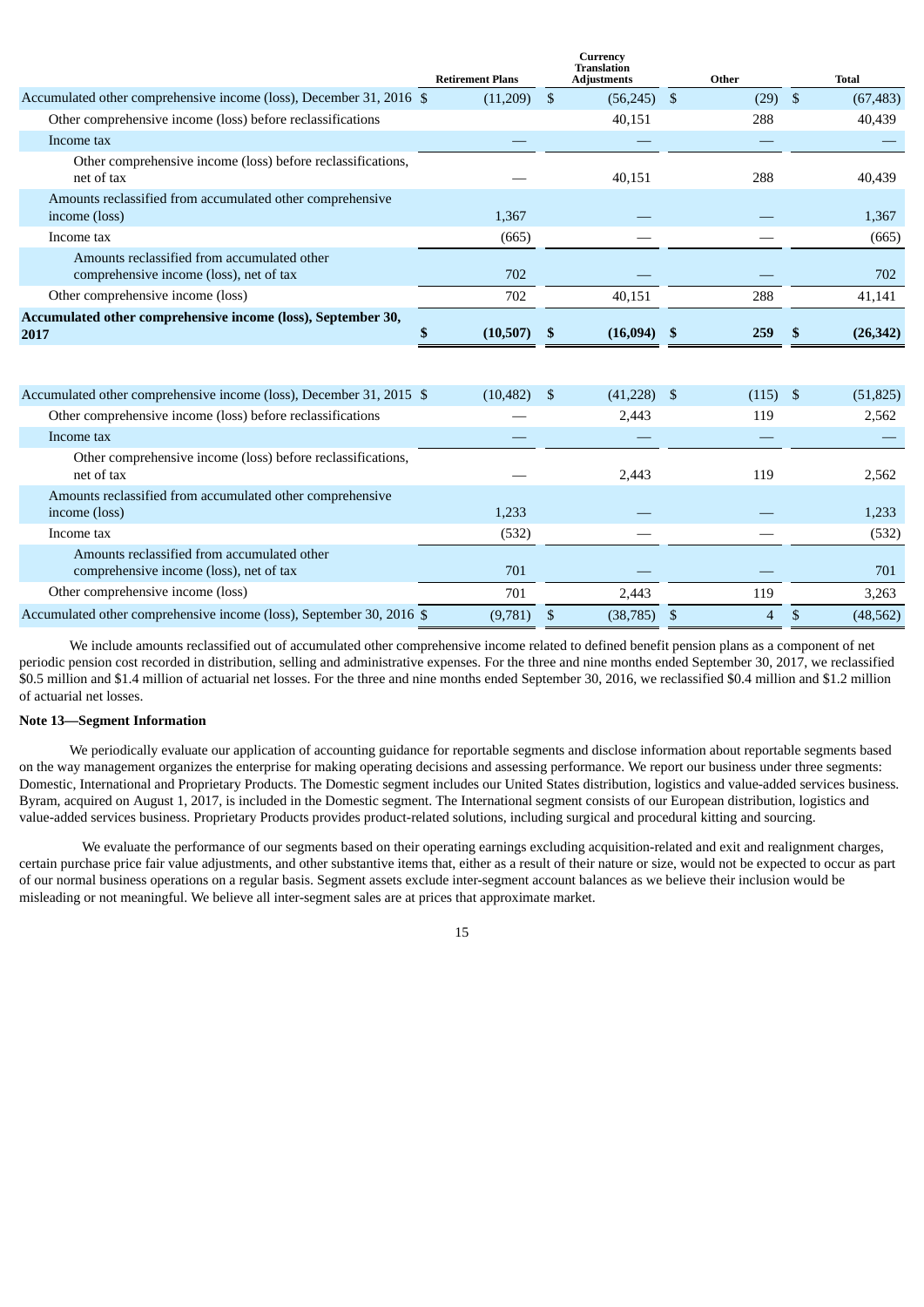The following tables present financial information by segment:

|                                                      | Three Months Ended September 30, |                           |                    | Nine Months Ended September 30, |            |                           |                          |
|------------------------------------------------------|----------------------------------|---------------------------|--------------------|---------------------------------|------------|---------------------------|--------------------------|
|                                                      | 2017                             |                           | 2016               |                                 | 2017       |                           | 2016                     |
| Net revenue:                                         |                                  |                           |                    |                                 |            |                           |                          |
| Segment net revenue                                  |                                  |                           |                    |                                 |            |                           |                          |
| Domestic                                             | \$<br>2,194,143                  | \$                        | 2,287,233          | \$                              | 6,518,571  | \$                        | 6,954,687                |
| International                                        | 96,661                           |                           | 83,751             |                                 | 287,555    |                           | 255,861                  |
| <b>Proprietary Products</b>                          | 124,542                          |                           | 132,705            |                                 | 392,654    |                           | 409,022                  |
| Total segment net revenue                            | \$<br>2,415,346                  | $\boldsymbol{\mathsf{S}}$ | 2,503,689          | $\pmb{\mathbb{S}}$              | 7,198,780  | $\boldsymbol{\mathsf{S}}$ | 7,619,570                |
| Inter-segment revenue                                |                                  |                           |                    |                                 |            |                           |                          |
| <b>Proprietary Products</b>                          | (81, 385)                        |                           | (88,088)           |                                 | (270, 339) |                           | (264, 501)               |
| Total inter-segment revenue                          | (81, 385)                        |                           | (88,088)           |                                 | (270, 339) |                           | (264, 501)               |
| Consolidated net revenue                             | \$<br>2,333,961                  | $\$$                      | 2,415,601          | \$                              | 6,928,441  | $\mathbb{S}$              | 7,355,069                |
|                                                      |                                  |                           |                    |                                 |            |                           |                          |
| Operating earnings (loss):                           |                                  |                           |                    |                                 |            |                           |                          |
| Domestic                                             | \$<br>36,056                     | \$                        | 41,034             | \$                              | 102,812    | \$                        | 126,202                  |
| International                                        | (2, 163)                         |                           | 1,382              |                                 | (754)      |                           | 3,402                    |
| <b>Proprietary Products</b>                          | 9,102                            |                           | 14,340             |                                 | 26,040     |                           | 41,866                   |
| Inter-segment eliminations                           | 416                              |                           | (449)              |                                 | (266)      |                           | (905)                    |
| Acquisition-related and exit and realignment charges | (9,299)                          |                           | (2,739)            |                                 | (21, 134)  |                           | (19, 974)                |
| Other <sup>(1)</sup>                                 | (4, 441)                         |                           |                    |                                 | (8,674)    |                           |                          |
| Consolidated operating earnings                      | \$<br>29,671                     | $\boldsymbol{\mathsf{S}}$ | 53,568             | \$                              | 98,024     | \$                        | 150,591                  |
|                                                      |                                  |                           |                    |                                 |            |                           |                          |
| Depreciation and amortization:                       |                                  |                           |                    |                                 |            |                           |                          |
| Domestic                                             | \$<br>9,602                      | $\boldsymbol{\mathsf{S}}$ | 7,360              | \$                              | 23,233     | $\boldsymbol{\mathsf{S}}$ | 22,399                   |
| International                                        | 4,304                            |                           | 4,259              |                                 | 12,072     |                           | 13,125                   |
| <b>Proprietary Products</b>                          | 1,947                            |                           | 2,218              |                                 | 5,755      |                           | 6,658                    |
| Consolidated depreciation and amortization           | \$<br>15,853                     | \$                        | 13,837             | \$                              | 41,060     | \$                        | 42,182                   |
|                                                      |                                  |                           |                    |                                 |            |                           |                          |
| Capital expenditures:                                |                                  |                           |                    |                                 |            |                           |                          |
| Domestic                                             | \$<br>9,572                      | $\boldsymbol{\mathsf{S}}$ | 3,071              | $\pmb{\mathbb{S}}$              | 23,376     | $\boldsymbol{\mathsf{S}}$ | 10,274                   |
| International                                        | 3,206                            |                           | 3,223              |                                 | 11,659     |                           | 8,053                    |
| <b>Proprietary Products</b>                          | 718                              |                           | 1,009              |                                 | 2,754      |                           | 2,436                    |
| Consolidated capital expenditures                    | \$<br>13,496                     | \$                        | 7,303              | \$                              | 37,789     | \$                        | 20,763                   |
|                                                      |                                  |                           | September 30, 2017 |                                 |            |                           | <b>December 31, 2016</b> |

|                             | September 30, 2017 |               | <b>December 31, 2016</b> |
|-----------------------------|--------------------|---------------|--------------------------|
| Total assets:               |                    |               |                          |
| Domestic                    | 2,416,079          | \$            | 1,778,481                |
| International               | 418,331            |               | 352,898                  |
| <b>Proprietary Products</b> | 401,331            |               | 400,885                  |
| Segment assets              | 3,235,741          |               | 2,532,264                |
| Cash and cash equivalents   | 98,415             |               | 185,488                  |
| Consolidated total assets   | 3,334,156          | <sup>\$</sup> | 2,717,752                |
|                             |                    |               |                          |

(1) Software as a Service (SaaS) implementation costs associated with the upgrading of our global IT platforms in connection with the redesign of our global information system strategy.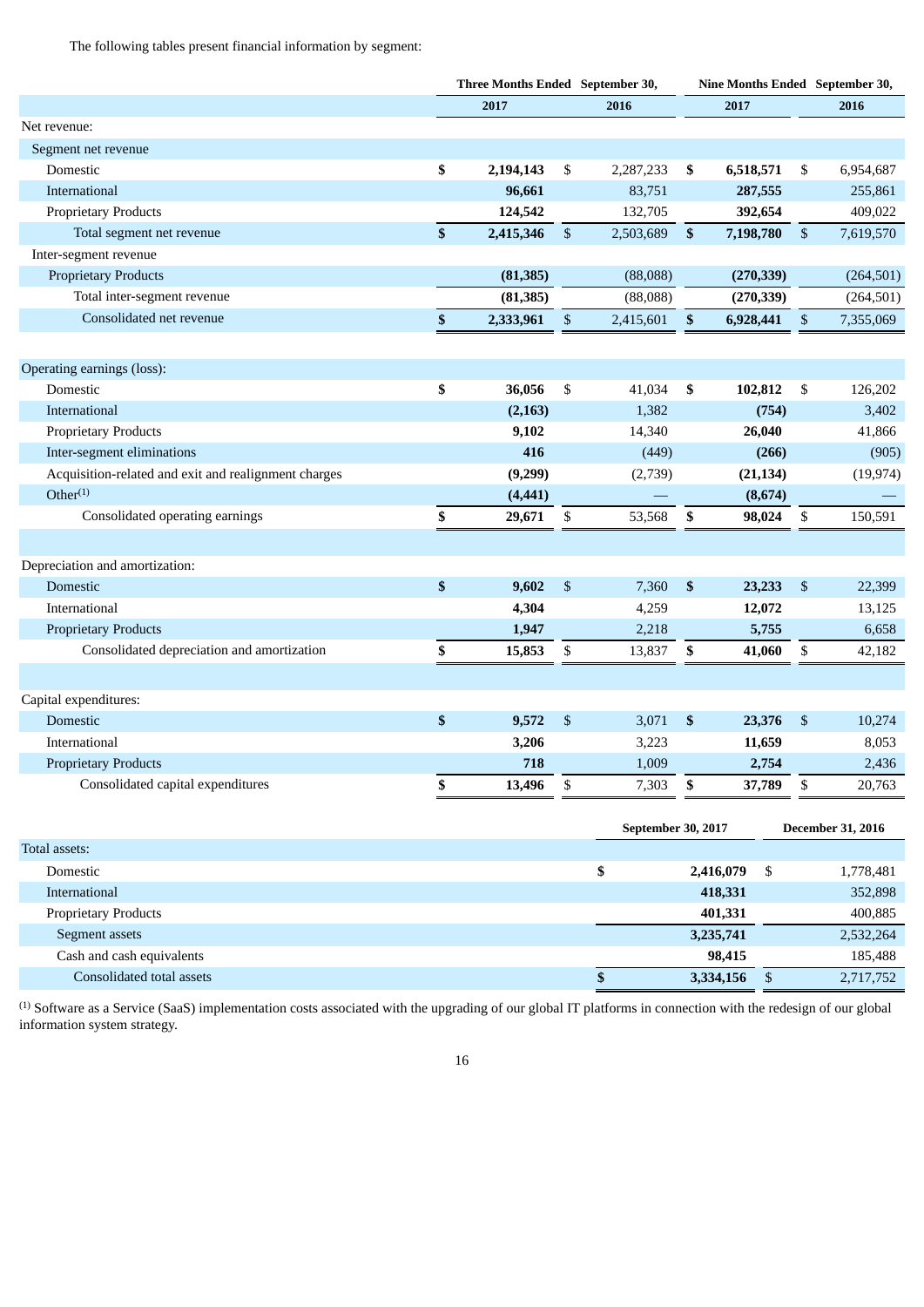#### **Note 14—Condensed Consolidating Financial Information**

The following tables present condensed consolidating financial information for: Owens & Minor, Inc. (O&M); the guarantors of Owens & Minor, Inc.'s 2021 Notes and 2024 Notes, on a combined basis; and the non-guarantor subsidiaries of the 2021 Notes and 2024 Notes, on a combined basis. The guarantor subsidiaries are 100% owned by Owens & Minor, Inc. Separate financial statements of the guarantor subsidiaries are not presented because the guarantees by our guarantor subsidiaries are full and unconditional, as well as joint and several, and we believe the condensed consolidating financial information is more meaningful in understanding the financial position, results of operations and cash flows of the guarantor subsidiaries.

|                                                      | Owens &      | Guarantor<br>Non-guarantor |                     |    |                     |     |                     |   |                     |
|------------------------------------------------------|--------------|----------------------------|---------------------|----|---------------------|-----|---------------------|---|---------------------|
| <b>Three Months Ended September 30, 2017</b>         | Minor, Inc.  |                            | <b>Subsidiaries</b> |    | <b>Subsidiaries</b> |     | <b>Eliminations</b> |   | <b>Consolidated</b> |
| <b>Statements of Income</b>                          |              |                            |                     |    |                     |     |                     |   |                     |
| Net revenue                                          | \$           | \$                         | 2,113,450           | \$ | 264,765             | \$. | (44,254)            | S | 2,333,961           |
| Cost of goods sold                                   |              |                            | 1,919,049           |    | 157,439             |     | (44, 469)           |   | 2,032,019           |
| Gross margin                                         |              |                            | 194,401             |    | 107,326             |     | 215                 |   | 301,942             |
| Distribution, selling and administrative expenses    | (117)        |                            | 159,108             |    | 102,054             |     |                     |   | 261,045             |
| Acquisition-related and exit and realignment charges |              |                            | 6,960               |    | 2,339               |     |                     |   | 9,299               |
| Other operating (income) expense, net                |              |                            | 448                 |    | 1,479               |     |                     |   | 1,927               |
| Operating earnings (loss)                            | 117          |                            | 27,885              |    | 1,454               |     | 215                 |   | 29,671              |
| Interest expense (income), net                       | 7,018        |                            | (1, 184)            |    | 2,903               |     |                     |   | 8,737               |
| Income (loss) before income taxes                    | (6,901)      |                            | 29,069              |    | (1,449)             |     | 215                 |   | 20,934              |
| Income tax (benefit) provision                       |              |                            | 7,881               |    | 2,182               |     |                     |   | 10,063              |
| Equity in earnings of subsidiaries                   | 17,772       |                            |                     |    |                     |     | (17, 772)           |   |                     |
| Net income (loss)                                    | 10,871       |                            | 21,188              |    | (3,631)             |     | (17, 557)           |   | 10,871              |
| Other comprehensive income (loss)                    | 12,584       |                            | 330                 |    | 12,254              |     | (12,584)            |   | 12,584              |
| <b>Comprehensive income (loss)</b>                   | \$<br>23,455 | \$                         | 21,518              | \$ | 8,623               |     | $(30,141)$ \$       |   | 23,455              |

| Three Months Ended September 30, 2016                |    | Owens &<br>Minor, Inc. |    | Guarantor<br><b>Subsidiaries</b> |    | Non-guarantor<br><b>Subsidiaries</b> | <b>Eliminations</b> |           |     | <b>Consolidated</b> |
|------------------------------------------------------|----|------------------------|----|----------------------------------|----|--------------------------------------|---------------------|-----------|-----|---------------------|
| <b>Statements of Income</b>                          |    |                        |    |                                  |    |                                      |                     |           |     |                     |
| Net revenue                                          | \$ |                        | \$ | 2,287,335                        | \$ | 168,216                              | S.                  | (39,950)  | \$  | 2,415,601           |
| Cost of goods sold                                   |    |                        |    | 2,070,639                        |    | 89,192                               |                     | (40, 505) |     | 2,119,326           |
| Gross margin                                         |    |                        |    | 216,696                          |    | 79,024                               |                     | 555       |     | 296,275             |
| Distribution, selling and administrative expenses    |    | (52)                   |    | 169,451                          |    | 71,906                               |                     |           |     | 241,305             |
| Acquisition-related and exit and realignment charges |    |                        |    | 2,237                            |    | 502                                  |                     |           |     | 2,739               |
| Other operating income, net                          |    |                        |    | (1,205)                          |    | (132)                                |                     |           |     | (1, 337)            |
| Operating earnings (loss)                            |    | 52                     |    | 46,213                           |    | 6,748                                |                     | 555       |     | 53,568              |
| Interest expense (income), net                       |    | 7,403                  |    | (1,345)                          |    | 712                                  |                     |           |     | 6,770               |
| Income (loss) before income taxes                    |    | (7,351)                |    | 47,558                           |    | 6,036                                |                     | 555       |     | 46,798              |
| Income tax (benefit) provision                       |    |                        |    | 14,131                           |    | 2,836                                |                     |           |     | 16,967              |
| Equity in earnings of subsidiaries                   |    | 37,182                 |    |                                  |    |                                      |                     | (37, 182) |     |                     |
| Net income (loss)                                    |    | 29,831                 |    | 33,427                           |    | 3,200                                |                     | (36,627)  |     | 29,831              |
| Other comprehensive income (loss)                    |    | 1,701                  |    | 299                              |    | 1,402                                |                     | (1,701)   |     | 1,701               |
| <b>Comprehensive income (loss)</b>                   | \$ | 31,532                 | \$ | 33,726                           | \$ | 4,602                                |                     | (38, 328) | \$. | 31,532              |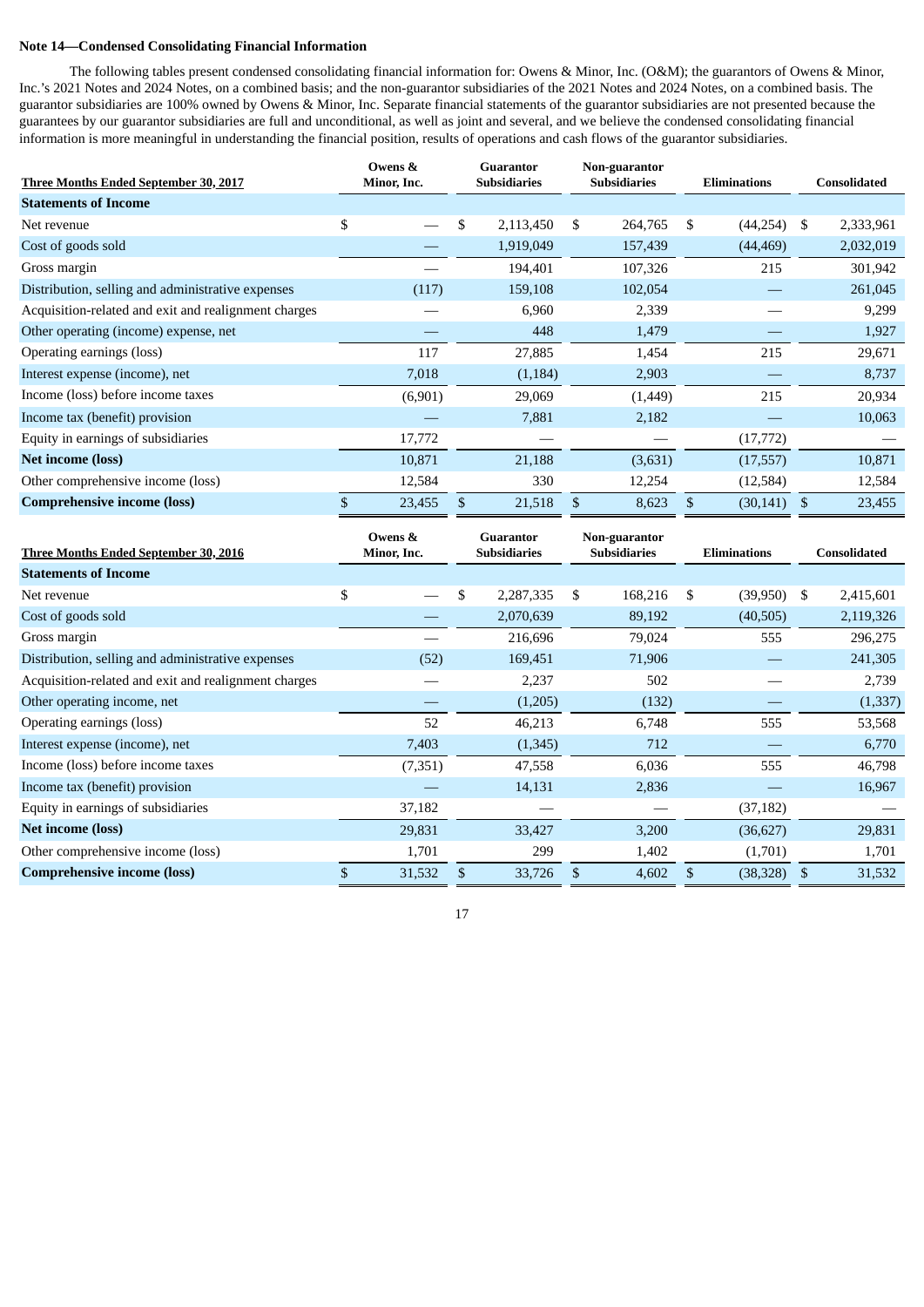| Nine Months Ended September 30, 2017                 |    | Owens &<br>Minor, Inc. |    | Guarantor<br><b>Subsidiaries</b> | Non-guarantor<br><b>Subsidiaries</b> |         | <b>Eliminations</b> |            |     | Consolidated |
|------------------------------------------------------|----|------------------------|----|----------------------------------|--------------------------------------|---------|---------------------|------------|-----|--------------|
|                                                      |    |                        |    |                                  |                                      |         |                     |            |     |              |
| <b>Statements of Income</b>                          |    |                        |    |                                  |                                      |         |                     |            |     |              |
| Net revenue                                          | \$ |                        | \$ | 6,436,599                        | \$                                   | 635,900 | \$                  | (144, 058) | \$  | 6,928,441    |
| Cost of goods sold                                   |    |                        |    | 5,845,789                        |                                      | 369,596 |                     | (143,598)  |     | 6,071,787    |
| Gross margin                                         |    |                        |    | 590,810                          |                                      | 266,304 |                     | (460)      |     | 856,654      |
| Distribution, selling and administrative expenses    |    | 434                    |    | 480,765                          |                                      | 254,154 |                     |            |     | 735,353      |
| Acquisition-related and exit and realignment charges |    |                        |    | 17,084                           |                                      | 4,050   |                     |            |     | 21,134       |
| Other operating (income) expense, net                |    |                        |    | 1,481                            |                                      | 662     |                     |            |     | 2,143        |
| Operating earnings (loss)                            |    | (434)                  |    | 91,480                           |                                      | 7,438   |                     | (460)      |     | 98,024       |
| Interest expense (income), net                       |    | 20,756                 |    | (2,777)                          |                                      | 4,239   |                     |            |     | 22,218       |
| Income (loss) before income taxes                    |    | (21, 190)              |    | 94,257                           |                                      | 3,199   |                     | (460)      |     | 75,806       |
| Income tax (benefit) provision                       |    |                        |    | 23,303                           |                                      | 2,707   |                     |            |     | 26,010       |
| Equity in earnings of subsidiaries                   |    | 70,986                 |    |                                  |                                      |         |                     | (70, 986)  |     |              |
| Net income (loss)                                    |    | 49,796                 |    | 70,954                           |                                      | 492     |                     | (71, 446)  |     | 49,796       |
| Other comprehensive income (loss)                    |    | 41,141                 |    | 990                              |                                      | 40,151  |                     | (41, 141)  |     | 41,141       |
| <b>Comprehensive income (loss)</b>                   | \$ | 90,937                 | \$ | 71,944                           | \$                                   | 40,643  |                     | (112,587)  | -\$ | 90,937       |

| <b>Nine Months Ended September 30, 2016</b>          | Owens &<br>Minor, Inc. | <b>Guarantor</b><br><b>Subsidiaries</b> | Non-guarantor<br><b>Subsidiaries</b> | <b>Eliminations</b> |            |    | Consolidated |
|------------------------------------------------------|------------------------|-----------------------------------------|--------------------------------------|---------------------|------------|----|--------------|
| <b>Statements of Income</b>                          |                        |                                         |                                      |                     |            |    |              |
| Net revenue                                          | \$                     | \$<br>6,954,983                         | \$<br>516,131                        | \$.                 | (116, 045) | S  | 7,355,069    |
| Cost of goods sold                                   |                        | 6,305,489                               | 273,927                              |                     | (116, 677) |    | 6,462,739    |
| Gross margin                                         |                        | 649,494                                 | 242,204                              |                     | 632        |    | 892,330      |
| Distribution, selling and administrative expenses    | 838                    | 504,984                                 | 221,122                              |                     |            |    | 726,944      |
| Acquisition-related and exit and realignment charges |                        | 15,888                                  | 4,086                                |                     |            |    | 19,974       |
| Other operating income, net                          |                        | (3,952)                                 | (1,227)                              |                     |            |    | (5, 179)     |
| Operating earnings (loss)                            | (838)                  | 132,574                                 | 18,223                               |                     | 632        |    | 150,591      |
| Interest expense (income), net                       | 21,134                 | (2,808)                                 | 1,998                                |                     |            |    | 20,324       |
| Income (loss) before income taxes                    | (21, 972)              | 135,382                                 | 16,225                               |                     | 632        |    | 130,267      |
| Income tax (benefit) provision                       |                        | 40,237                                  | 8,348                                |                     |            |    | 48,585       |
| Equity in earnings of subsidiaries                   | 103,654                |                                         |                                      |                     | (103, 654) |    |              |
| <b>Net income (loss)</b>                             | 81,682                 | 95,145                                  | 7,877                                |                     | (103, 022) |    | 81,682       |
| Other comprehensive income (loss)                    | 3,263                  | 821                                     | 2,442                                |                     | (3,263)    |    | 3,263        |
| <b>Comprehensive income (loss)</b>                   | 84,945                 | \$<br>95,966                            | \$<br>10,319                         |                     | (106, 285) | \$ | 84,945       |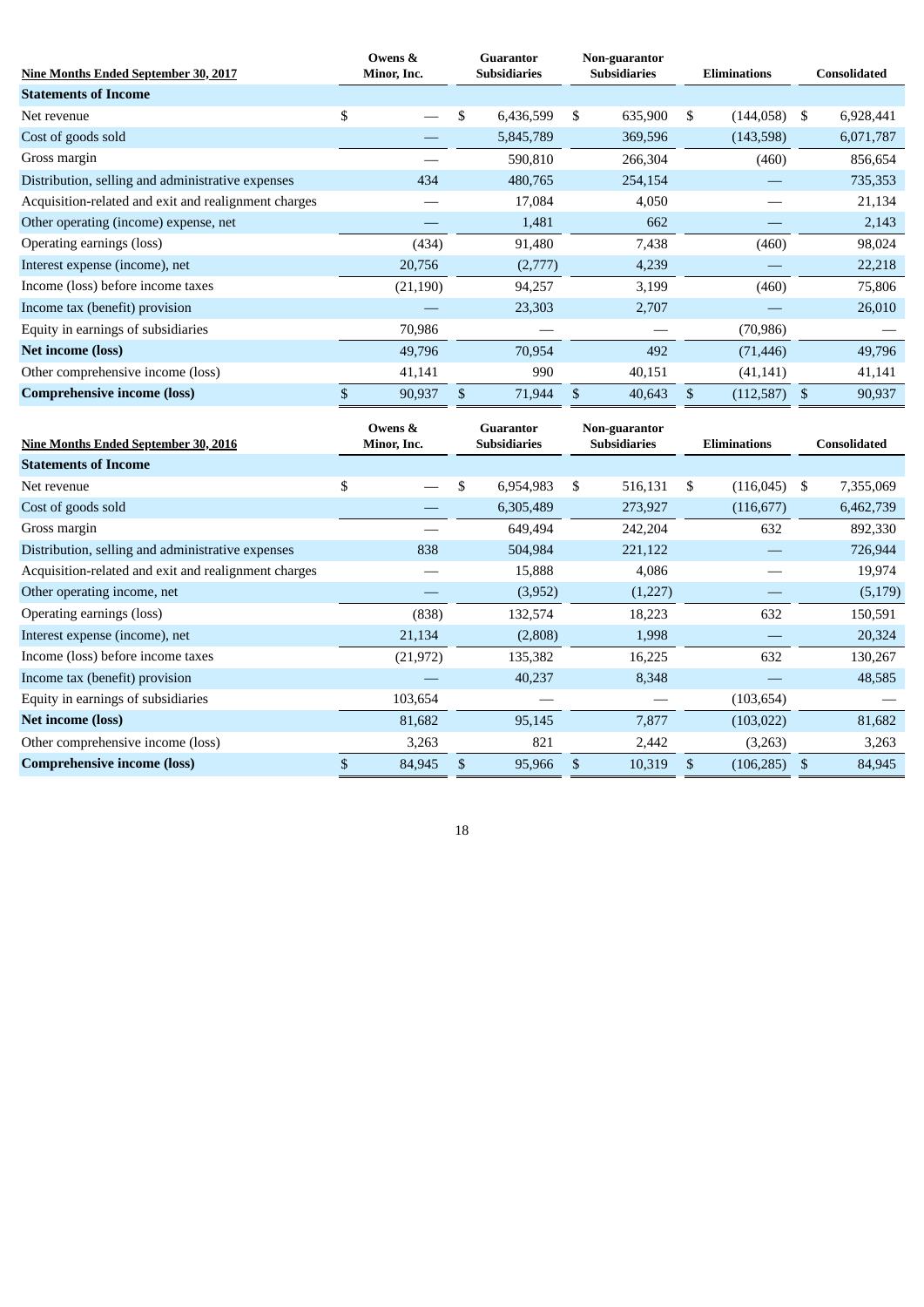| <b>September 30, 2017</b>                                  | Owens &<br>Minor, Inc. | Non-<br>Guarantor<br>guarantor<br><b>Subsidiaries</b><br><b>Subsidiaries</b> |           |      |           | <b>Eliminations</b> |             |                           | <b>Consolidated</b> |
|------------------------------------------------------------|------------------------|------------------------------------------------------------------------------|-----------|------|-----------|---------------------|-------------|---------------------------|---------------------|
| <b>Balance Sheets</b>                                      |                        |                                                                              |           |      |           |                     |             |                           |                     |
| <b>Assets</b>                                              |                        |                                                                              |           |      |           |                     |             |                           |                     |
| <b>Current assets</b>                                      |                        |                                                                              |           |      |           |                     |             |                           |                     |
| Cash and cash equivalents                                  | \$<br>11,456           | \$                                                                           | 1,145     | $\$$ | 85,814    | $\$$                |             | \$                        | 98,415              |
| Accounts receivable, net                                   | 30,770                 |                                                                              | 595,202   |      | 114,563   |                     | (7, 779)    |                           | 732,756             |
| Merchandise inventories                                    |                        |                                                                              | 909,406   |      | 82,065    |                     | (2,220)     |                           | 989,251             |
| Other current assets                                       | 193                    |                                                                              | 117,403   |      | 193,903   |                     |             |                           | 311,499             |
| <b>Total current assets</b>                                | 42,419                 |                                                                              | 1,623,156 |      | 476,345   |                     | (9,999)     |                           | 2,131,921           |
| Property and equipment, net                                |                        |                                                                              | 103,765   |      | 99,822    |                     |             |                           | 203,587             |
| Goodwill, net                                              |                        |                                                                              | 180,006   |      | 510,224   |                     |             |                           | 690,230             |
| Intangible assets, net                                     |                        |                                                                              | 10,100    |      | 221,786   |                     |             |                           | 231,886             |
| Due from O&M and subsidiaries                              |                        |                                                                              | 645,264   |      |           |                     | (645, 264)  |                           |                     |
| Advances to and investment in consolidated<br>subsidiaries | 2,094,759              |                                                                              |           |      |           |                     | (2,094,759) |                           |                     |
| Other assets, net                                          |                        |                                                                              | 43,521    |      | 33,011    |                     |             |                           | 76,532              |
| <b>Total assets</b>                                        | \$<br>2,137,178        | \$                                                                           | 2,605,812 | \$   | 1,341,188 | \$                  | (2,750,022) | \$                        | 3,334,156           |
| <b>Liabilities and equity</b>                              |                        |                                                                              |           |      |           |                     |             |                           |                     |
| <b>Current liabilities</b>                                 |                        |                                                                              |           |      |           |                     |             |                           |                     |
| Accounts payable                                           | \$                     | \$                                                                           | 768,780   | \$   | 114,644   | \$                  | (7,794)     | $\boldsymbol{\mathsf{S}}$ | 875,630             |
| Accrued payroll and related liabilities                    |                        |                                                                              | 18,615    |      | 13,383    |                     |             |                           | 31,998              |
| Other current liabilities                                  | 7,127                  |                                                                              | 110,580   |      | 178,956   |                     |             |                           | 296,663             |
| <b>Total current liabilities</b>                           | 7,127                  |                                                                              | 897,975   |      | 306,983   |                     | (7, 794)    |                           | 1,204,291           |
| Long-term debt, excluding current portion                  | 545,830                |                                                                              | 6,743     |      | 364,683   |                     |             |                           | 917,256             |
| Due to O&M and subsidiaries                                | 580,437                |                                                                              |           |      | 65,002    |                     | (645, 439)  |                           |                     |
| Intercompany debt                                          |                        |                                                                              | 138,890   |      |           |                     | (138, 890)  |                           |                     |
| Deferred income taxes                                      |                        |                                                                              | 69,722    |      | 67,817    |                     |             |                           | 137,539             |
| Other liabilities                                          |                        |                                                                              | 61,142    |      | 10,144    |                     |             |                           | 71,286              |
| <b>Total liabilities</b>                                   | 1,133,394              |                                                                              | 1,174,472 |      | 814,629   |                     | (792, 123)  |                           | 2,330,372           |
| <b>Equity</b>                                              |                        |                                                                              |           |      |           |                     |             |                           |                     |
| Common stock                                               | 122,499                |                                                                              |           |      |           |                     |             |                           | 122,499             |
| Paid-in capital                                            | 224,183                |                                                                              | 174.613   |      | 583,872   |                     | (758, 485)  |                           | 224,183             |
| Retained earnings (deficit)                                | 683,444                |                                                                              | 1,267,294 |      | (41,539)  |                     | (1,225,755) |                           | 683,444             |
| Accumulated other comprehensive income<br>$(\text{loss})$  | (26, 342)              |                                                                              | (10, 567) |      | (15,774)  |                     | 26,341      |                           | (26, 342)           |
| <b>Total equity</b>                                        | 1,003,784              |                                                                              | 1,431,340 |      | 526,559   |                     | (1,957,899) |                           | 1,003,784           |
| <b>Total liabilities and equity</b>                        | \$<br>2,137,178        | \$                                                                           | 2,605,812 | $\$$ | 1,341,188 | \$                  | (2,750,022) | $\mathcal{S}$             | 3,334,156           |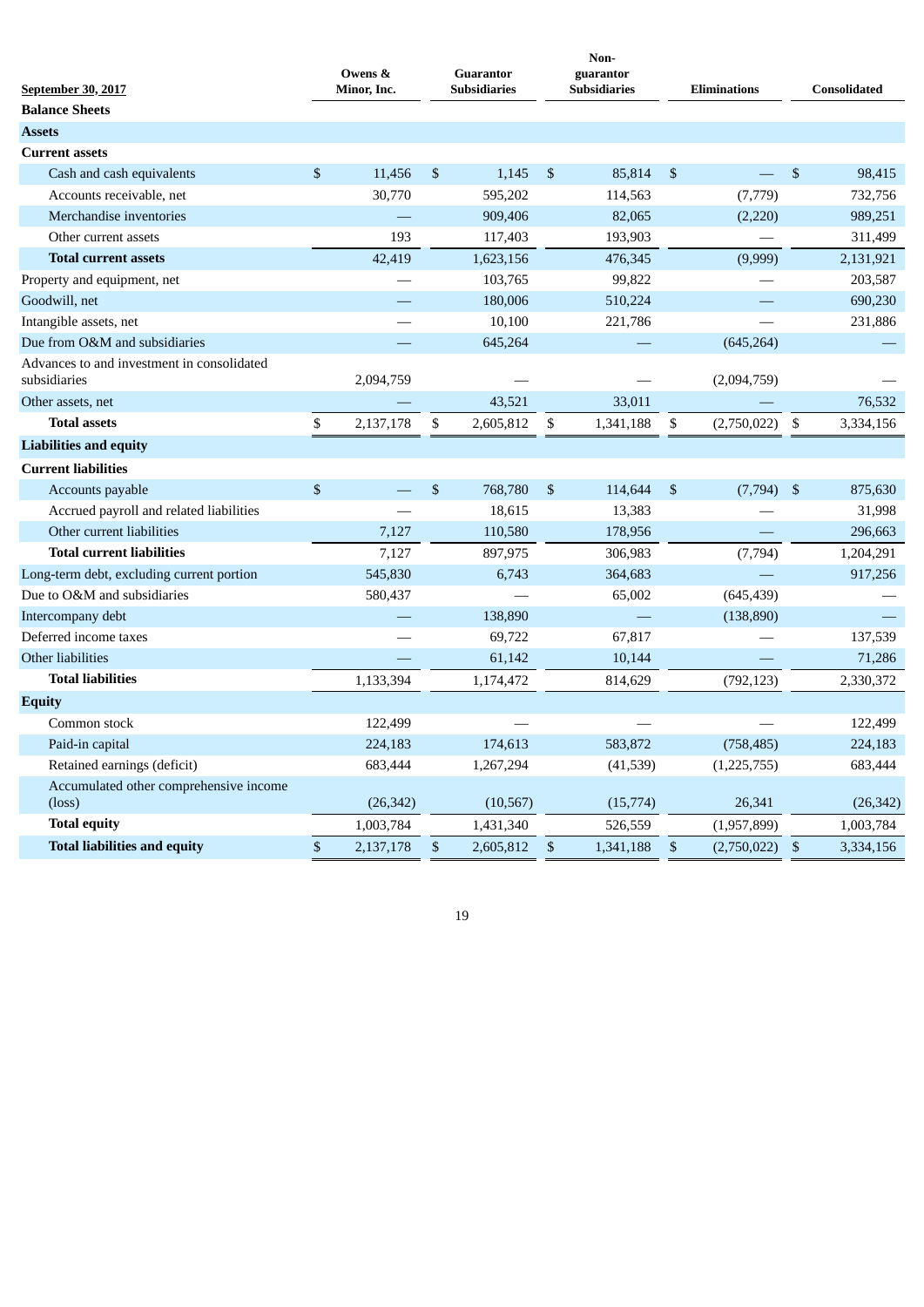| <b>December 31, 2016</b>                                    | Owens &<br>Minor, Inc. | Guarantor<br><b>Subsidiaries</b> |           |              | Non-guarantor<br><b>Subsidiaries</b> |              | <b>Eliminations</b> | Consolidated |           |
|-------------------------------------------------------------|------------------------|----------------------------------|-----------|--------------|--------------------------------------|--------------|---------------------|--------------|-----------|
| <b>Balance Sheets</b>                                       |                        |                                  |           |              |                                      |              |                     |              |           |
| Assets                                                      |                        |                                  |           |              |                                      |              |                     |              |           |
| <b>Current assets</b>                                       |                        |                                  |           |              |                                      |              |                     |              |           |
| Cash and cash equivalents                                   | \$<br>38,015           | \$                               | 61,266    | \$           | 86,207                               | \$           |                     | \$           | 185,488   |
| Accounts receivable, net                                    |                        |                                  | 526,170   |              | 90,016                               |              | (10, 102)           |              | 606,084   |
| Merchandise inventories                                     |                        |                                  | 856,566   |              | 61,505                               |              | (1,760)             |              | 916,311   |
| Other current assets                                        | 106                    |                                  | 86,907    |              | 167,143                              |              |                     |              | 254,156   |
| <b>Total current assets</b>                                 | 38,121                 |                                  | 1,530,909 |              | 404,871                              |              | (11, 862)           |              | 1,962,039 |
| Property and equipment, net                                 |                        |                                  | 97,725    |              | 93,993                               |              |                     |              | 191,718   |
| Goodwill, net                                               |                        |                                  | 180,006   |              | 234,930                              |              |                     |              | 414,936   |
| Intangible assets, net                                      |                        |                                  | 11,655    |              | 70,856                               |              |                     |              | 82,511    |
| Due from O&M and subsidiaries                               |                        |                                  | 573,395   |              |                                      |              | (573, 395)          |              |           |
| Advances to and investments in consolidated<br>subsidiaries | 2,044,963              |                                  |           |              |                                      |              | (2,044,963)         |              |           |
| Other assets, net                                           |                        |                                  | 49,887    |              | 16,661                               |              |                     |              | 66,548    |
| <b>Total assets</b>                                         | \$<br>2,083,084        | \$                               | 2,443,577 | $\mathbb{S}$ | 821,311                              | $\mathbb{S}$ | (2,630,220)         | $\mathbb{S}$ | 2,717,752 |
| <b>Liabilities and equity</b>                               |                        |                                  |           |              |                                      |              |                     |              |           |
| <b>Current liabilities</b>                                  |                        |                                  |           |              |                                      |              |                     |              |           |
| Accounts payable                                            | \$                     | \$                               | 683,189   | \$           | 75,512                               | \$           | (7,951)             | \$           | 750,750   |
| Accrued payroll and related liabilities                     |                        |                                  | 32,814    |              | 12,237                               |              |                     |              | 45,051    |
| Other current liabilities                                   | 7,106                  |                                  | 93,327    |              | 138,404                              |              |                     |              | 238,837   |
| <b>Total current liabilities</b>                            | 7,106                  |                                  | 809,330   |              | 226,153                              |              | (7,951)             |              | 1,034,638 |
| Long-term debt, excluding current portion                   | 544,838                |                                  | 3,219     |              | 16,526                               |              |                     |              | 564,583   |
| Due to O&M and subsidiaries                                 | 571,102                |                                  |           |              | 48,044                               |              | (619, 146)          |              |           |
| Intercompany debt                                           |                        |                                  | 138,890   |              |                                      |              | (138, 890)          |              |           |
| Deferred income taxes                                       |                        |                                  | 70,280    |              | 20,103                               |              |                     |              | 90,383    |
| Other liabilities                                           |                        |                                  | 60,578    |              | 7,532                                |              |                     |              | 68,110    |
| <b>Total liabilities</b>                                    | 1,123,046              |                                  | 1,082,297 |              | 318,358                              |              | (765, 987)          |              | 1,757,714 |
| <b>Equity</b>                                               |                        |                                  |           |              |                                      |              |                     |              |           |
| Common stock                                                | 122,062                |                                  |           |              |                                      |              |                     |              | 122,062   |
| Paid-in capital                                             | 219,955                |                                  | 174,614   |              | 583,872                              |              | (758, 486)          |              | 219,955   |
| Retained earnings (deficit)                                 | 685,504                |                                  | 1,196,341 |              | (42, 032)                            |              | (1, 154, 309)       |              | 685,504   |
| Accumulated other comprehensive income (loss)               | (67, 483)              |                                  | (9,675)   |              | (38, 887)                            |              | 48,562              |              | (67, 483) |
| <b>Total equity</b>                                         | 960,038                |                                  | 1,361,280 |              | 502,953                              |              | (1,864,233)         |              | 960,038   |
| <b>Total liabilities and equity</b>                         | \$<br>2,083,084        | \$                               | 2,443,577 | \$           | 821,311                              | \$           | (2,630,220)         | \$           | 2,717,752 |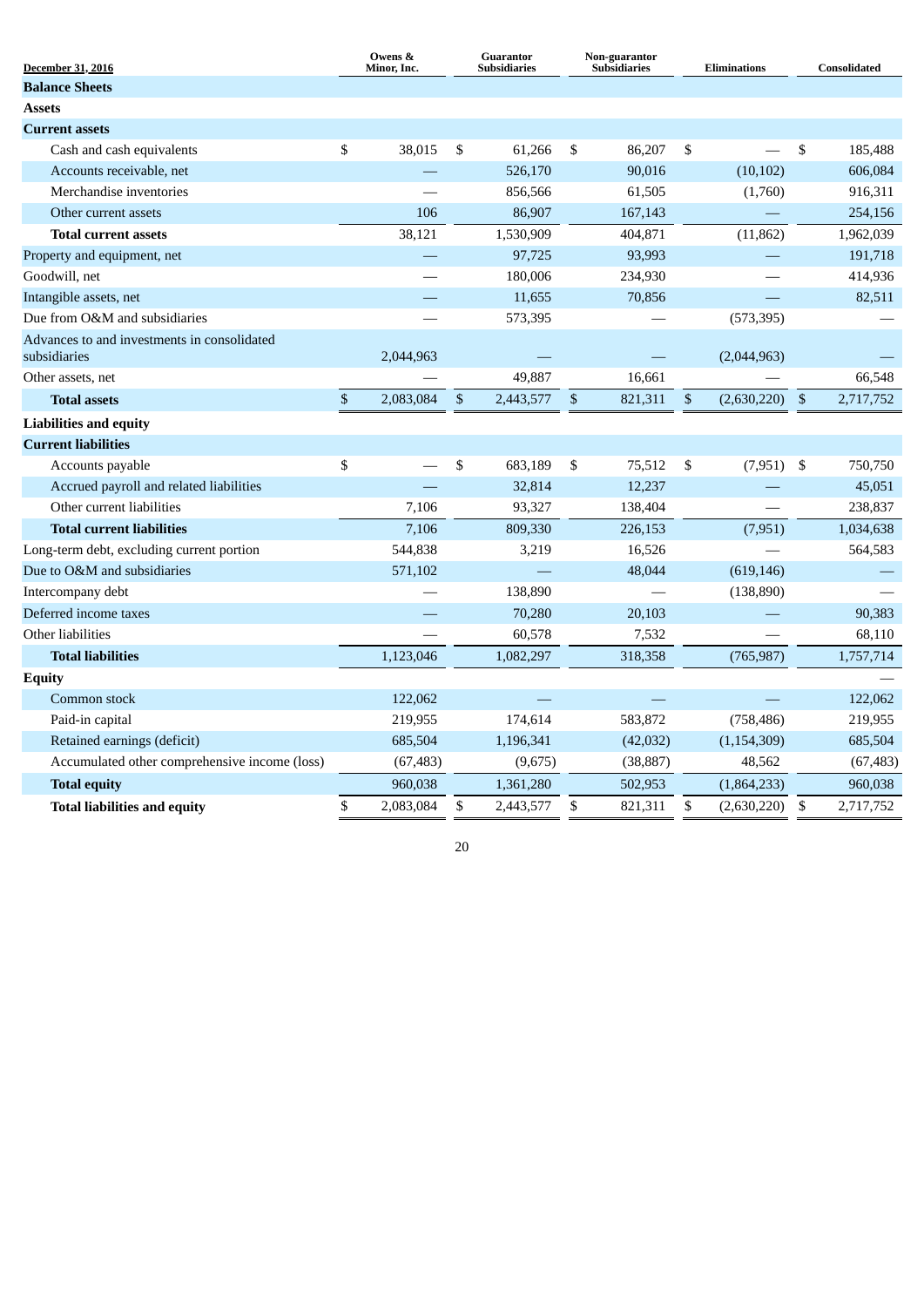| <b>Nine Months Ended September 30, 2017</b>                                                 | Owens &<br>Minor, Inc. | <b>Guarantor</b><br><b>Subsidiaries</b> | Non-guarantor<br><b>Subsidiaries</b> |    | <b>Eliminations</b> |              | Consolidated |
|---------------------------------------------------------------------------------------------|------------------------|-----------------------------------------|--------------------------------------|----|---------------------|--------------|--------------|
| <b>Statements of Cash Flows</b>                                                             |                        |                                         |                                      |    |                     |              |              |
| <b>Operating activities:</b>                                                                |                        |                                         |                                      |    |                     |              |              |
| Net income (loss)                                                                           | \$<br>49,796           | \$<br>70,954                            | \$<br>492                            | \$ | (71, 446)           | - \$         | 49,796       |
| Adjustments to reconcile net income to cash<br>provided by (used for) operating activities: |                        |                                         |                                      |    |                     |              |              |
| Equity in earnings of subsidiaries                                                          | (70, 986)              |                                         |                                      |    | 70,986              |              |              |
| Depreciation and amortization                                                               |                        | 23,281                                  | 17,779                               |    |                     |              | 41,060       |
| Share-based compensation expense                                                            |                        | 8,592                                   |                                      |    |                     |              | 8,592        |
| Provision for losses on accounts receivable                                                 |                        | (377)                                   | 1,535                                |    |                     |              | 1,158        |
| Deferred income tax expense (benefit)                                                       |                        | (1,208)                                 | (3, 377)                             |    |                     |              | (4,585)      |
| Changes in operating assets and liabilities:                                                |                        |                                         |                                      |    |                     |              |              |
| Accounts receivable                                                                         |                        | (68, 655)                               | (8,047)                              |    | (2, 412)            |              | (79, 114)    |
| Merchandise inventories                                                                     |                        | (52, 840)                               | (3,753)                              |    | 459                 |              | (56, 134)    |
| Accounts payable                                                                            |                        | 85,591                                  | (8,217)                              |    | 2,413               |              | 79,787       |
| Net change in other assets and<br>liabilities                                               | (65)                   | (25, 431)                               | (15, 138)                            |    |                     |              | (40, 634)    |
| Other, net                                                                                  | (1)                    | 5,716                                   | 4                                    |    |                     |              | 5,719        |
| Cash provided by (used for) operating<br>activities                                         | (21,256)               | 45,623                                  | (18, 722)                            |    |                     |              | 5,645        |
| <b>Investing activities:</b>                                                                |                        |                                         |                                      |    |                     |              |              |
| Acquisitions, net of cash acquired                                                          |                        |                                         | (366, 569)                           |    |                     |              | (366, 569)   |
| Additions to property and equipment                                                         |                        | (17, 884)                               | (7,079)                              |    |                     |              | (24, 963)    |
| Additions to computer software and intangible                                               |                        |                                         |                                      |    |                     |              |              |
| assets                                                                                      |                        | (5, 333)                                | (7, 493)                             |    |                     |              | (12, 826)    |
| Proceeds from the sale of property and<br>equipment                                         |                        | 198                                     | 582                                  |    |                     |              | 780          |
| <b>Cash used for investing activities</b>                                                   |                        | (23,019)                                | (380, 559)                           |    |                     |              | (403, 578)   |
| <b>Financing activities:</b>                                                                |                        |                                         |                                      |    |                     |              |              |
| Change in intercompany advances                                                             | 50,452                 | (87, 278)                               | 36,826                               |    |                     |              |              |
| Proceeds from debt issuance                                                                 |                        |                                         | 250,000                              |    |                     |              | 250,000      |
| Borrowing under revolving credit facility                                                   |                        | 6,013                                   | 111,187                              |    |                     |              | 117,200      |
| Financing costs paid                                                                        |                        |                                         | (1,798)                              |    |                     |              | (1,798)      |
| Cash dividends paid                                                                         | (47, 316)              |                                         |                                      |    |                     |              | (47, 316)    |
| Repurchases of common stock                                                                 | (5,000)                |                                         |                                      |    |                     |              | (5,000)      |
| Other, net                                                                                  | (3, 439)               | (1,460)                                 | (2, 464)                             |    |                     |              | (7, 363)     |
| Cash provided by (used for) financing                                                       |                        |                                         |                                      |    |                     |              |              |
| activities                                                                                  | (5,303)                | (82, 725)                               | 393,751                              |    |                     |              | 305,723      |
| Effect of exchange rate changes on cash and<br>cash equivalents                             |                        |                                         | 5,137                                |    |                     |              | 5,137        |
| Net increase (decrease) in cash and cash<br>equivalents                                     | (26, 559)              | (60, 121)                               | (393)                                |    |                     |              | (87,073)     |
| Cash and cash equivalents at beginning of<br>period                                         | 38,015                 | 61,266                                  | 86,207                               |    |                     |              | 185,488      |
| Cash and cash equivalents at end of period                                                  | \$<br>11,456           | \$<br>1,145                             | \$<br>85,814                         | \$ |                     | $\mathbb{S}$ | 98,415       |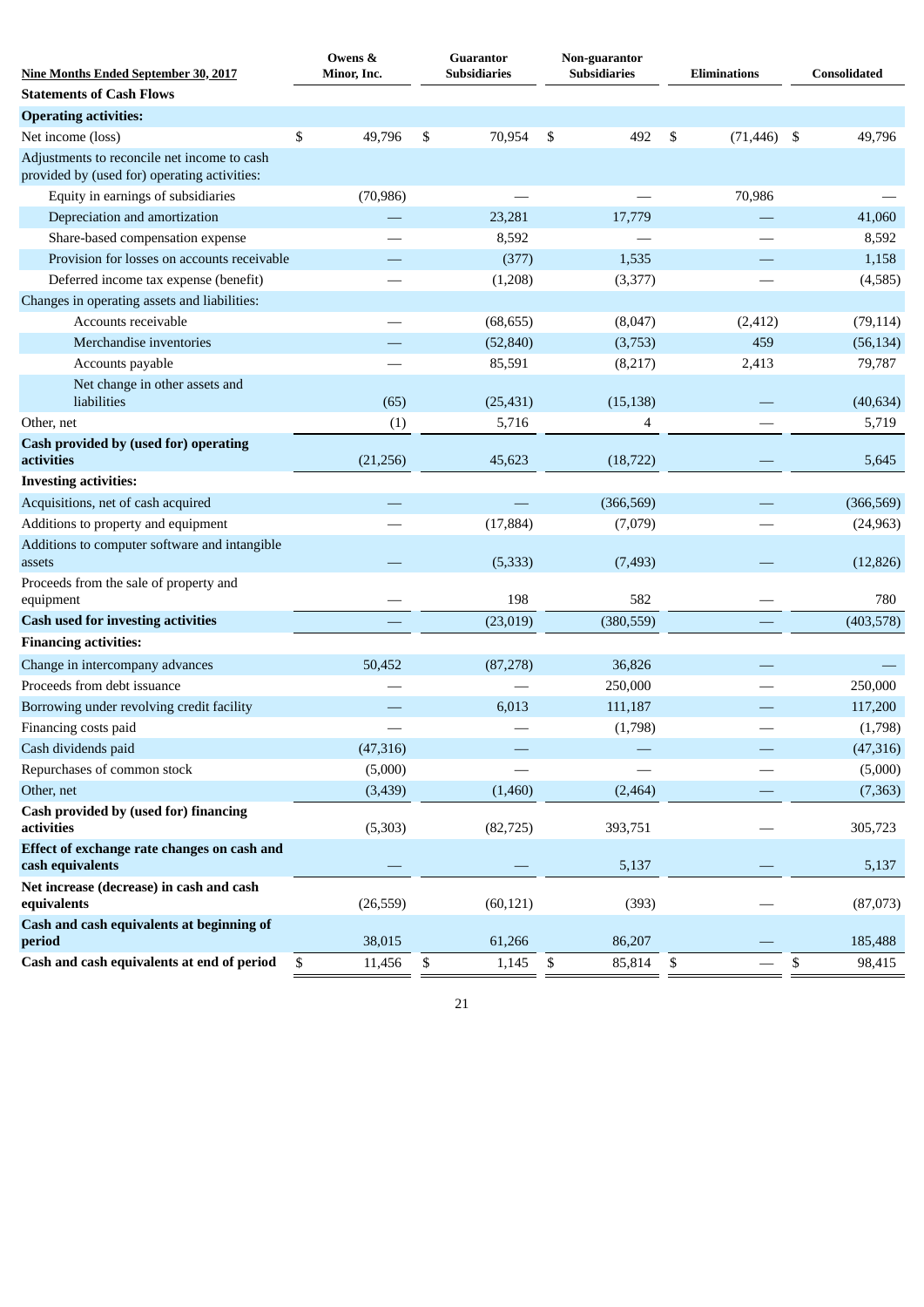| <b>Statements of Cash Flows</b><br><b>Operating activities:</b><br>\$<br>81,682<br>\$<br>Net income (loss)<br>95,145<br>\$<br>7,877<br>\$<br>(103, 022)<br>- \$<br>Adjustments to reconcile net income to cash<br>provided by (used for) operating activities:<br>(103, 654)<br>103,654<br>Equity in earnings of subsidiaries<br>Depreciation and amortization<br>22,497<br>19,685<br>Share-based compensation expense<br>8,934<br>Provision for losses on accounts receivable<br>(84)<br>(132)<br>Deferred income tax expense (benefit)<br>(3,233)<br>Changes in operating assets and liabilities:<br>Accounts receivable<br>301<br>14,107<br>(9, 385)<br>Merchandise inventories<br>(771)<br>(633)<br>(3,662)<br>Accounts payable<br>55,060<br>3,982<br>(300)<br>Net change in other assets and<br>liabilities<br>2,277<br>(46, 668)<br>(512)<br>319<br>Other, net<br>1,321<br>(274)<br>Cash provided by (used for) operating<br>activities<br>(18, 374)<br>188,571<br>(25, 686)<br><b>Investing activities:</b><br>Additions to property and equipment<br>(7, 337)<br>(6,345)<br>Additions to computer software and intangible<br>(2,937)<br>(4, 144)<br>assets<br>Proceeds from the sale of property and<br>78<br>equipment<br>4,419<br><b>Cash used for investing activities</b><br>(10, 196)<br>(6,070)<br><b>Financing activities:</b><br>Change in intercompany advances<br>172,057<br>(162, 206)<br>(9,851)<br>Change in bank overdraft<br>21,753<br>Cash dividends paid<br>(47, 802)<br>Repurchases of common stock<br>(48, 654)<br>Other, net<br>(4,027)<br>(1,782)<br>(2,309)<br><b>Cash provided by (used for) financing</b><br>(163,988)<br>71,574<br>9,593<br>activities<br>Effect of exchange rate changes on cash and<br>cash equivalents<br>6,652<br>Net increase (decrease) in cash and cash<br>53,200<br>14,387<br>equivalents<br>(15,511)<br>Cash and cash equivalents at beginning of<br>103,284<br>5,614<br>52,122<br>period | <b>Nine Months Ended September 30, 2016</b> |              | Owens &<br>Minor, Inc. | <b>Guarantor</b><br><b>Subsidiaries</b> | Non-guarantor<br><b>Subsidiaries</b> | <b>Eliminations</b> |  |              | Consolidated |  |
|-----------------------------------------------------------------------------------------------------------------------------------------------------------------------------------------------------------------------------------------------------------------------------------------------------------------------------------------------------------------------------------------------------------------------------------------------------------------------------------------------------------------------------------------------------------------------------------------------------------------------------------------------------------------------------------------------------------------------------------------------------------------------------------------------------------------------------------------------------------------------------------------------------------------------------------------------------------------------------------------------------------------------------------------------------------------------------------------------------------------------------------------------------------------------------------------------------------------------------------------------------------------------------------------------------------------------------------------------------------------------------------------------------------------------------------------------------------------------------------------------------------------------------------------------------------------------------------------------------------------------------------------------------------------------------------------------------------------------------------------------------------------------------------------------------------------------------------------------------------------------------------------------------------------------------------------------------|---------------------------------------------|--------------|------------------------|-----------------------------------------|--------------------------------------|---------------------|--|--------------|--------------|--|
|                                                                                                                                                                                                                                                                                                                                                                                                                                                                                                                                                                                                                                                                                                                                                                                                                                                                                                                                                                                                                                                                                                                                                                                                                                                                                                                                                                                                                                                                                                                                                                                                                                                                                                                                                                                                                                                                                                                                                     |                                             |              |                        |                                         |                                      |                     |  |              |              |  |
|                                                                                                                                                                                                                                                                                                                                                                                                                                                                                                                                                                                                                                                                                                                                                                                                                                                                                                                                                                                                                                                                                                                                                                                                                                                                                                                                                                                                                                                                                                                                                                                                                                                                                                                                                                                                                                                                                                                                                     |                                             |              |                        |                                         |                                      |                     |  |              |              |  |
|                                                                                                                                                                                                                                                                                                                                                                                                                                                                                                                                                                                                                                                                                                                                                                                                                                                                                                                                                                                                                                                                                                                                                                                                                                                                                                                                                                                                                                                                                                                                                                                                                                                                                                                                                                                                                                                                                                                                                     |                                             |              |                        |                                         |                                      |                     |  |              | 81,682       |  |
|                                                                                                                                                                                                                                                                                                                                                                                                                                                                                                                                                                                                                                                                                                                                                                                                                                                                                                                                                                                                                                                                                                                                                                                                                                                                                                                                                                                                                                                                                                                                                                                                                                                                                                                                                                                                                                                                                                                                                     |                                             |              |                        |                                         |                                      |                     |  |              |              |  |
|                                                                                                                                                                                                                                                                                                                                                                                                                                                                                                                                                                                                                                                                                                                                                                                                                                                                                                                                                                                                                                                                                                                                                                                                                                                                                                                                                                                                                                                                                                                                                                                                                                                                                                                                                                                                                                                                                                                                                     |                                             |              |                        |                                         |                                      |                     |  |              |              |  |
|                                                                                                                                                                                                                                                                                                                                                                                                                                                                                                                                                                                                                                                                                                                                                                                                                                                                                                                                                                                                                                                                                                                                                                                                                                                                                                                                                                                                                                                                                                                                                                                                                                                                                                                                                                                                                                                                                                                                                     |                                             |              |                        |                                         |                                      |                     |  |              | 42,182       |  |
|                                                                                                                                                                                                                                                                                                                                                                                                                                                                                                                                                                                                                                                                                                                                                                                                                                                                                                                                                                                                                                                                                                                                                                                                                                                                                                                                                                                                                                                                                                                                                                                                                                                                                                                                                                                                                                                                                                                                                     |                                             |              |                        |                                         |                                      |                     |  |              | 8,934        |  |
|                                                                                                                                                                                                                                                                                                                                                                                                                                                                                                                                                                                                                                                                                                                                                                                                                                                                                                                                                                                                                                                                                                                                                                                                                                                                                                                                                                                                                                                                                                                                                                                                                                                                                                                                                                                                                                                                                                                                                     |                                             |              |                        |                                         |                                      |                     |  |              | (216)        |  |
|                                                                                                                                                                                                                                                                                                                                                                                                                                                                                                                                                                                                                                                                                                                                                                                                                                                                                                                                                                                                                                                                                                                                                                                                                                                                                                                                                                                                                                                                                                                                                                                                                                                                                                                                                                                                                                                                                                                                                     |                                             |              |                        |                                         |                                      |                     |  |              | (3,233)      |  |
|                                                                                                                                                                                                                                                                                                                                                                                                                                                                                                                                                                                                                                                                                                                                                                                                                                                                                                                                                                                                                                                                                                                                                                                                                                                                                                                                                                                                                                                                                                                                                                                                                                                                                                                                                                                                                                                                                                                                                     |                                             |              |                        |                                         |                                      |                     |  |              |              |  |
|                                                                                                                                                                                                                                                                                                                                                                                                                                                                                                                                                                                                                                                                                                                                                                                                                                                                                                                                                                                                                                                                                                                                                                                                                                                                                                                                                                                                                                                                                                                                                                                                                                                                                                                                                                                                                                                                                                                                                     |                                             |              |                        |                                         |                                      |                     |  |              | 5,023        |  |
|                                                                                                                                                                                                                                                                                                                                                                                                                                                                                                                                                                                                                                                                                                                                                                                                                                                                                                                                                                                                                                                                                                                                                                                                                                                                                                                                                                                                                                                                                                                                                                                                                                                                                                                                                                                                                                                                                                                                                     |                                             |              |                        |                                         |                                      |                     |  |              | (5,066)      |  |
|                                                                                                                                                                                                                                                                                                                                                                                                                                                                                                                                                                                                                                                                                                                                                                                                                                                                                                                                                                                                                                                                                                                                                                                                                                                                                                                                                                                                                                                                                                                                                                                                                                                                                                                                                                                                                                                                                                                                                     |                                             |              |                        |                                         |                                      |                     |  |              | 58,742       |  |
|                                                                                                                                                                                                                                                                                                                                                                                                                                                                                                                                                                                                                                                                                                                                                                                                                                                                                                                                                                                                                                                                                                                                                                                                                                                                                                                                                                                                                                                                                                                                                                                                                                                                                                                                                                                                                                                                                                                                                     |                                             |              |                        |                                         |                                      |                     |  |              | (44, 903)    |  |
|                                                                                                                                                                                                                                                                                                                                                                                                                                                                                                                                                                                                                                                                                                                                                                                                                                                                                                                                                                                                                                                                                                                                                                                                                                                                                                                                                                                                                                                                                                                                                                                                                                                                                                                                                                                                                                                                                                                                                     |                                             |              |                        |                                         |                                      |                     |  |              | 1,366        |  |
|                                                                                                                                                                                                                                                                                                                                                                                                                                                                                                                                                                                                                                                                                                                                                                                                                                                                                                                                                                                                                                                                                                                                                                                                                                                                                                                                                                                                                                                                                                                                                                                                                                                                                                                                                                                                                                                                                                                                                     |                                             |              |                        |                                         |                                      |                     |  |              | 144,511      |  |
|                                                                                                                                                                                                                                                                                                                                                                                                                                                                                                                                                                                                                                                                                                                                                                                                                                                                                                                                                                                                                                                                                                                                                                                                                                                                                                                                                                                                                                                                                                                                                                                                                                                                                                                                                                                                                                                                                                                                                     |                                             |              |                        |                                         |                                      |                     |  |              |              |  |
|                                                                                                                                                                                                                                                                                                                                                                                                                                                                                                                                                                                                                                                                                                                                                                                                                                                                                                                                                                                                                                                                                                                                                                                                                                                                                                                                                                                                                                                                                                                                                                                                                                                                                                                                                                                                                                                                                                                                                     |                                             |              |                        |                                         |                                      |                     |  |              | (13, 682)    |  |
|                                                                                                                                                                                                                                                                                                                                                                                                                                                                                                                                                                                                                                                                                                                                                                                                                                                                                                                                                                                                                                                                                                                                                                                                                                                                                                                                                                                                                                                                                                                                                                                                                                                                                                                                                                                                                                                                                                                                                     |                                             |              |                        |                                         |                                      |                     |  |              | (7,081)      |  |
|                                                                                                                                                                                                                                                                                                                                                                                                                                                                                                                                                                                                                                                                                                                                                                                                                                                                                                                                                                                                                                                                                                                                                                                                                                                                                                                                                                                                                                                                                                                                                                                                                                                                                                                                                                                                                                                                                                                                                     |                                             |              |                        |                                         |                                      |                     |  |              | 4,497        |  |
|                                                                                                                                                                                                                                                                                                                                                                                                                                                                                                                                                                                                                                                                                                                                                                                                                                                                                                                                                                                                                                                                                                                                                                                                                                                                                                                                                                                                                                                                                                                                                                                                                                                                                                                                                                                                                                                                                                                                                     |                                             |              |                        |                                         |                                      |                     |  |              | (16, 266)    |  |
|                                                                                                                                                                                                                                                                                                                                                                                                                                                                                                                                                                                                                                                                                                                                                                                                                                                                                                                                                                                                                                                                                                                                                                                                                                                                                                                                                                                                                                                                                                                                                                                                                                                                                                                                                                                                                                                                                                                                                     |                                             |              |                        |                                         |                                      |                     |  |              |              |  |
|                                                                                                                                                                                                                                                                                                                                                                                                                                                                                                                                                                                                                                                                                                                                                                                                                                                                                                                                                                                                                                                                                                                                                                                                                                                                                                                                                                                                                                                                                                                                                                                                                                                                                                                                                                                                                                                                                                                                                     |                                             |              |                        |                                         |                                      |                     |  |              |              |  |
|                                                                                                                                                                                                                                                                                                                                                                                                                                                                                                                                                                                                                                                                                                                                                                                                                                                                                                                                                                                                                                                                                                                                                                                                                                                                                                                                                                                                                                                                                                                                                                                                                                                                                                                                                                                                                                                                                                                                                     |                                             |              |                        |                                         |                                      |                     |  |              | 21,753       |  |
|                                                                                                                                                                                                                                                                                                                                                                                                                                                                                                                                                                                                                                                                                                                                                                                                                                                                                                                                                                                                                                                                                                                                                                                                                                                                                                                                                                                                                                                                                                                                                                                                                                                                                                                                                                                                                                                                                                                                                     |                                             |              |                        |                                         |                                      |                     |  |              | (47, 802)    |  |
|                                                                                                                                                                                                                                                                                                                                                                                                                                                                                                                                                                                                                                                                                                                                                                                                                                                                                                                                                                                                                                                                                                                                                                                                                                                                                                                                                                                                                                                                                                                                                                                                                                                                                                                                                                                                                                                                                                                                                     |                                             |              |                        |                                         |                                      |                     |  |              | (48, 654)    |  |
|                                                                                                                                                                                                                                                                                                                                                                                                                                                                                                                                                                                                                                                                                                                                                                                                                                                                                                                                                                                                                                                                                                                                                                                                                                                                                                                                                                                                                                                                                                                                                                                                                                                                                                                                                                                                                                                                                                                                                     |                                             |              |                        |                                         |                                      |                     |  |              | (8, 118)     |  |
|                                                                                                                                                                                                                                                                                                                                                                                                                                                                                                                                                                                                                                                                                                                                                                                                                                                                                                                                                                                                                                                                                                                                                                                                                                                                                                                                                                                                                                                                                                                                                                                                                                                                                                                                                                                                                                                                                                                                                     |                                             |              |                        |                                         |                                      |                     |  |              | (82, 821)    |  |
|                                                                                                                                                                                                                                                                                                                                                                                                                                                                                                                                                                                                                                                                                                                                                                                                                                                                                                                                                                                                                                                                                                                                                                                                                                                                                                                                                                                                                                                                                                                                                                                                                                                                                                                                                                                                                                                                                                                                                     |                                             |              |                        |                                         |                                      |                     |  |              | 6,652        |  |
|                                                                                                                                                                                                                                                                                                                                                                                                                                                                                                                                                                                                                                                                                                                                                                                                                                                                                                                                                                                                                                                                                                                                                                                                                                                                                                                                                                                                                                                                                                                                                                                                                                                                                                                                                                                                                                                                                                                                                     |                                             |              |                        |                                         |                                      |                     |  |              | 52,076       |  |
|                                                                                                                                                                                                                                                                                                                                                                                                                                                                                                                                                                                                                                                                                                                                                                                                                                                                                                                                                                                                                                                                                                                                                                                                                                                                                                                                                                                                                                                                                                                                                                                                                                                                                                                                                                                                                                                                                                                                                     |                                             |              |                        |                                         |                                      |                     |  |              | 161,020      |  |
|                                                                                                                                                                                                                                                                                                                                                                                                                                                                                                                                                                                                                                                                                                                                                                                                                                                                                                                                                                                                                                                                                                                                                                                                                                                                                                                                                                                                                                                                                                                                                                                                                                                                                                                                                                                                                                                                                                                                                     | Cash and cash equivalents at end of period  | $\mathbb{S}$ | 156,484                | \$<br>20,001                            | \$<br>36,611                         | $\mathfrak{S}$      |  | $\mathbb{S}$ | 213,096      |  |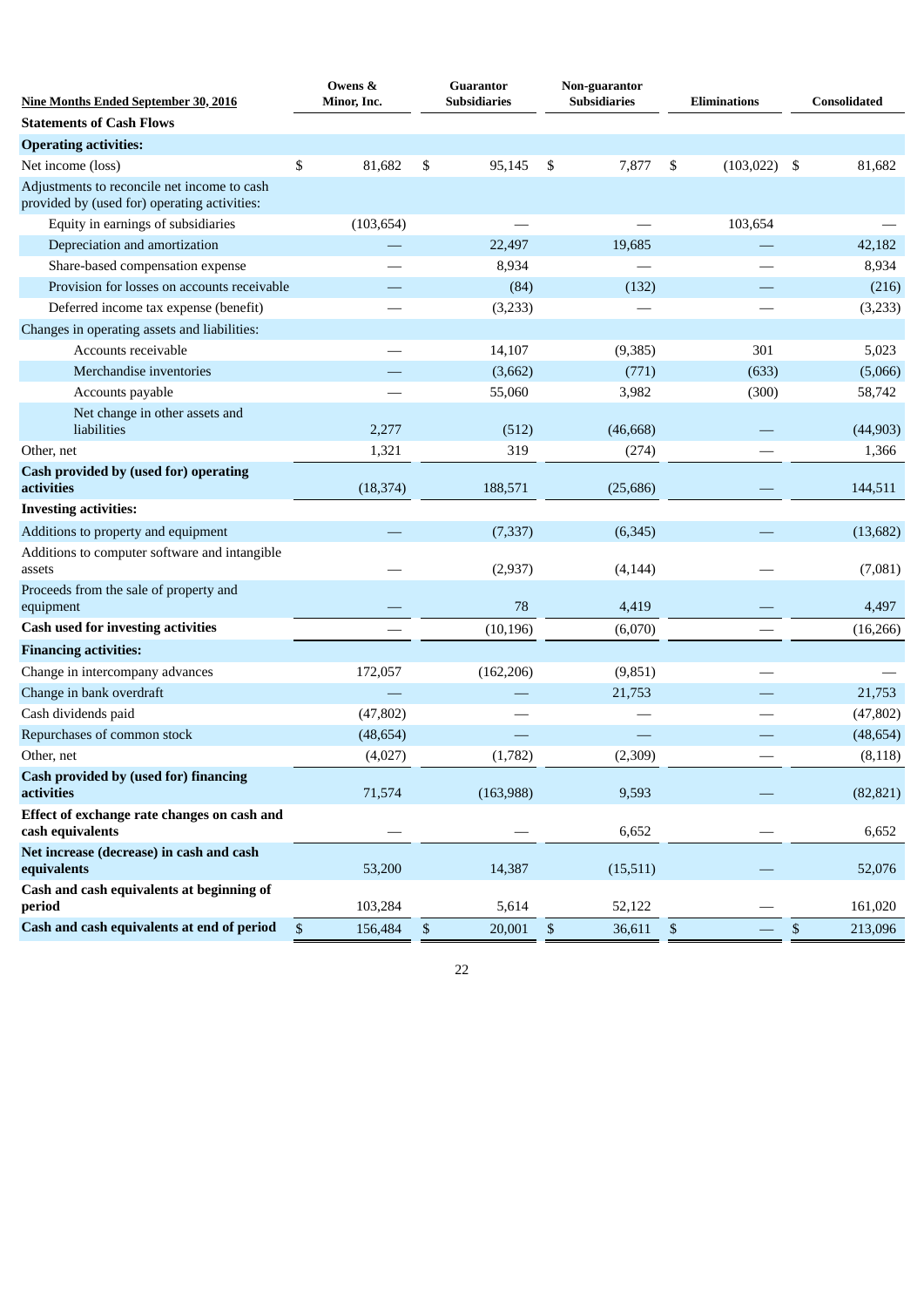#### **Note 15—Recent Accounting Pronouncements**

On January 1, 2017, we adopted ASU No. 2016-09, *Improvements to Employee Share-Based Payment Accounting.* The amendments in this updated guidance included changes to simplify the Codification for several aspects of the accounting for share-based payment transactions, including the income tax consequences, classification of awards as either equity or liabilities, and classification on the statement of cash flows. As a result of this adoption, we recognized \$0.1 million and \$0.3 million in excess tax benefits in the income statement for the three and nine months ended September 30, 2017. In addition, we recorded these tax benefits related to stock based compensation for the nine month period in operating activities in the statements of cash flows and reclassified \$0.7 million from financing activities in the prior period to conform to this presentation.

In May 2014, the FASB issued an ASU, *Revenue from Contracts with Customers*. The amended guidance eliminates industry specific guidance and applies to all companies. Revenue will be recognized when an entity satisfies a performance obligation by transferring control of a promised good or service to a customer in an amount that reflects the consideration to which the entity expects to be entitled for that good or service. Revenue from a contract that contains multiple performance obligations is allocated to each performance obligation generally on a relative standalone selling price basis. Amended guidance was issued on: principal versus agent considerations, shipping and handling activities that occur after the customer has obtained control of a good as an activity to fulfill the promise to transfer the good, clarification on how an entity should evaluate the collectibility threshold and when an entity can recognize nonrefundable consideration received as revenue if an arrangement does not meet the standard's contract criteria. The amended guidance also requires additional quantitative and qualitative disclosures. These amended standards are all effective for us beginning January 1, 2018 and allow for either full retrospective adoption or modified retrospective adoption (cumulative effect). We have substantially completed our evaluation of the amended guidance, including identification of revenue streams and customer contract reviews. Our revenue is primarily distribution revenue, which we recognize at the time shipment is completed and title passes to the customer. Although we are continuing to assess the impact of the amended guidance, including impact on financial disclosures, we generally anticipate that the timing of recognition of distribution revenue will be substantially unchanged under the amended guidance. We intend to use the modified retrospective method of adoption. We are finalizing our evaluation of how the guidance may require changes to our business processes, systems and controls to support the additional required disclosures.

There has been no change in our significant accounting policies from those contained in our Annual Report on Form 10-K for the year ended December 31, 2016.

#### **Note 16—Subsequent Events**

On October 31, 2017, we entered into a Purchase Agreement to acquire the Surgical and Infection Prevention ("S&IP") business of Halyard Health, Inc. ("Halyard") for \$710 million in cash, subject to certain adjustments as provided in the Purchase Agreement. Halyard's S&IP business is a leading global provider of medical supplies and solutions for the prevention of healthcare-associated infections across the acute and alternate site channels. The transaction, which has been approved by the boards of directors of both companies, is expected to close in the first quarter of 2018, subject to customary closing conditions and regulatory approvals, including Hart-Scott-Rodino.

#### <span id="page-22-0"></span>**Item 2. Management's Discussion and Analysis of Financial Condition and Results of Operations**

The following discussion and analysis describes results of operations and material changes in the financial condition of Owens & Minor, Inc. and its subsidiaries since December 31, 2016. Trends of a material nature are discussed to the extent known and considered relevant. This discussion should be read in conjunction with the consolidated financial statements, related notes thereto, and management's discussion and analysis of financial condition and results of operations included in our Annual Report on Form 10-K for the year ended December 31, 2016.

#### **Overview**

Owens & Minor, Inc., along with its subsidiaries, (we, us, or our) is a leading global healthcare services company that connects the world of medical products to the point of care. We report under three business units: Domestic, International and Proprietary Products (formerly Clinical & Procedural Solutions (CPS) which has been renamed "Proprietary Products" effective January 1, 2017). Domestic is our U.S. distribution, logistics and value-added services business. Byram, acquired on August 1, 2017, is included in the Domestic segment. International is our European distribution, logistics and valueadded services business. Proprietary Products provides product-related solutions, including surgical and procedural kitting and sourcing. Segment financial information is provided in Note 13 of Notes to Consolidated Financial Statements included in this quarterly report.

*Financial highlights.* The following table provides a reconciliation of reported operating earnings, net income and net income per diluted common share to non-GAAP measures used by management. In the second quarter of 2017 we began to exclude acquisition-related intangible amortization from our non-GAAP measures, along with the previously excluded items. Intangible amortization amounts are highly dependent on the size and frequency of acquisitions and are being excluded to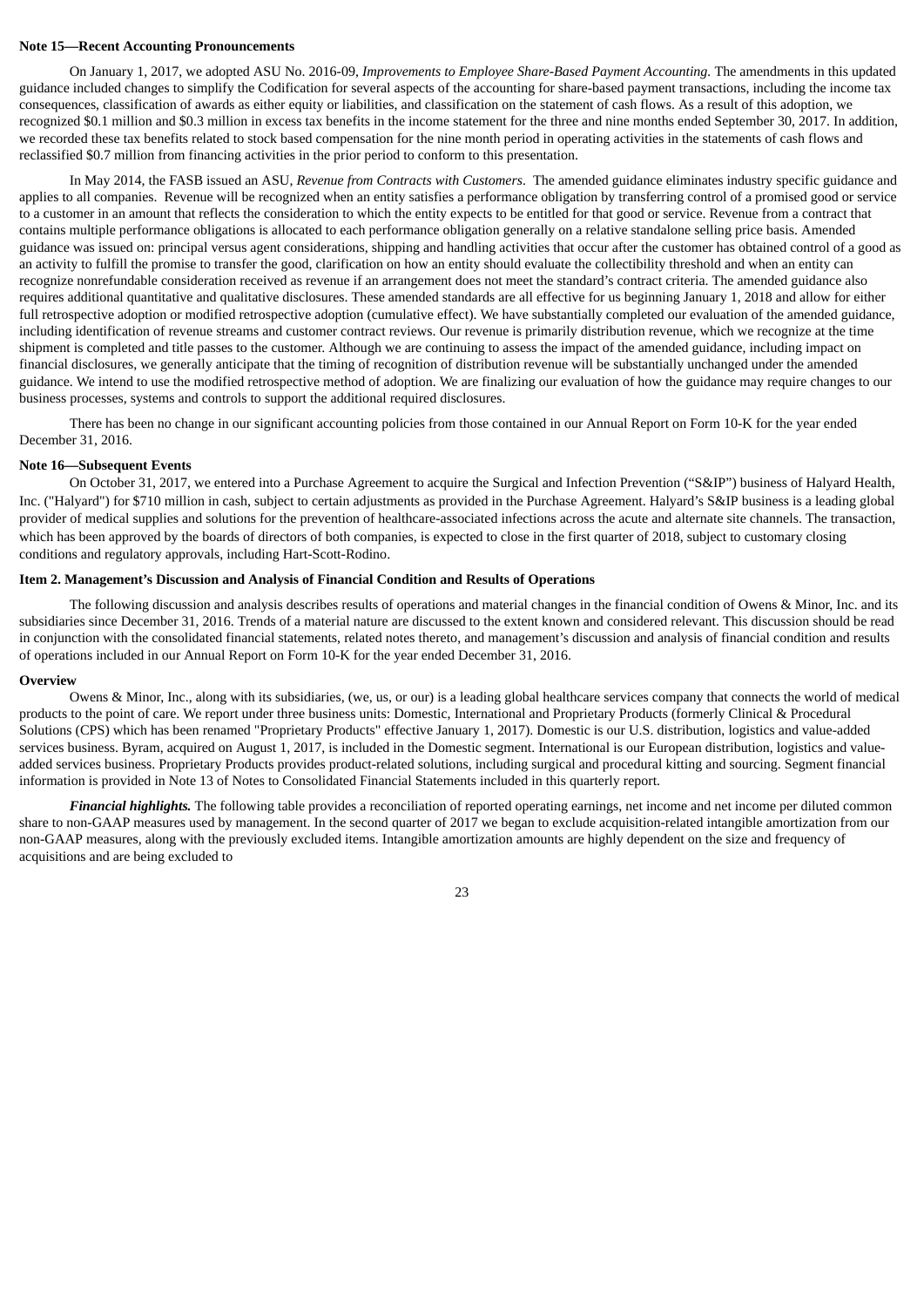allow for a more consistent comparison with forecasted, current and historical results and the results of our peers. Prior period amounts have been recast on the same basis.

|                                                                           | <b>Three Months Ended September</b> | 30, |         | <b>Nine Months Ended September</b> | 30,            |         |
|---------------------------------------------------------------------------|-------------------------------------|-----|---------|------------------------------------|----------------|---------|
| (Dollars in thousands except per share data)                              | 2017                                |     | 2016    | 2017                               |                | 2016    |
| Operating earnings, as reported (GAAP)                                    | \$<br>29,671                        | \$  | 53,568  | \$<br>98,024                       | $\mathbb{S}$   | 150,591 |
| Acquisition-related and exit and realignment charges <sup>(1)</sup>       | 9,299                               |     | 2,739   | 21,134                             |                | 19,974  |
| Acquisition-related intangible amortization <sup>(2)</sup>                | 5,071                               |     | 2,489   | 9,737                              |                | 7,552   |
| Other $(3)$                                                               | 4,441                               |     |         | 8,674                              |                |         |
| Operating earnings, adjusted (non-GAAP) (Adjusted Operating Earnings)     | \$<br>48,482                        | \$  | 58,796  | \$<br>137,569                      | $\mathfrak{S}$ | 178,117 |
|                                                                           |                                     |     |         |                                    |                |         |
| Net income, as reported (GAAP)                                            | \$<br>10,871                        | \$  | 29,831  | \$<br>49,796                       | $\mathbb{S}$   | 81,682  |
| Acquisition-related and exit and realignment charges (1)                  | 9,299                               |     | 2,739   | 21,134                             |                | 19,974  |
| Income tax expense (benefit) (4)                                          | (2, 854)                            |     | (1,015) | (7, 367)                           |                | (6,615) |
| Acquisition-related intangible amortization <sup>(2)</sup>                | 5.071                               |     | 2,489   | 9,737                              |                | 7,552   |
| Income tax expense (benefit) $(4)$                                        | (1,601)                             |     | (645)   | (2,993)                            |                | (1,956) |
| Other $(3)$                                                               | 4,441                               |     |         | 8,674                              |                |         |
| Income tax expense (benefit) (4)                                          | (973)                               |     |         | (2,465)                            |                |         |
| Net income, adjusted (non-GAAP) (Adjusted Net Income)                     | \$<br>24,254                        | \$  | 33,399  | \$<br>76,516                       | \$             | 100,637 |
|                                                                           |                                     |     |         |                                    |                |         |
| Net income per diluted common share, as reported (GAAP)                   | \$<br>0.18                          | \$  | 0.48    | \$<br>0.82                         | \$             | 1.32    |
| Acquisition-related and exit and realignment charges, per diluted common  |                                     |     |         |                                    |                |         |
| share $(1)$                                                               | 0.11                                |     | 0.03    | 0.23                               |                | 0.21    |
| Acquisition-related intangible amortization, per diluted common share (2) | 0.06                                |     | 0.03    | 0.11                               | \$             | 0.09    |
| Other, per diluted common share (3)                                       | 0.05                                |     |         | 0.10                               |                |         |
| Net income per diluted common share, adjusted (non-GAAP)(Adjusted EPS) \$ | 0.40                                | \$  | 0.54    | \$<br>1.26                         | \$             | 1.62    |

Net income per diluted share was \$0.18 and \$0.82 for the three and nine months ended September 30, 2017, a decrease of \$0.30 and \$0.50 when compared to the same periods of 2016. Adjusted EPS (non-GAAP) was \$0.40 and \$1.26 for the three and nine months ended September 30, 2017, a decrease of \$0.14 and \$0.36 compared to prior year. Net income in the year to date period of 2017 benefitted by \$3.4 million or \$0.06 per share from the release of an income tax valuation allowance in Europe during the second quarter. Domestic segment operating earnings were \$36.1 million in the quarter and \$102.8 million for the year to date period compared to \$41.0 million and \$126.2 million in the prior year comparative periods. The declines were largely a result of provider margin compression, the exit of a large customer in 2016 and lower income from manufacturer product price changes on a year to date basis. We expect the current trend of increased gross margin pressure to continue. The International segment operating losses were \$2.2 million for the quarter and \$0.8 million year to date, compared to operating earnings of \$1.4 million and \$3.4 million in the prior year. The change compared to prior year resulted primarily from increased costs to support new business. Proprietary Products operating earnings were \$9.1 million and \$26.0 million, reflecting decreases of \$5.2 million and \$15.8 million as a result of lower revenues compared to prior year and increased production costs.

#### **Use of Non-GAAP Measures**

Adjusted operating earnings, adjusted net income and adjusted EPS are an alternative view of performance used by management, and we believe that investors' understanding of our performance is enhanced by disclosing these performance measures. In general, the measures exclude items and charges that (i) management does not believe reflect our core business and relate more to strategic, multi-year corporate activities; or (ii) relate to activities or actions that may have occurred over multiple or in prior periods without predictable trends. Management uses these non-GAAP financial measures internally to evaluate our performance, evaluate the balance sheet, engage in financial and operational planning and determine incentive compensation.

Management provides these non-GAAP financial measures to investors as supplemental metrics to assist readers in assessing the effects of items and events on our financial and operating results and in comparing our performance to that of our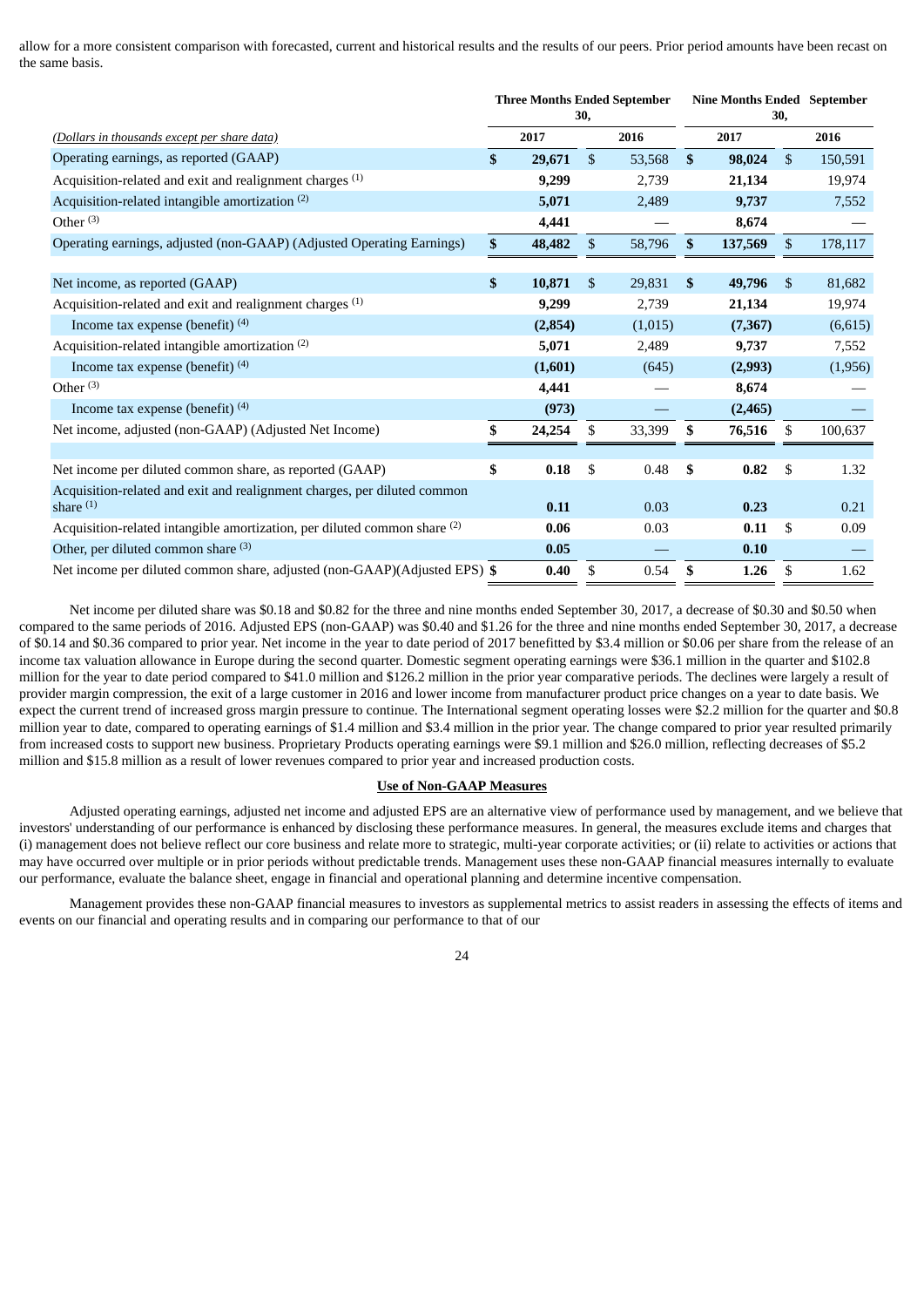competitors. However, the non-GAAP financial measures used by us may be calculated differently from, and therefore may not be comparable to, similarly titled measures used by other companies.

The non-GAAP financial measures disclosed by us should not be considered a substitute for, or superior to, financial measures calculated in accordance with GAAP, and the financial results calculated in accordance with GAAP and reconciliations to those financial statements set forth above should be carefully evaluated.

(1) Acquisition-related charges were \$4.3 million and \$6.3 million for the three and nine months ended September 30, 2017 compared to \$0.6 million and \$0.9 million for the same periods of 2016. Current year charges were primarily transaction and transition costs associated with the acquisition of Byram and the upcoming Halyard S&IP transaction. The prior year amounts related primarily to costs incurred to settle certain obligations and address other on-going matters associated with the acquisitions of ArcRoyal and Medical Action.

Exit and realignment charges were \$5.0 million and \$14.8 million for the three and nine months ended September 30, 2017. Current year charges were associated with severance from reduction in force and other employee costs associated with the establishment of our new client engagement centers, the write-down of information system assets which are no longer used and other IT restructuring charges. Expenses associated with the establishment of the client engagement center will continue to be recorded throughout 2017. Exit and realignment charges were \$2.1 million and \$19.1 million for the three and nine months ended September 30, 2016. These included severance activities (including our voluntary employee separation program in the first quarter of 2016), and other costs associated with our strategic organizational realignment which include certain professional fees and costs to streamline administrative functions and processes in the United States and Europe. More information about these charges is provided in Note 6 of Notes to Consolidated Financial Statements included in this quarterly report.

(2) Acquisition-related intangible amortization includes amortization of certain intangible assets established during purchase accounting for business combinations. These amounts are highly dependent on the size and frequency of acquisitions and are being excluded to allow for a more consistent comparison with forecasted, current and historical results and the results of our peers. We have begun to exclude these charges from our non-GAAP results in the second quarter of 2017 and thus prior year amounts have been recast on the same basis.

(3) Includes software as a service (SaaS) implementation costs associated with the upgrading of our global IT platforms in connection with the redesign of our global information system strategy.

(4) These charges have been tax effected in the preceding table by determining the income tax rate depending on the amount of charges incurred in different tax jurisdictions and the deductibility of those charges for income tax purposes.

#### **Results of Operations**

#### *Net revenue.*

|                             | Three Months Ended September 30, |               |            | <b>Change</b> |            |               |  |
|-----------------------------|----------------------------------|---------------|------------|---------------|------------|---------------|--|
| (Dollars in thousands)      | 2017                             |               | 2016       |               | \$         | $\frac{0}{0}$ |  |
| Domestic                    | \$<br>2,194,143                  | $\mathbb{S}$  | 2,287,233  | <sup>\$</sup> | (93,090)   | (4.1)%        |  |
| International               | 96,661                           |               | 83,751     |               | 12,910     | 15.4 %        |  |
| <b>Proprietary Products</b> | 124,542                          |               | 132,705    |               | (8, 163)   | (6.2)%        |  |
| Inter-segment               | (81, 385)                        |               | (88,088)   |               | 6,703      | $(7.6)\%$     |  |
| Net revenue                 | 2,333,961                        | <sup>\$</sup> | 2,415,601  | <sup>\$</sup> | (81, 640)  | $(3.4)\%$     |  |
|                             | Nine Months Ended September 30,  |               |            | Change        |            |               |  |
| (Dollars in thousands)      | 2017                             |               | 2016       |               | \$         | $\%$          |  |
| Domestic                    | \$<br>6,518,571                  | $\mathbb{S}$  | 6,954,687  | <sup>\$</sup> | (436, 116) | $(6.3)\%$     |  |
| International               | 287,555                          |               | 255,861    |               | 31,694     | 12.4 %        |  |
| <b>Proprietary Products</b> | 392,654                          |               | 409,022    |               | (16, 368)  | $(4.0)\%$     |  |
| Inter-segment               | (270, 339)                       |               | (264, 501) |               | (5,838)    | $2.2\%$       |  |
| Net revenue                 | \$<br>6,928,441                  | \$            | 7,355,069  | S             | (426, 628) | (5.8)%        |  |

Consolidated net revenue declined for both the three and nine months ended September 30, 2017, primarily as a result the exit of a large domestic customer in 2016, lower growth with existing domestic customers and one less sales day compared to prior year. Byram contributed \$80.3 million in revenue to the Domestic segment for the quarter and year to date. The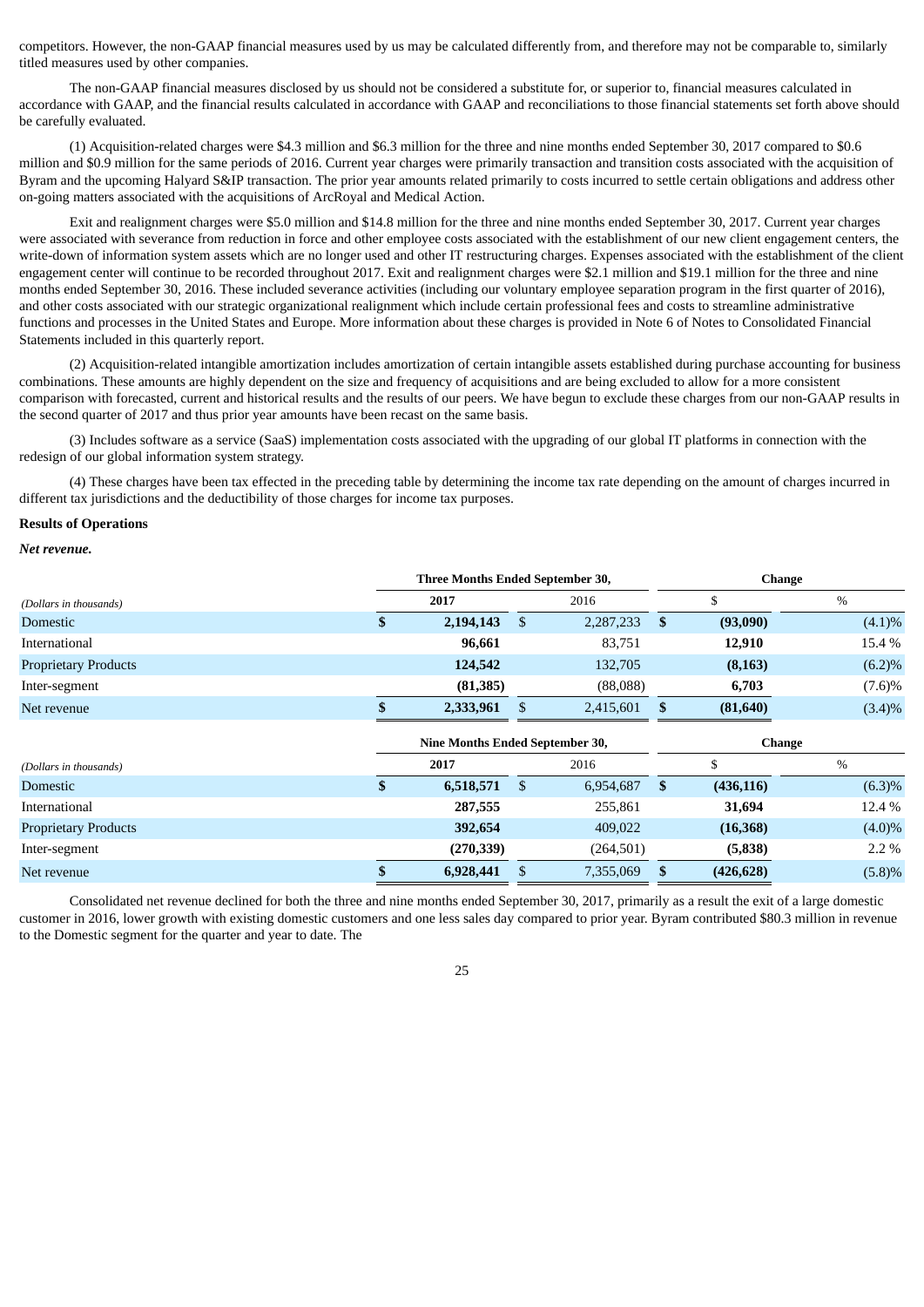increase in the International segment was driven by growth with existing customers and new business as well as a favorable foreign currency translation impact of \$2.8 million for the quarter but offset by an unfavorable impact of \$12.4 million year to date. A decrease in sales of our sourced products contributed to the year over year change in the Proprietary Products segment.

#### *Cost of goods sold.*

|                        |   | Three Months Ended September 30, |   |           |  | Change     |           |  |  |
|------------------------|---|----------------------------------|---|-----------|--|------------|-----------|--|--|
| (Dollars in thousands) |   | 2017                             |   | 2016      |  |            | $\%$      |  |  |
| Cost of goods sold     | Φ | 2,032,019                        | S | 2,119,326 |  | (87,307)   | $(4.1)\%$ |  |  |
|                        |   | Nine Months Ended September 30,  |   |           |  |            | Change    |  |  |
| (Dollars in thousands) |   | 2017                             |   | 2016      |  |            | $\%$      |  |  |
| Cost of goods sold     |   | 6,071,787                        |   | 6,462,739 |  | (390, 952) | $(6.0)\%$ |  |  |

Cost of goods sold includes the cost of the product (net of supplier incentives and cash discounts) and all costs incurred for shipments of products from manufacturers to our distribution centers for all customer arrangements where we are the primary obligor, bear risk of general and physical inventory loss and carry all credit risk associated with sales. These are referred to as distribution, including products sold through Byram, or buy/sell contracts. Cost of goods sold also includes direct and certain indirect labor, material and overhead costs associated with our Proprietary Products business. There is no cost of goods sold associated with our fee-for-service business. As a result of the decrease in sales activity through our distribution business, cost of goods sold decreased from prior year by \$87.3 million and \$391.0 million for the three and nine months ended September 30, 2017, respectively.

#### *Gross margin.*

|                        |    |      | Three Months Ended September 30, |               | <b>Change</b> |              |          |           |  |
|------------------------|----|------|----------------------------------|---------------|---------------|--------------|----------|-----------|--|
| (Dollars in thousands) |    | 2017 |                                  |               | 2016          |              |          | $\%$      |  |
| Gross margin           |    | Ф    | 301,942                          | 296,275<br>-S |               | 5,667<br>-56 |          | 1.9%      |  |
| As a % of net revenue  |    |      | 12.94%                           |               | 12.27%        |              |          |           |  |
|                        |    |      | Nine Months Ended September 30,  |               |               | Change       |          |           |  |
| (Dollars in thousands) |    | 2017 |                                  |               | 2016          |              |          | $\%$      |  |
| Gross margin           | \$ |      | 856,654                          | -S            | 892,330       | - \$         | (35,676) | $(4.0)\%$ |  |
| As a % of net revenue  |    |      | 12.36%                           |               | 12.13%        |              |          |           |  |

Gross margin for the quarter included positive contribution from Byram and a change in revenue mix offset by the impact of overall lower revenues, a decline in provider margin and lower income from manufacturer product price changes (on a year to date basis). The impact of foreign currency translation was favorable for the quarter by \$2.3 million and unfavorable by \$6.1 million for the year to date. With increasing customer cost pressures and competitive dynamics in healthcare, we believe the current trend of increased gross margin pressure will continue.

#### *Operating expenses.*

|                                                   | Three Months Ended September 30, |         | Change |             |  |  |
|---------------------------------------------------|----------------------------------|---------|--------|-------------|--|--|
| (Dollars in thousands)                            | 2017                             | 2016    |        | $\%$        |  |  |
| Distribution, selling and administrative expenses | 261,045                          | 241,305 | 19,740 | $8.2\%$     |  |  |
| As a % of net revenue                             | 11.18%                           | 9.99%   |        |             |  |  |
| Other operating (income) expense, net             | 1.927                            | (1,337) | 3,264  | $(244.1)\%$ |  |  |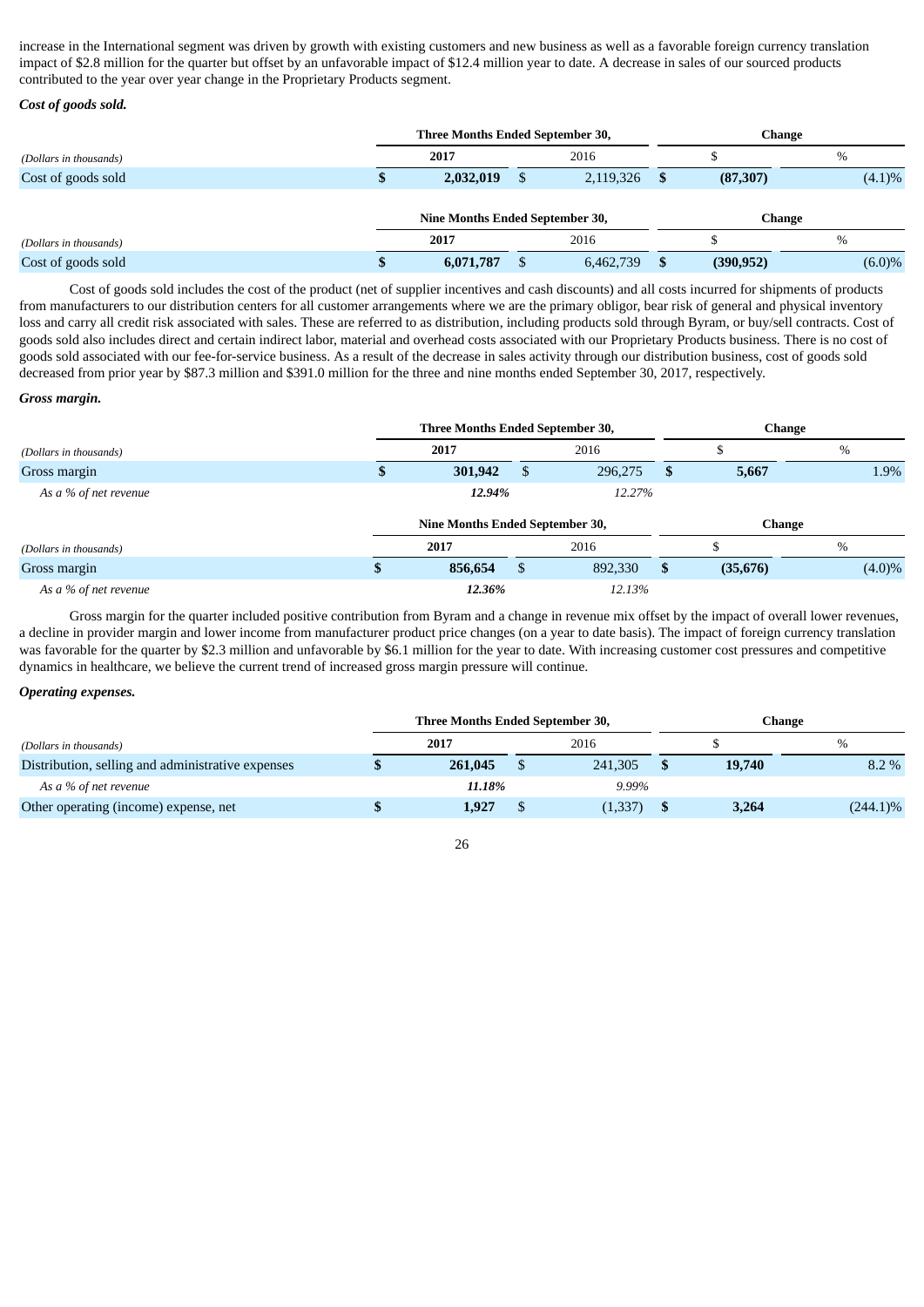|                                                   | Nine Months Ended September 30, |          | Change |               |  |  |
|---------------------------------------------------|---------------------------------|----------|--------|---------------|--|--|
| (Dollars in thousands)                            | 2017                            | 2016     |        | $\frac{0}{0}$ |  |  |
| Distribution, selling and administrative expenses | 735,353                         | 726,944  | 8.409  | $1.2\%$       |  |  |
| As a % of net revenue                             | 10.61%                          | 9.88%    |        |               |  |  |
| Other operating (income) expense, net             | 2,143                           | (5, 179) | 7,322  | $(141.4)\%$   |  |  |

Distribution, selling and administrative (DS&A) expenses include labor and warehousing costs associated with our distribution and logistics services and all costs associated with our fee-for-service arrangements. Shipping and handling costs are included in DS&A expenses and include costs to store, move, and prepare products for shipment, as well as costs to deliver products to customers. The costs to convert new customers to our information systems are included in DS&A and are generally incurred prior to the recognition of revenues from the new customers.

Excluding Byram, DS&A as a percentage of revenue was 10.55% and 10.40% for the three and nine months ended September 30, 2017. Overall expenses reflected decreased sales activity in the quarter and year to date, benefits of cost control and productivity initiatives, and a favorable foreign currency translation impact of \$6.2 million year to date. These were offset in part by increased costs to support new business and unfavorable foreign currency translation impacts of \$2.3 million in the quarter. As a percentage of net revenue, the increases related to the large customer loss in 2016.

The changes in other operating (income) expense, net were attributed primarily to software as a service implementation expenses which were not incurred in 2016.

A discussion of the acquisition-related and exit and realignment charges is included above in the Overview section.

#### *Interest expense, net.*

|                         |   | Three Months Ended September 30, |      | <b>Change</b> |      |               |         |  |  |  |  |
|-------------------------|---|----------------------------------|------|---------------|------|---------------|---------|--|--|--|--|
| (Dollars in thousands)  |   | 2017                             |      | 2016          |      |               | $\%$    |  |  |  |  |
| Interest expense, net   | Φ | 8,737                            | -S   | 6,770         | - \$ | 1,967         | 29.1%   |  |  |  |  |
| Effective interest rate |   | 4.15%                            |      | 4.76%         |      |               |         |  |  |  |  |
|                         |   | Nine Months Ended September 30,  |      |               |      | <b>Change</b> |         |  |  |  |  |
| (Dollars in thousands)  |   | 2017                             |      | 2016          |      |               | $\%$    |  |  |  |  |
| Interest expense, net   |   | 22,218                           | - \$ | 20,324        | - \$ | 1,894         | $9.3\%$ |  |  |  |  |
| Effective interest rate |   | 4.52%                            |      | 4.79%         |      |               |         |  |  |  |  |

The increase in interest expense and change in effective interest rate for the three and nine months ended September 30, 2017 were a result of the borrowings under our new Credit Agreement entered in July 2017.

#### *Income taxes.*

|                        |   | Three Months Ended September 30, |               |        | <b>Change</b> |               |            |  |
|------------------------|---|----------------------------------|---------------|--------|---------------|---------------|------------|--|
| (Dollars in thousands) |   | 2017                             |               | 2016   |               |               | $\%$       |  |
| Income tax provision   | Φ | 10,063                           | -S            | 16,967 | -5            | (6,904)       | $(40.7)\%$ |  |
| Effective tax rate     |   | 48.1%                            |               | 36.3%  |               |               |            |  |
|                        |   | Nine Months Ended September 30,  |               |        |               | <b>Change</b> |            |  |
| (Dollars in thousands) |   | 2017                             | 2016          |        |               |               | $\%$       |  |
| Income tax provision   |   | 26,010                           | <sup>\$</sup> | 48,585 | - 5           | (22, 575)     | $(46.5)\%$ |  |
| Effective tax rate     |   | 34.3%                            |               | 37.3%  |               |               |            |  |

The changes in the effective tax rate compared to 2016 resulted primarily from a change in income mix among different tax rate jurisdictions and the effect of certain acquisition-related costs which were not deductible for tax purposes offset on a year to date basis by the release of an income tax valuation allowance in Europe for \$3.4 million during the second quarter of 2017.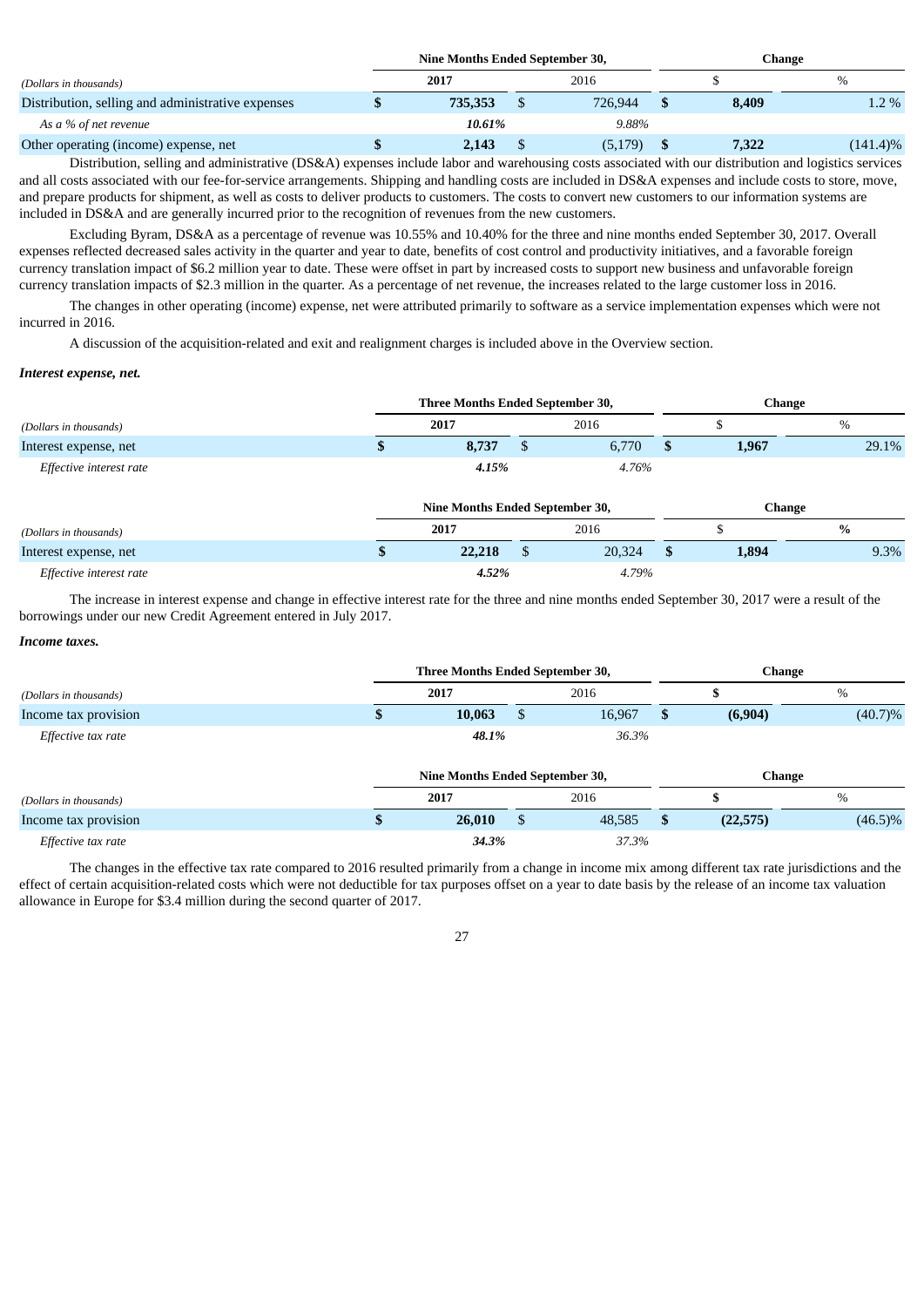#### **Financial Condition, Liquidity and Capital Resources**

*Financial condition***.** We monitor operating working capital through days sales outstanding (DSO) and merchandise inventory turnover. We estimate a hypothetical increase (decrease) in DSO of one day would result in a decrease (increase) in our cash balances, an increase (decrease) in borrowings against our revolving credit facility, or a combination thereof of approximately \$25 million.

The majority of our cash and cash equivalents are held in cash depository accounts with major banks in the United States and Europe or invested in high-quality, short-term liquid investments. Changes in our working capital can vary in the normal course of business based upon the timing of inventory purchases, collection of accounts receivable, and payment to suppliers. Changes in shipping terms with certain of our suppliers have contributed to increased inventory and accounts payable and had an unfavorable impact on inventory turnover.

|                                                  |    |                    |   |                          |          | <b>Change</b> |
|--------------------------------------------------|----|--------------------|---|--------------------------|----------|---------------|
| (Dollars in thousands)                           |    | September 30, 2017 |   | <b>December 31, 2016</b> |          | $\%$          |
| Cash and cash equivalents                        | Φ  | 98,415             |   | 185,488                  | (87,073) | $(46.9)\%$    |
| Accounts and notes receivable, net of allowances | ۰υ | 732,756            | S | 606.084                  | 126.672  | 20.9%         |
| Consolidated DSO $(1)$                           |    | 27.6               |   | 23.1                     |          |               |
| Merchandise inventories                          | ۰υ | 989,251            |   | 916,311                  | 72.940   | $8.0\%$       |
| Consolidated inventory turnover <sup>(2)</sup>   |    | 8.1                |   | 9.2                      |          |               |
| Accounts payable                                 |    | 875,630            |   | 750.750                  | 124.880  | 16.6 %        |

*(1) Based on period end accounts receivable and net revenue for the quarter*

(2) Based on average annual inventory and annualized cost of goods sold for the quarter ended September 30, 2017 and year ended December 31, 2016

*Liquidity and capital expenditures.* The following table summarizes our consolidated statements of cash flows for the nine months ended September 30, 2017 and 2016:

| (Dollars in thousands)                           | 2016<br>2017 |      |           |
|--------------------------------------------------|--------------|------|-----------|
| Net cash provided by (used for):                 |              |      |           |
| <b>Operating activities</b>                      | \$<br>5,645  | - \$ | 144,511   |
| Investing activities                             | (403, 578)   |      | (16, 266) |
| <b>Financing activities</b>                      | 305,723      |      | (82, 821) |
| Effect of exchange rate changes                  | 5,137        |      | 6,652     |
| Increase (decrease) in cash and cash equivalents | (87,073)     |      | 52,076    |

Cash provided by operating activities was \$5.6 million in the first nine months of 2017, compared to \$144.5 million in the same period of 2016. The decrease in cash from operating activities for the first nine months of 2017 compared to the same period in 2016 was primarily due to unfavorable changes in working capital including inventory and accounts receivable balances.

Cash used for investing activities was \$403.6 million in the first nine months of 2017, compared to \$16.3 million in the same period of 2016. Investing activities in 2017 and 2016 related to capital expenditures for our strategic and operational efficiency initiatives, particularly initiatives relating to information technology enhancements and optimizing our distribution network. Cash used for investing activities in 2017 also includes the acquisition of Byram Healthcare for \$367 million.

Cash provided by financing activities in the first nine months of 2017 was \$305.7 million, compared to cash used of \$82.8 million in the same period of 2016. During the first nine months of 2017, we paid dividends of \$47.3 million (compared to \$47.8 million in 2016), repurchased common stock under a share repurchase program for \$5.0 million (compared to \$48.7 million in 2016) and borrowed on our new Credit Agreement (\$250 million term loan and \$117.2 million on our revolving credit facility). There were no borrowings in the prior year period.

*Capital resources.* Our sources of liquidity include cash and cash equivalents and a revolving credit facility. On July 27, 2017, we entered into a new Credit Agreement replacing the Amended Credit Agreement with Wells Fargo Bank, N.A., JPMorgan Chase Bank, N.A., Bank of America, N.A. and a syndicate of financial institutions (the Credit Agreement). The Credit Agreement provides borrowing capacity of \$600 million and a \$250 million term loan. We make principal payments under the term loan on a quarterly basis with the remaining outstanding principal due in five years. The revolving credit facility has a five-year maturity. Under the Credit Agreement, we have the ability to request two one-year extensions and to request an increase in aggregate commitments by up to \$200 million. The interest rate on the Credit Agreement, which is subject to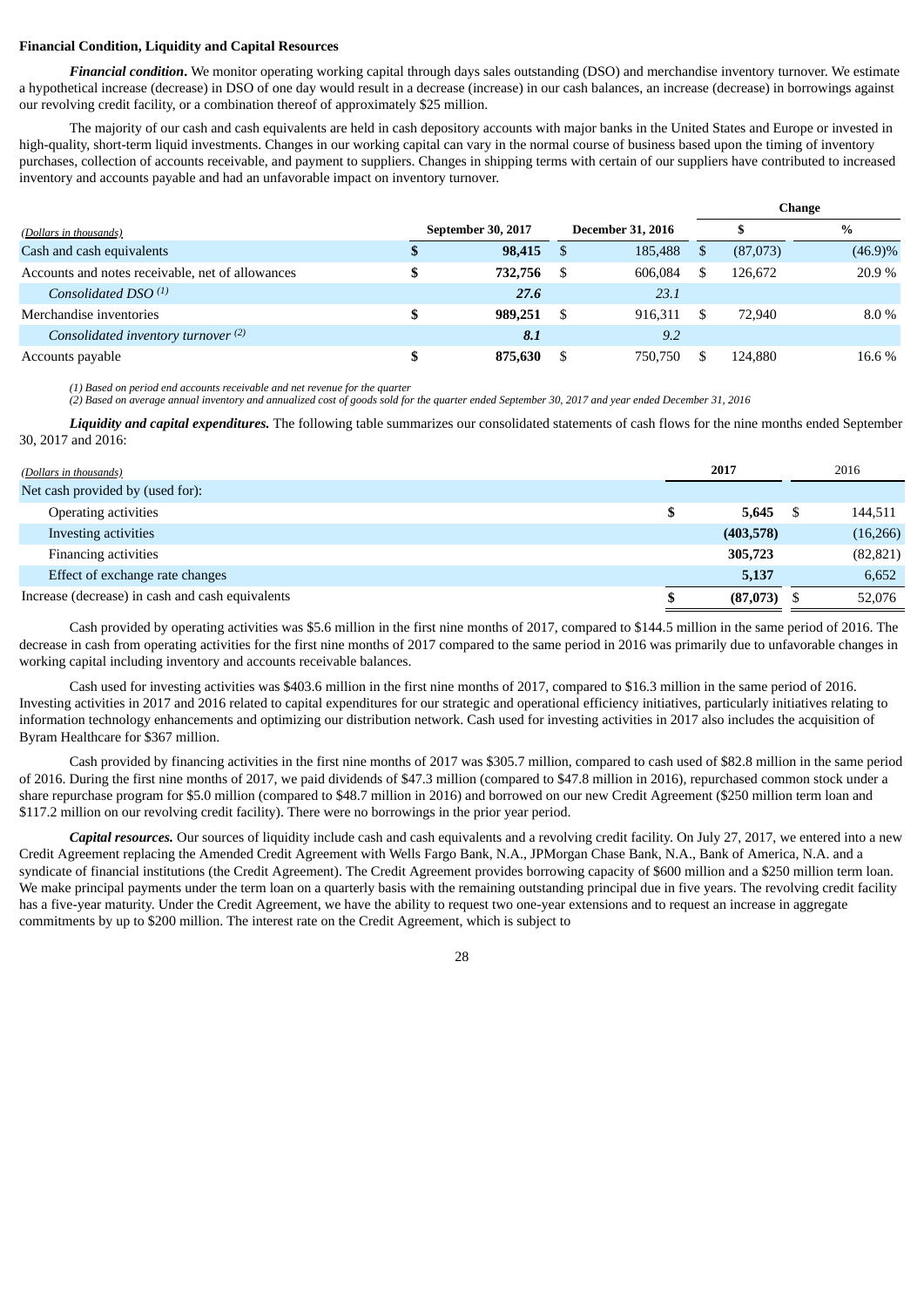adjustment quarterly, is based on the London Interbank Offered Rate (LIBOR), the Federal Funds Rate or the Prime Rate, plus an adjustment based on the better of our debt ratings or leverage ratio (Credit Spread) as defined by the Credit Agreement. We are charged a commitment fee of between 12.5 and 25.0 basis points on the unused portion of the facility. The terms of the Credit Agreement limit the amount of indebtedness that we may incur and require us to maintain ratios for leverage and interest coverage, including on a pro forma basis in the event of an acquisition. We may utilize the revolving credit facility for long-term strategic growth, capital expenditures, working capital and general corporate purposes. If we were unable to access the revolving credit facility, it could impact our ability to fund these needs. Based on our leverage ratio at September 30, 2017, the interest rate under the credit facility is LIBOR plus 1.375%.

At September 30, 2017, we had borrowings of \$117.2 million and letters of credit of approximately \$5.1 million outstanding under the Credit Agreement, leaving \$477.7 million available for borrowing. We also have a \$1.3 million letter of credit outstanding as of September 30, 2017 and December 31, 2016 which supports our facilities leased in Europe.

We have \$275 million of 3.875% senior notes due 2021 (the "2021 Notes") and \$275 million of 4.375% senior notes due 2024 (the "2024 Notes"). The 2021 Notes were sold at 99.5% of the principal amount with an effective yield of 3.951%. The 2024 Notes were sold at 99.6% of the principal amount with an effective yield of 4.422%. Interest on the 2021 Notes and 2024 Notes is payable semiannually in arrears, which commenced on March 15, 2015 and December 15, 2014, respectively. We have the option to redeem the 2021 Notes and 2024 Notes in part or in whole prior to maturity at a redemption price equal to the greater of 100% of the principal amount or the present value of the remaining scheduled payments discounted at the Treasury Rate plus 30 basis points.

In the third quarter of 2017, we paid cash dividends on our outstanding common stock at the rate of \$0.2575 per share, which represents a 1.0% increase over the rate of \$0.255 per share paid in the third quarter of 2016. We anticipate continuing to pay quarterly cash dividends in the future. However, the payment of future dividends remains within the discretion of the Board of Directors and will depend upon our results of operations, financial condition, capital requirements and other factors.

In October 2016, the Board of Directors authorized a share repurchase program of up to \$100 million of our outstanding common stock to be executed at the discretion of management over a three-year period, expiring in December 2019. The program is intended to offset shares issued in conjunction with our stock incentive plan and return capital to shareholders, and may be suspended or discontinued at any time. During the first nine months of 2017, we repurchased approximately 0.2 million shares for \$5.0 million under this program. At September 30, 2017, the remaining amount authorized for repurchase under this program was \$94.0 million.

We earn a portion of our operating earnings in foreign jurisdictions outside the U.S., which we consider to be indefinitely reinvested. Accordingly, no U.S. federal and state income taxes and withholding taxes have been provided on these earnings. Our cash, cash-equivalents, short-term investments, and marketable securities held by our foreign subsidiaries totaled \$60.7 million and \$82.1 million as of September 30, 2017 and December 31, 2016. We do not intend, nor do we foresee a need, to repatriate these funds or other assets held outside the U.S. In the future, should we require more capital to fund discretionary activities in the U.S. than is generated by our domestic operations and is available through our borrowings, we could elect to repatriate cash or other assets from foreign jurisdictions that have previously been considered to be indefinitely reinvested.

We believe available financing sources, including cash generated by operating activities and borrowings under the Credit Agreement and other committed financing, will be sufficient to fund our working capital needs, capital expenditures, long-term strategic growth, payments under long-term debt and lease arrangements, payments of quarterly cash dividends, share repurchases and other cash requirements. While we believe that we will have the ability to meet our financing needs in the foreseeable future, changes in economic conditions may impact (i) the ability of financial institutions to meet their contractual commitments to us, (ii) the ability of our customers and suppliers to meet their obligations to us or (iii) our cost of borrowing.

#### **Recent Accounting Pronouncements**

For a discussion of recent accounting pronouncements, see our Annual Report on Form 10-K for the year ended December 31, 2016 and Note 15 in the Notes to Consolidated Financial Statements, included in this Quarterly Report on Form 10-Q for the quarterly period ended on September 30, 2017.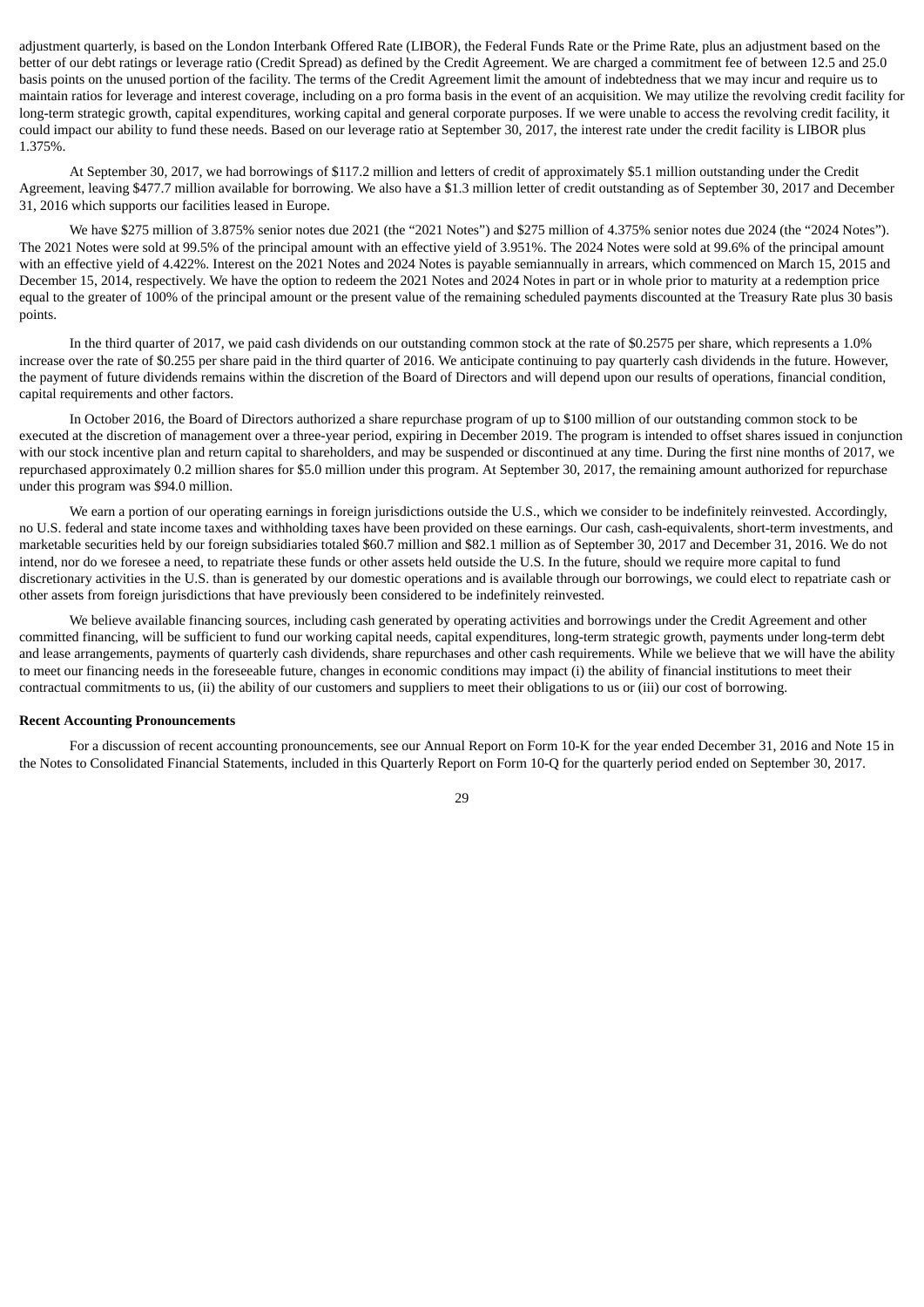#### **Forward-looking Statements**

Certain statements in this discussion constitute "forward-looking statements" within the meaning of the Private Securities Litigation Reform Act of 1995. Although we believe our expectations with respect to the forward-looking statements are based upon reasonable assumptions within the bounds of our knowledge of our business and operations, all forward-looking statements involve risks and uncertainties and, as a result, actual results could differ materially from those projected, anticipated or implied by these statements. Such forward-looking statements involve known and unknown risks, including, but not limited to:

- competitive pressures in the marketplace, including intense pricing pressure;
- our ability to retain existing and attract new customers in a market characterized by significant customer consolidation and intense costcontainment initiatives;
- our dependence on sales to certain customers or the loss or material reduction in purchases by key customers;
- our dependence on distribution of product of certain suppliers;
- our ability to successfully identify, manage or integrate acquisitions;
- our ability to successfully manage our international operations, including risks associated with changes in international trade regulations, foreign currency volatility, changes in regulatory conditions, deteriorating economic conditions, adverse tax consequences, and other risks of operating in international markets;
- uncertainties related to and our ability to adapt to changes in government regulations, including healthcare laws and regulations (including the Affordable Care Act);
- risks arising from possible violations of legal, regulatory or licensing requirements of the markets in which we operate;
- uncertainties related to general economic, regulatory and business conditions;
- our ability to successfully implement our strategic initiatives;
- the availability of and modifications to existing supplier funding programs and our ability to meet the terms to qualify for certain of these programs;
- our ability to adapt to changes in product pricing and other terms of purchase by suppliers of product;
- the ability of customers and suppliers to meet financial commitments due to us;
- changes in manufacturer preferences between direct sales and wholesale distribution;
- changing trends in customer profiles and ordering patterns and our ability to meet customer demand for additional value-added services;
- our ability to manage operating expenses and improve operational efficiencies in response to changing customer profiles;
- our ability to meet performance targets specified by customer contracts under contractual commitments;
- availability of and our ability to access special inventory buying opportunities;
- the ability of business partners and financial institutions to perform their contractual responsibilities;
- the effect of price volatility in the commodities markets, including fuel price fluctuations, on our operating costs and supplier product prices;
- our ability to continue to obtain financing at reasonable rates and to manage financing costs and interest rate risk;
- the risk that information systems are interrupted or damaged or fail for any extended period of time, that new information systems are not successfully implemented or integrated, or that there is a data security breach in our information systems;
- the risk that a decline in business volume or profitability could result in an impairment of goodwill or other long-lived assets;
- our ability to timely or adequately respond to technological advances in the medical supply industry;
- the costs associated with and outcome of outstanding and any future litigation, including product and professional liability claims;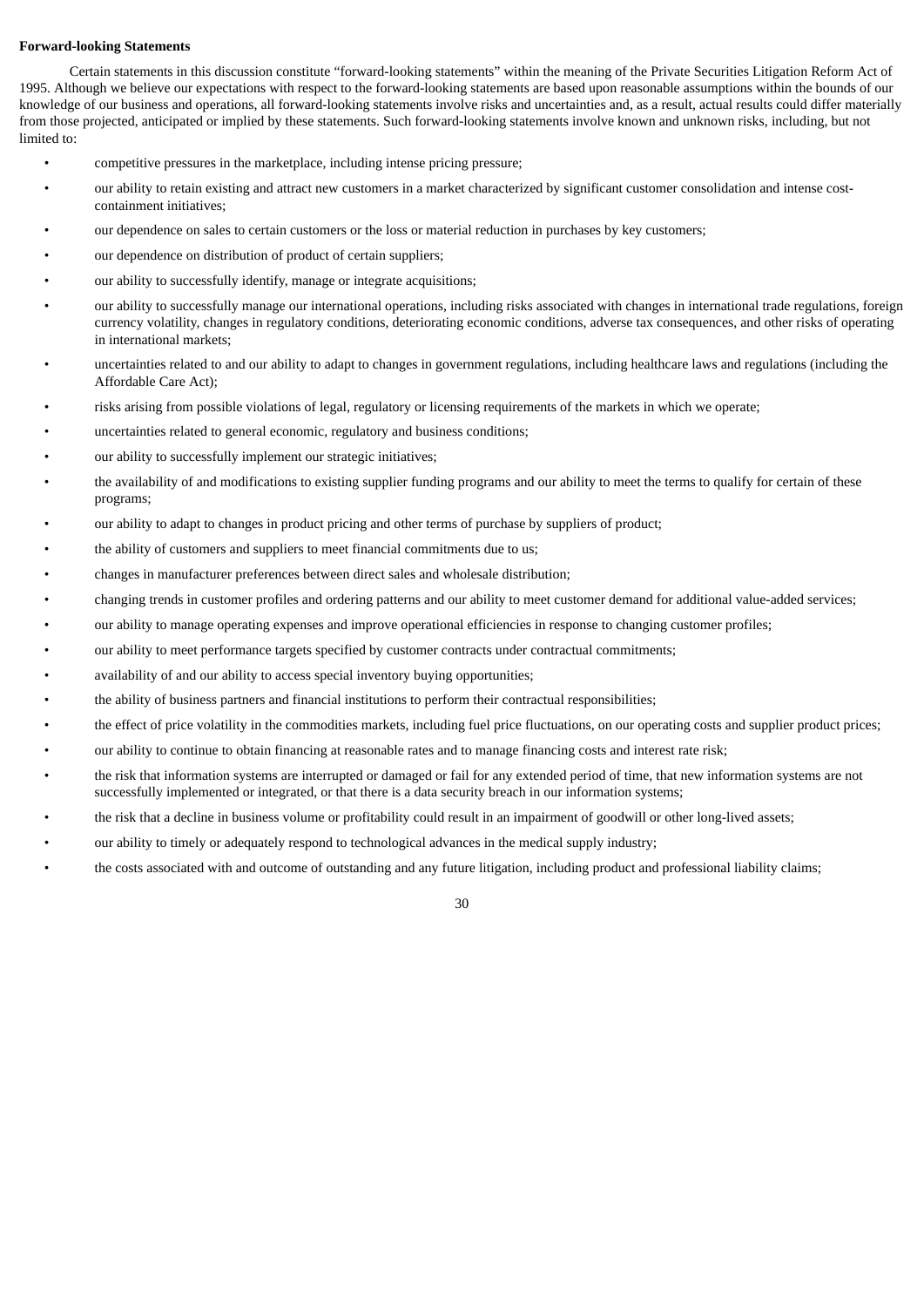- adverse changes in U.S. and foreign tax laws and the outcome of outstanding tax contingencies and legislative and tax proposals; and
	- other factors described in "Item 1A. Risk Factors" of our Annual Report on Form 10-K for the year ended December 31, 2016.

We undertake no obligation to update or revise any forward-looking statements, except as required by applicable law.

#### <span id="page-30-0"></span>**Item 3. Quantitative and Qualitative Disclosures About Market Risk**

We are exposed to market risk from changes in interest rates related to our revolving credit facility. We had \$117.2 million in outstanding borrowings and approximately \$5.1 million in letters of credit under the revolving credit facility at September 30, 2017. A hypothetical increase in interest rates of 100 basis points would result in a potential reduction in future pre-tax earnings of approximately \$0.1 million per year for every \$10 million of outstanding borrowings under the revolving credit facility.

Due to the nature and pricing of our Domestic segment distribution services, we are exposed to potential volatility in fuel prices. Our strategies for helping to mitigate our exposure to changing domestic fuel prices has included entering into leases for trucks with improved fuel efficiency. We benchmark our domestic diesel fuel purchase prices against the U.S. Weekly Retail On-Highway Diesel Prices (benchmark) as quoted by the U.S. Energy Information Administration. The benchmark averaged \$2.58 per gallon in the first nine months of 2017, a increase from \$2.25 per gallon in the first nine months of 2016. Based on our fuel consumption in the first nine months of 2017, we estimate that every 10 cents per gallon increase in the benchmark would reduce our Domestic segment operating earnings by approximately \$0.3 million on an annualized basis.

In the normal course of business, we are exposed to foreign currency translation and transaction risks. Our business transactions outside of the United States are primarily denominated in the Euro and British Pound. We may use foreign currency forwards, swaps and options, where possible, to manage our risk related to certain foreign currency fluctuations. However, we believe that our foreign currency transaction risks are low since our revenues and expenses are typically denominated in the same currency.

#### <span id="page-30-1"></span>**Item 4. Controls and Procedures**

We carried out an evaluation, with the participation of management, including our principal executive officer and principal financial officer, of the effectiveness of our disclosure controls and procedures (pursuant to Rule 13a-15(e) under the Securities Exchange Act of 1934, as amended) as of the end of the period covered by this report. Based upon that evaluation, the principal executive officer and principal financial officer concluded that our disclosure controls and procedures were effective as of September 30, 2017. There has been no change in our internal control over financial reporting during the quarter ended September 30, 2017, that has materially affected, or is reasonably likely to materially affect, our internal control over financial reporting.

SEC guidance permits the exclusion of an evaluation of the effectiveness of a registrant's disclosure controls and procedures as they relate to the internal control over financial reporting for an acquired business during the year of an acquisition. In the third quarter of 2017, we acquired Byram Healthcare. This acquisition represented \$477 million of total assets and \$80.3 million of revenues as of and for the three months ended September 30, 2017. Management's evaluation and conclusion as to the effectiveness of the design and operation of the Company's disclosure controls and procedures as of and for the period covered by this report excludes any evaluation of the internal control over financial reporting of these acquisitions.

#### <span id="page-30-2"></span>**Part II. Other Information**

### <span id="page-30-3"></span>**Item 1. Legal Proceedings**

Certain legal proceedings pending against us are described in our Annual Report on Form 10-K for the year ended December 31, 2016. Through September 30, 2017, there have been no material developments in any legal proceedings reported in such Annual Report.

#### <span id="page-30-4"></span>**Item 1A. Risk Factors**

Certain risk factors that we believe could affect our business and prospects are described in our Annual Report on Form 10-K for the year ended December 31, 2016. Through September 30, 2017, we have added the following risk factors. There have been no other material changes in the risk factors described in such Annual Report.

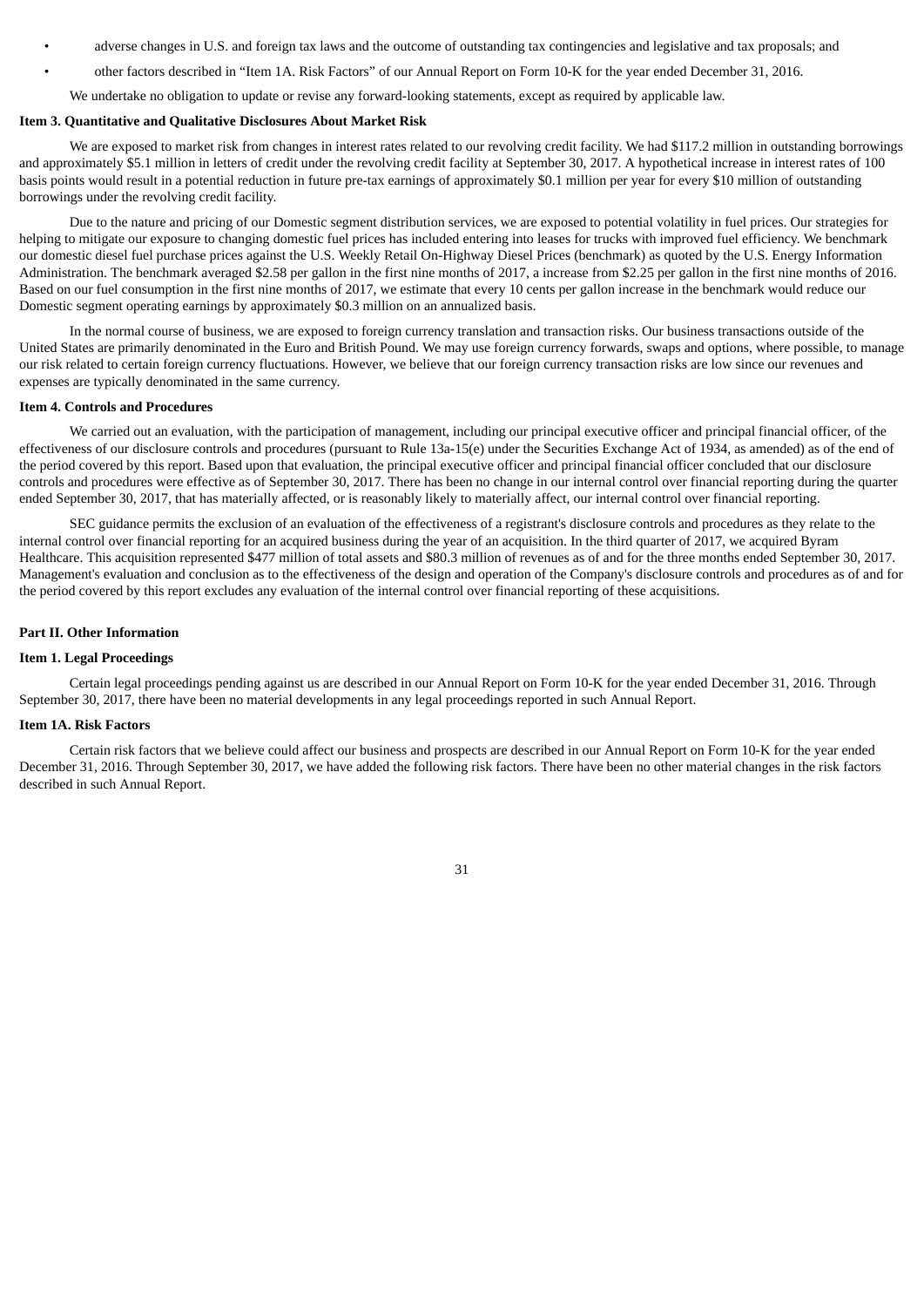## *We are subject to stringent regulatory and licensing requirements*

We are required to comply with extensive and complex laws and regulations at the federal, state and local government levels. Among these laws are the federal Anti-kickback Statute, the federal Stark Law, the False Claims Act and similar state laws relating to healthcare fraud and abuse. The requirements of these laws are complex and subject to varying interpretations, and it is possible that regulatory authorities could challenge our policies and practices. If we fail to comply with these laws, we could be subject to federal or state government investigations or *qui tam* actions (false claims cases initiated by private parties purporting to act on behalf of federal or state governments), which could result in civil or criminal sanctions, including the loss of licenses or the ability to participate in Medicare, Medicaid and other federal and state healthcare programs. Such sanctions and damages could adversely affect our results of operations and financial condition.

Our Byram business is a Medicare-certified supplier and participates in state Medicaid programs. Failure to comply with applicable standards and regulations could result in civil or criminal sanctions, including the loss of our ability to participate in Medicare, Medicaid and other federal and state healthcare programs.

We collect, handle and maintain patient-identifiable health information and other sensitive personal and financial information, which are subject to federal, state and foreign laws that regulate the use and disclosure of such information. Regulations currently in place continue to evolve, and new laws in this area could further restrict our ability to collect, handle and maintain personal or patient information, or could require us to incur additional compliance costs, either of which could have an adverse impact on our results of operations. Violations of federal, state or foreign laws concerning privacy and data protection could subject us to civil or criminal penalties, breach of contract claims, costs for remediation and harm to our reputation.

## Compliance with the terms and conditions of Byram's Corporate Integrity Agreement requires significant resources and, if we fail to comply, we could be subject to penalties or excluded from participation in government healthcare programs, which could seriously harm our results of operations, liquidity *and financial results.*

Prior to its acquisition by Owens & Minor, Byram entered into a five-year Corporate Integrity Agreement beginning April 2016 with the Office of Inspector General of the United States Department of Health and Human Services ("OIG"). The Corporate Integrity Agreement provides that Byram shall, among other things, establish and maintain a compliance program, including a corporate compliance officer and committee, a code of conduct, comprehensive compliance policies and procedures, training and monitoring, a review process for certain arrangements between Byram and referral sources, a compliance hotline, an open door policy and a disciplinary process for compliance violations. The Corporate Integrity Agreement further provides that Byram shall provide periodic reports to the OIG, complete certain regular certifications and engage an Independent Review Organization to perform reviews of certain arrangements between Byram and referral sources.

Failing to meet the Corporate Integrity Agreement obligations could have material adverse consequences for Byram including monetary penalties for each instance of non-compliance. In addition, in the event of an uncured material breach or deliberate violation of the Corporate Integrity Agreement, we could be excluded from participation in Federal healthcare programs, or other significant penalties, which could seriously harm our results of operations, liquidity and financial results.

## <span id="page-31-0"></span>**Item 2. Unregistered Sales of Equity Securities, Use of Proceeds and Issuer Purchases of Equity Securities**

In October 2016, our Board of Directors authorized a share repurchase program of up to \$100 million of the company's outstanding common stock to be executed at the discretion of management over a three-year period. The timing of repurchases and the exact number of shares of common stock to be purchased will depend upon market conditions and other factors and may be suspended or discontinued at any time. Purchases under the share repurchase program are made either pursuant to 10b5-1 plans entered into by the company from time to time and/or during the company's scheduled quarterly trading windows for officers and directors. We did not repurchase any shares for the three months ended September 30, 2017.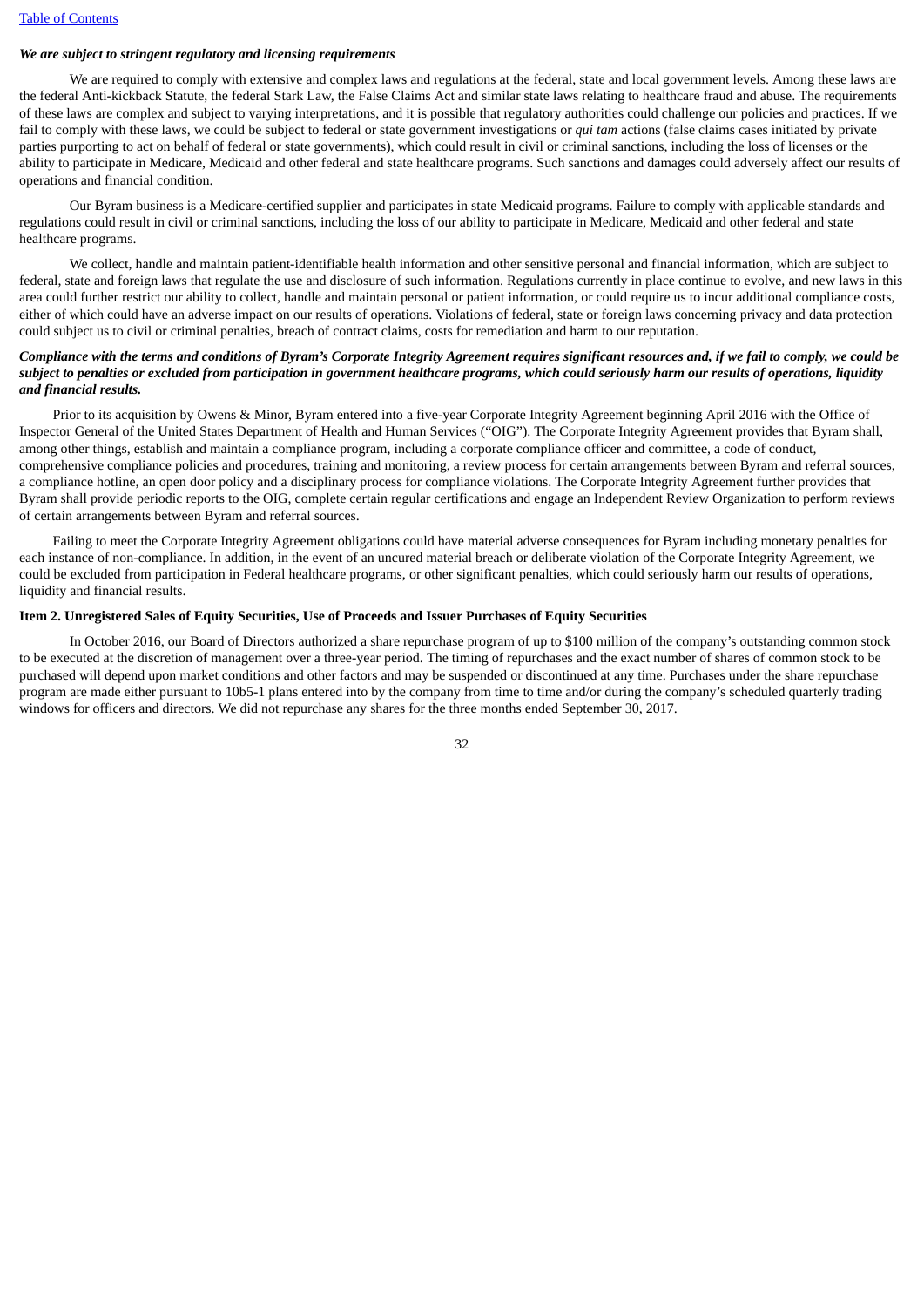## <span id="page-32-0"></span>**Item 6. Exhibits**

| (a) Exhibits |                                                                                                                                                                                         |
|--------------|-----------------------------------------------------------------------------------------------------------------------------------------------------------------------------------------|
| 31.1         | Certification of Chief Executive Officer pursuant to Rule 13a-14(a) under the Securities Exchange Act of 1934, as adopted<br>pursuant to Section 302 of the Sarbanes-Oxley Act of 2002. |
| 31.2         | Certification of Chief Financial Officer pursuant to Rule 13a-14(a) under the Securities Exchange Act of 1934, as adopted<br>pursuant to Section 302 of the Sarbanes-Oxley Act of 2002. |
| 32.1         | Certification of Chief Executive Officer pursuant to 18 U.S.C. Section 1350, as adopted pursuant to Section 906 of the<br>Sarbanes-Oxley Act of 2002.                                   |
| 32.2         | Certification of Chief Financial Officer pursuant to 18 U.S.C. Section 1350, as adopted pursuant to Section 906 of the<br>Sarbanes-Oxley Act of 2002.                                   |
| 101.INS      | <b>XBRL Instance Document</b>                                                                                                                                                           |
| 101.SCH      | XBRL Taxonomy Extension Schema Document                                                                                                                                                 |
| 101.CAL      | XBRL Taxonomy Extension Calculation Linkbase Document                                                                                                                                   |
| 101.DEF      | XBRL Taxonomy Definition Linkbase Document                                                                                                                                              |
| 101.LAB      | XBRL Taxonomy Extension Label Linkbase Document                                                                                                                                         |
| 101.PRE      | XBRL Taxonomy Extension Presentation Linkbase Document                                                                                                                                  |
|              |                                                                                                                                                                                         |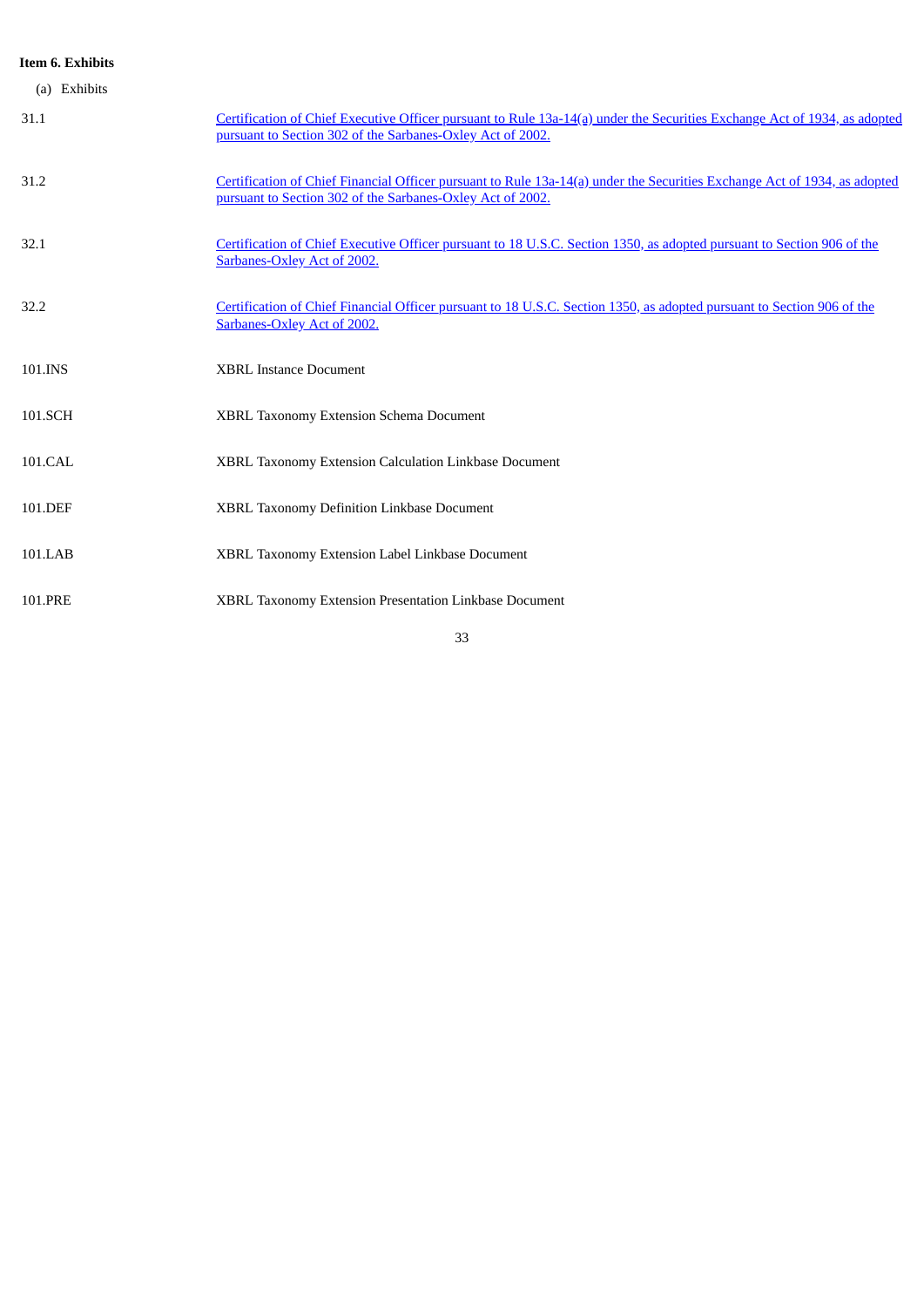## **SIGNATURES**

<span id="page-33-0"></span>Pursuant to the requirements of the Securities Exchange Act of 1934, the Registrant has duly caused this report to be signed on its behalf by the undersigned thereunto duly authorized.

Date: November 1, 2017 /s/ Paul C. Phipps

Date: November 1, 2017 /s/ Richard A. Meier

Owens & Minor, Inc. (Registrant)

Paul C. Phipps President & Chief Executive Officer

Richard A. Meier Executive Vice President, Chief Financial Officer & President, International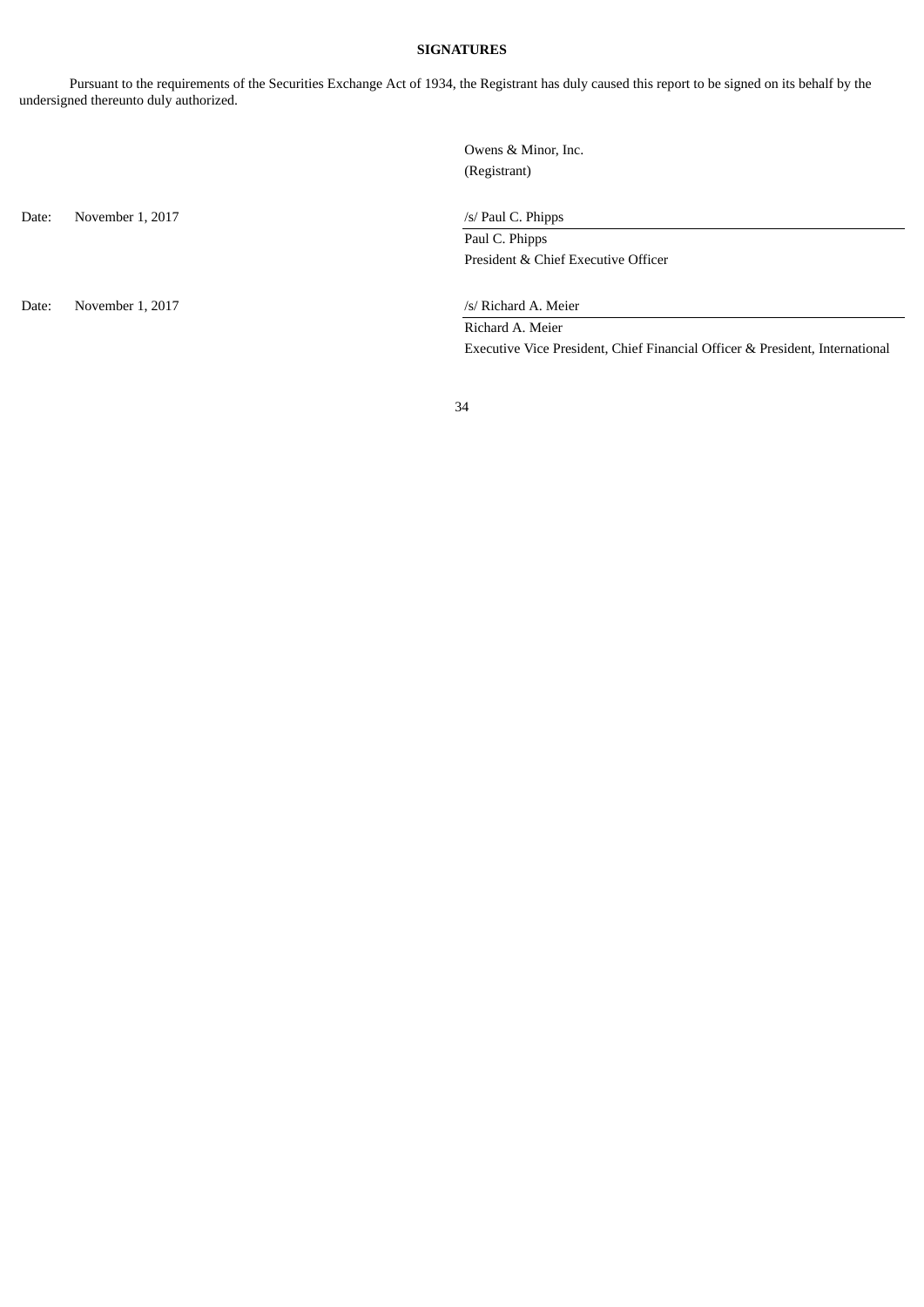## **CERTIFICATION PURSUANT TO RULE 13a-14(a) UNDER THE SECURITIES EXCHANGE ACT OF 1934, AS ADOPTED PURSUANT TO SECTION 302 OF THE SARBANES-OXLEY ACT OF 2002**

## <span id="page-34-0"></span>I, Paul C. Phipps, certify that:

- 1. I have reviewed this Quarterly Report on Form 10-Q for the quarter ended September 30, 2017, of Owens & Minor, Inc.;
- 2. Based on my knowledge, this report does not contain any untrue statement of a material fact or omit to state a material fact necessary to make the statements made, in light of the circumstances under which such statements were made, not misleading with respect to the period covered by this report;
- 3. Based on my knowledge, the financial statements, and other financial information included in this report, fairly present in all material respects the financial condition, results of operations and cash flows of the registrant as of, and for, the periods presented in this report;
- 4. The registrant's other certifying officer and I are responsible for establishing and maintaining disclosure controls and procedures (as defined in Exchange Act Rules 13a-15(e) and 15d-15(e)) and internal control over financial reporting (as defined in Exchange Act Rules 13a-15(f) and 15d- $15(f)$ ) for the registrant and have:
	- a. Designed such disclosure controls and procedures, or caused such disclosure controls and procedures to be designed under our supervision, to ensure that material information relating to the registrant, including its consolidated subsidiaries, is made known to us by others within those entities, particularly during the period in which this report is being prepared;
	- b. Designed such internal control over financial reporting, or caused such internal control over financial reporting to be designed under our supervision, to provide reasonable assurance regarding the reliability of financial reporting and the preparation of financial statements for external purposes in accordance with generally accepted accounting principles;
	- c. Evaluated the effectiveness of the registrant's disclosure controls and procedures and presented in this report our conclusions about the effectiveness of the disclosure controls and procedures, as of the end of the period covered by this report based on such evaluation; and
	- d. Disclosed in this report any change in the registrant's internal control over financial reporting that occurred during the registrant's most recent fiscal quarter (the registrant's fourth fiscal quarter in the case of an annual report) that has materially affected, or is reasonably likely to materially affect, the registrant's internal control over financial reporting; and
- 5. The registrant's other certifying officer and I have disclosed, based on our most recent evaluation of internal control over financial reporting, to the registrant's auditors and the audit committee of the registrant's board of directors (or persons performing the equivalent functions):
	- a. All significant deficiencies and material weaknesses in the design or operation of internal control over financial reporting which are reasonably likely to adversely affect the registrant's ability to record, process, summarize and report financial information; and
	- b. Any fraud, whether or not material, that involves management or other employees who have a significant role in the registrant's internal control over financial reporting.

Date: November 1, 2017 /s/ Paul C. Phipps

Paul C. Phipps President & Chief Executive Officer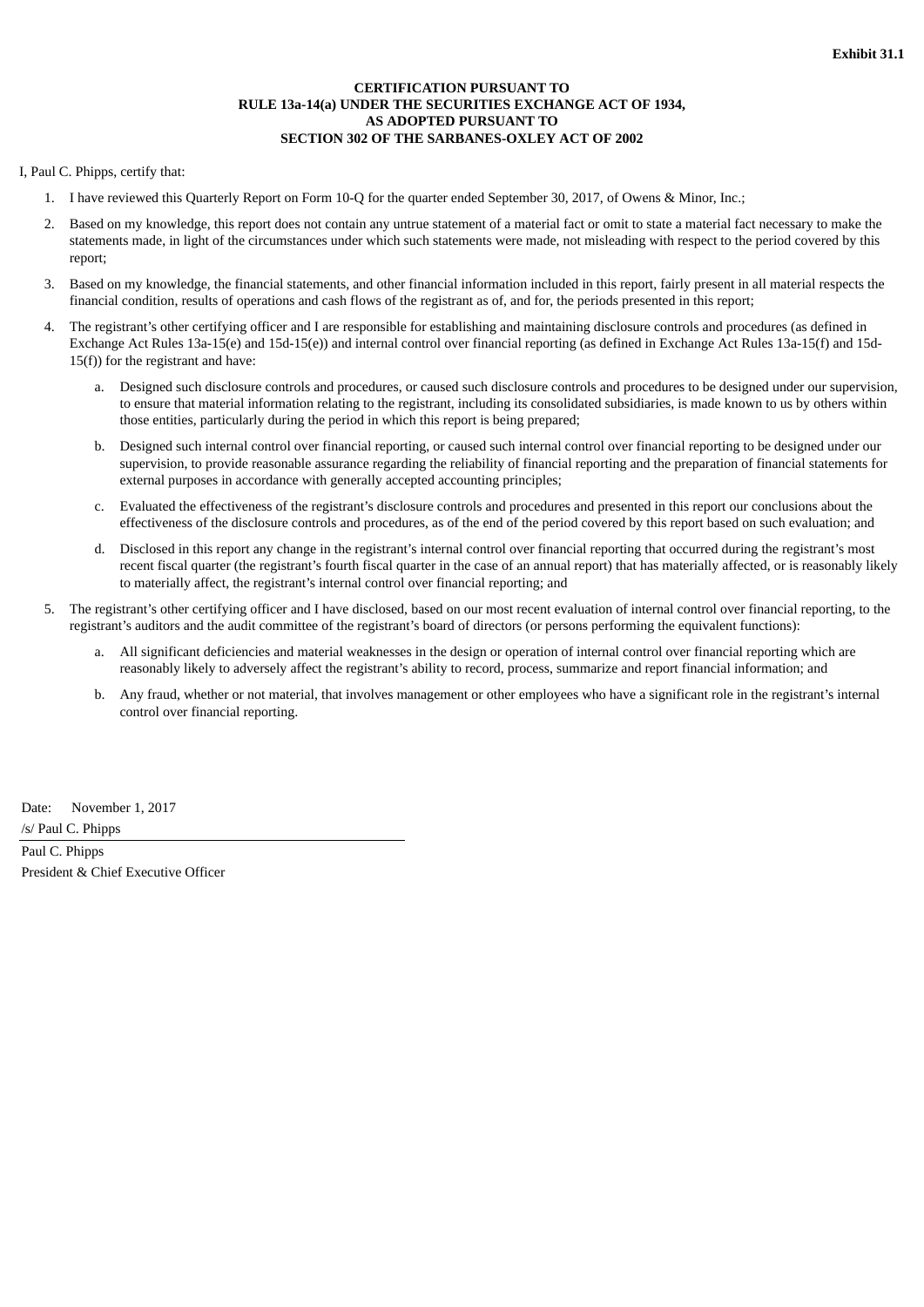## **CERTIFICATION PURSUANT TO RULE 13a-14(a) UNDER THE SECURITIES EXCHANGE ACT OF 1934, AS ADOPTED PURSUANT TO SECTION 302 OF THE SARBANES-OXLEY ACT OF 2002**

### <span id="page-35-0"></span>I, Richard A. Meier, certify that:

- 1. I have reviewed this Quarterly Report on Form 10-Q for the quarter ended September 30, 2017, of Owens & Minor, Inc.;
- 2. Based on my knowledge, this report does not contain any untrue statement of a material fact or omit to state a material fact necessary to make the statements made, in light of the circumstances under which such statements were made, not misleading with respect to the period covered by this report;
- 3. Based on my knowledge, the financial statements, and other financial information included in this report, fairly present in all material respects the financial condition, results of operations and cash flows of the registrant as of, and for, the periods presented in this report;
- 4. The registrant's other certifying officer and I are responsible for establishing and maintaining disclosure controls and procedures (as defined in Exchange Act Rules 13a-15(e) and 15d-15(e)) and internal control over financial reporting (as defined in Exchange Act Rules 13a-15(f) and 15d- $15(f)$ ) for the registrant and have:
	- a. Designed such disclosure controls and procedures, or caused such disclosure controls and procedures to be designed under our supervision, to ensure that material information relating to the registrant, including its consolidated subsidiaries, is made known to us by others within those entities, particularly during the period in which this report is being prepared;
	- b. Designed such internal control over financial reporting, or caused such internal control over financial reporting to be designed under our supervision, to provide reasonable assurance regarding the reliability of financial reporting and the preparation of financial statements for external purposes in accordance with generally accepted accounting principles;
	- c. Evaluated the effectiveness of the registrant's disclosure controls and procedures and presented in this report our conclusions about the effectiveness of the disclosure controls and procedures, as of the end of the period covered by this report based on such evaluation; and
	- d. Disclosed in this report any change in the registrant's internal control over financial reporting that occurred during the registrant's most recent fiscal quarter (the registrant's fourth fiscal quarter in the case of an annual report) that has materially affected, or is reasonably likely to materially affect, the registrant's internal control over financial reporting; and
- 5. The registrant's other certifying officer and I have disclosed, based on our most recent evaluation of internal control over financial reporting, to the registrant's auditors and the audit committee of the registrant's board of directors (or persons performing the equivalent functions):
	- a. All significant deficiencies and material weaknesses in the design or operation of internal control over financial reporting which are reasonably likely to adversely affect the registrant's ability to record, process, summarize and report financial information; and
	- b. Any fraud, whether or not material, that involves management or other employees who have a significant role in the registrant's internal control over financial reporting.

Date: November 1, 2017

/s/ Richard A. Meier

Richard A. Meier Executive Vice President, Chief Financial Officer & President,

International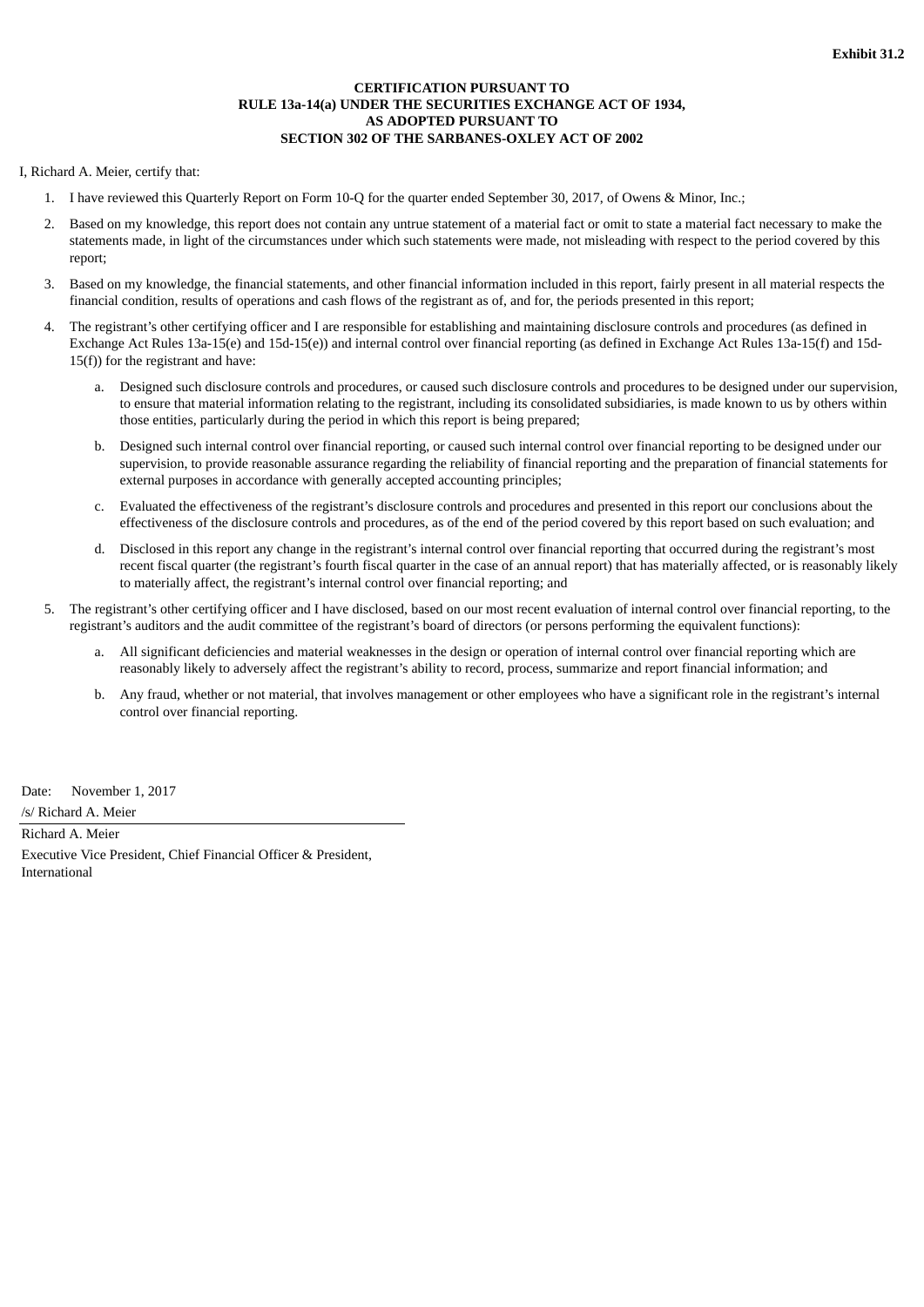## **CERTIFICATION PURSUANT TO 18 U.S.C. SECTION 1350, AS ADOPTED PURSUANT TO SECTION 906 OF THE SARBANES-OXLEY ACT OF 2002**

<span id="page-36-0"></span>In connection with the Quarterly Report of Owens & Minor, Inc. (the "Company") on Form 10-Q for the period ended September 30, 2017, as filed with the Securities and Exchange Commission on the date hereof (the "Report"), I, Paul C. Phipps, President & Chief Executive Officer of the Company, certify, pursuant to 18 U.S.C. Section 1350, as adopted pursuant to Section 906 of the Sarbanes-Oxley Act of 2002, that to the best of my knowledge:

(1) The Report fully complies with the requirements of Section 13(a) or 15(d) of the Securities Exchange Act of 1934, as amended; and

(2) The information contained in the Report fairly presents, in all material respects, the financial condition and results of operations of the Company.

/s/ Paul C. Phipps

Paul C. Phipps President & Chief Executive Officer Owens & Minor, Inc.

November 1, 2017